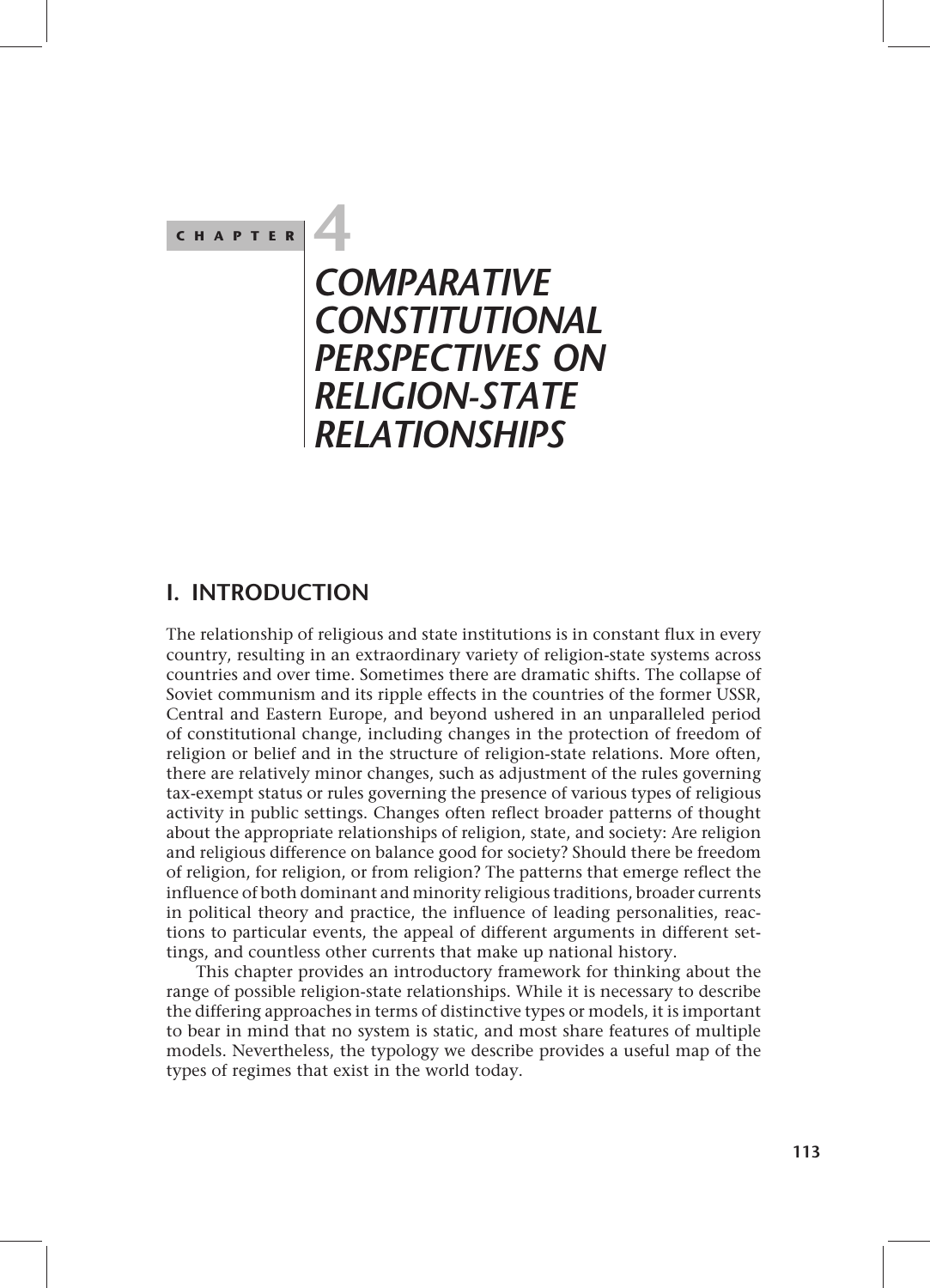One of the principal theses of this chapter is that religious freedom can exist in a variety of forms, though some forms are less likely to promote religious freedom than others, and of course, some are totally inconsistent with it. The aim here is to provide a framework for comparing different regimes, not only to facilitate analysis of strengths and weaknesses but, perhaps even more important, to allow deeper exploration of the ideas and commitments that varying configurations reflect.

Note that we tend to speak of ''religion-state'' rather than ''church-state'' relationships in order to be as neutral as possible. It is primarily Christian religions that have churches; other religious traditions have synagogues, mosques, temples, or other institutions. Not only are the structures used for worship different, but the overall ways of conceptualizing and organizing the relationship of religious and state institutions may be quite different. When we do lapse into the "church-state" vocabulary that has long been standard in the West, we intend for the term ''church'' to be understood quite broadly and inclusively to mean the institutional manifestation or organization of a religion, which may have local, regional, national, and international dimensions.

## II. THE RANGE OF POSSIBLE RELIGION-STATE **STRUCTURES**

### A. A COMPARATIVE FRAMEWORK FOR CONCEPTUALIZING RELIGION-STATE RELATIONSHIPS<sup>1</sup>

The degree of religious liberty in a particular society may be assessed along two dimensions — one involving the degree to which state action burdens religious belief and conduct (what we might describe as the religious freedom continuum), and another involving the degree of identification between governmental and religious institutions (the religion-state identification continuum). In the United States, because of the wording of the religion clause of the First Amendment of the U.S. Constitution, these two dimensions are thought of respectively as the ''free exercise'' and ''establishment'' aspects of religious liberty. But for comparative purposes, it is useful to think more broadly in terms of varying degrees of religious freedom and religion-state identification.

At least in lay thought, there is a tendency to assume that there is a straightforward linear correlation between these two values that could be represented as shown in Figure 4.1. This diagram suggests that a high degree of religious freedom correlates with a low degree of church-state identification and that a low degree of religious freedom correlates with a high degree of church-state identification. While this may capture a certain intuition about

<sup>1.</sup> This section is adapted from W. Cole Durham, Jr., A Comparative Framework for Analyzing Religious Liberty, in Religious Human Rights in Global Perspective: Legal Perspectives 7 (Johan D. van der Vyver & John Witte, eds., Kluwer Law International 1996).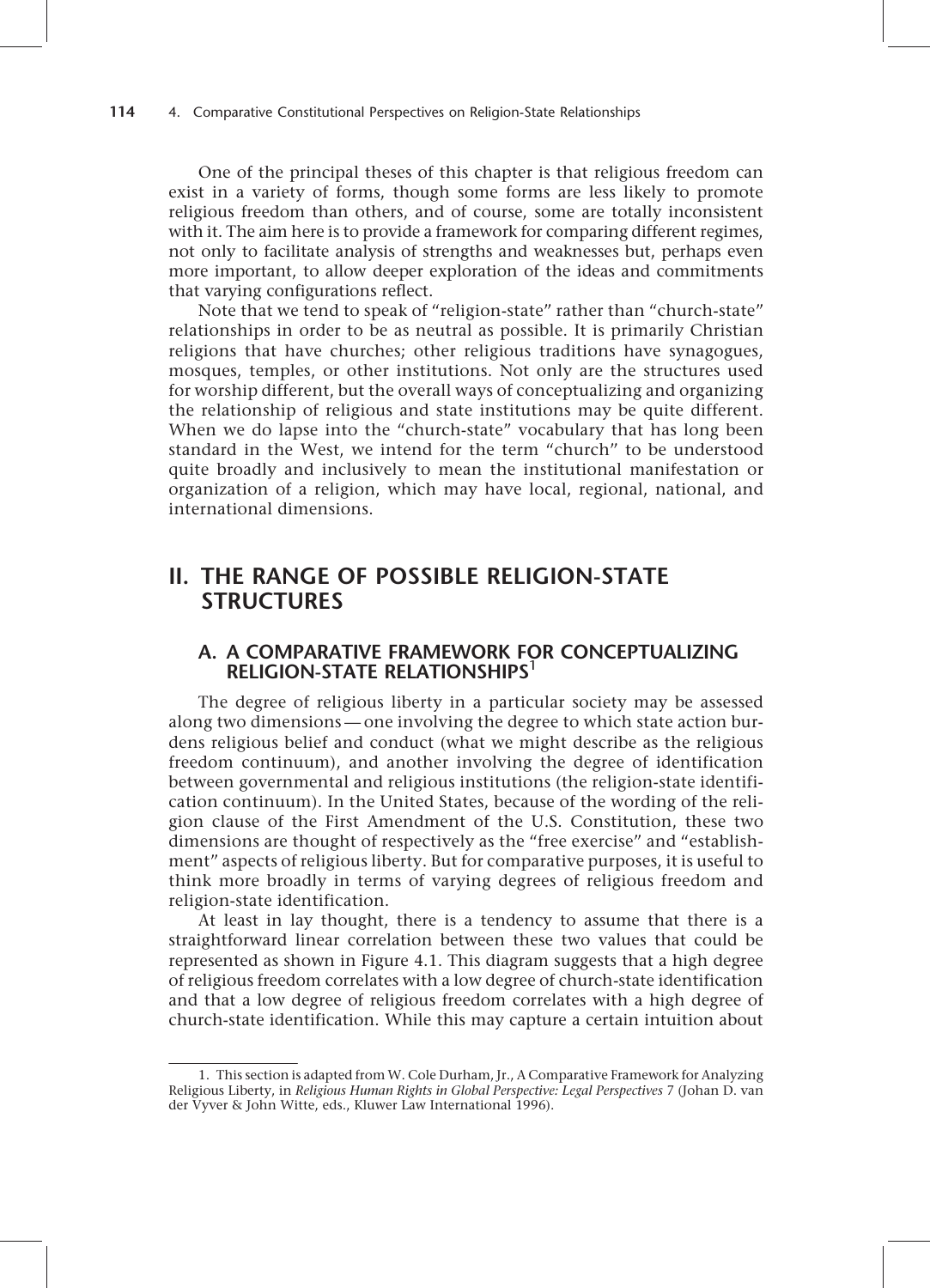## Figure 4.1 **RELIGIOUS FREEDOM**

Absence of Religious Freedom

**Total Religious Freedom** 

### **RELIGION-STATE IDENTIFICATION**

**Complete Identification** Establishment

Non-Identification Non-Establishment (Separation)

the relationship of religious freedom and church-state identification, it is an oversimplification, and in fact a misleading one. When one reviews the world's legal systems, one quickly realizes that while there are many systems for which the correlation holds true (e.g., France and the United States), there are many others for which the correlation does not hold. For example, there are regimes with established churches that have high degrees of religious freedom (e.g., the United Kingdom, Norway, and Finland), and regimes with strong separation of religion and state that rank low in religious freedom (e.g., Soviet-era Russia).

But this lack of correlation is puzzling. After all, a major reason in most countries that constitutional arrangements address the configuration of religious and state institutions is that there is an assumed correlation between institutional configurations and optimal conditions for religious life. The answer to this seeming paradox lies in reconceptualizing the religion-state identification continuum in two respects. First, it is important to recognize that the range of possible relationships runs not merely from complete identification to non-identification. In fact, the possibilities run from complete (and positive) identification through non-identification to outright hostility and persecution (i.e., negative identification). Second, in order for the correlations between institutional configurations and the religious freedom continuum to become clear, the identification continuum needs to be laid out as a loop, as shown in Figure 4.2.

What this schematization suggests is that lack of religious freedom correlates with a high degree of either positive or negative identification of the state with religion. It is fairly obvious why negative identification correlates with lack of religious freedom: state hostility toward religion and outright persecution by the state clearly give rise to a decrease in religious freedom. Moreover, it is fairly clear how positive identification with one religion will lead to diminished freedom for other religions (and also for dissenters from the dominant religion). Less obvious is that the majority religion, because it is likely to become a captive of state apparatus, may also experience a considerable diminution of its liberty. This is a major reason why the disestablishment process, which culminated in 2000 in the disestablishment of the Swedish state church, was supported by the state church itself.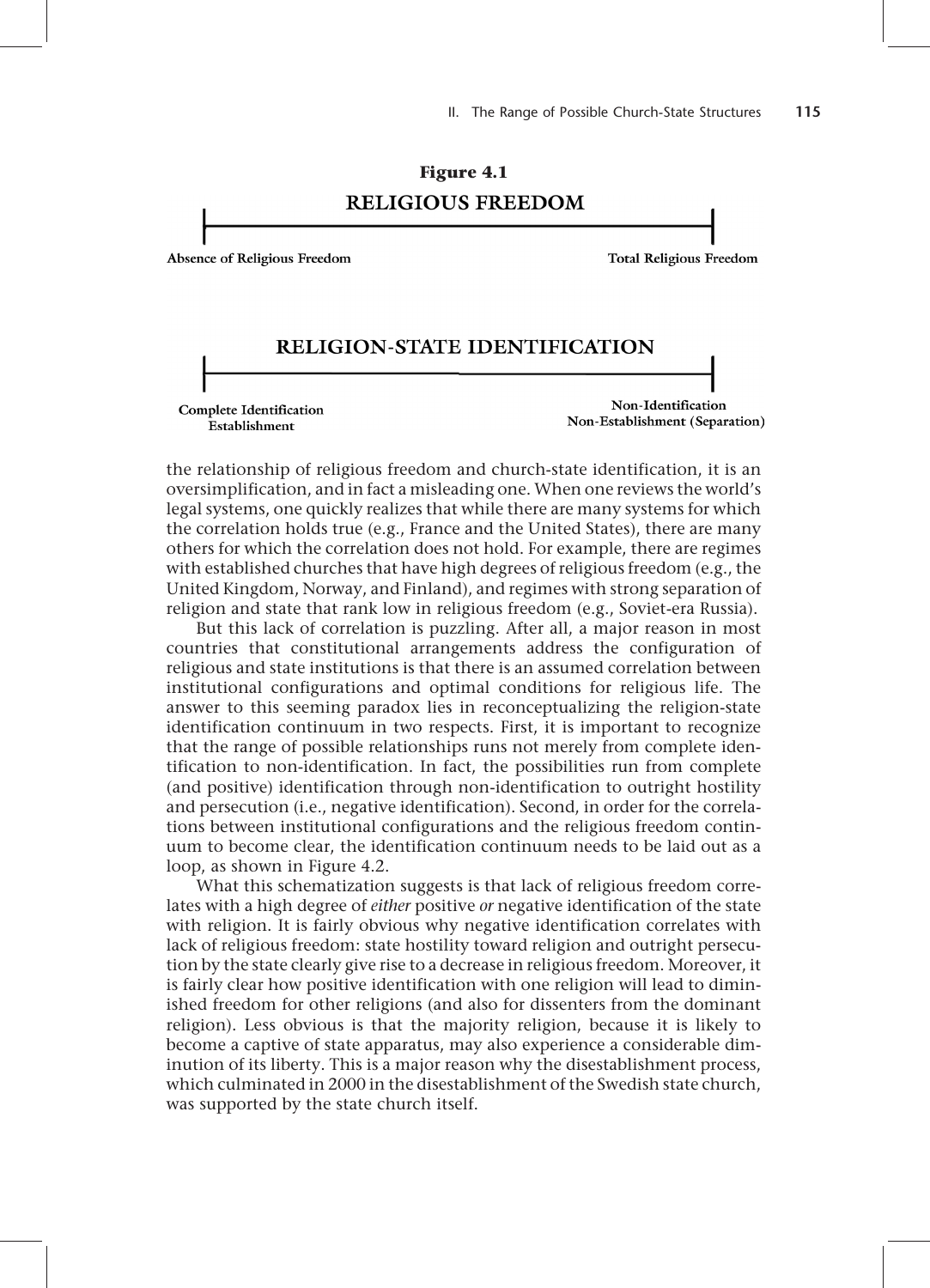

Further, this schematization clarifies that we cannot simply assume that the more rigorously one separates church and state, the more religious liberty will be enhanced. At some point, as the position of systems moves along the continuum, aggressive separationism will lead to the exhibition of hostility toward religion. Mechanical insistence on separation at all costs may push a system toward inadvertent insensitivity and ultimately intentional persecution.

The model also captures a related but less obvious reality. Changes in political regimes often move back and forth between extreme positions near the ends of the identification gradient, skipping more moderate intermediate positions. For example, the history of church-state experience in Spain over much of the past two centuries reflects radical shifts back and forth from regimes strongly supportive of an established church to secularist, anti-clerical regimes. In other settings, fundamentalist regimes may be replaced by radically secularist regimes, and vice versa. What the diagram suggests is that such shifts back and forth between radically contrasting religious and secular ideologies may not be wide pendulum swings but vacillating shifts of control between highly polarized political groupings that in fact closely resemble each other in their drive for power.

### B. THE RANGE OF INSTITUTIONAL RELIGION-STATE RELATIONSHIPS

Focusing on the religion-state identification continuum, we can identify a number of recurring types of religion-state relationships. Figure 4.3 depicts a range of historical types of religion-state configurations along the identification loop. These are listed along the outer loop of the diagram: theocratic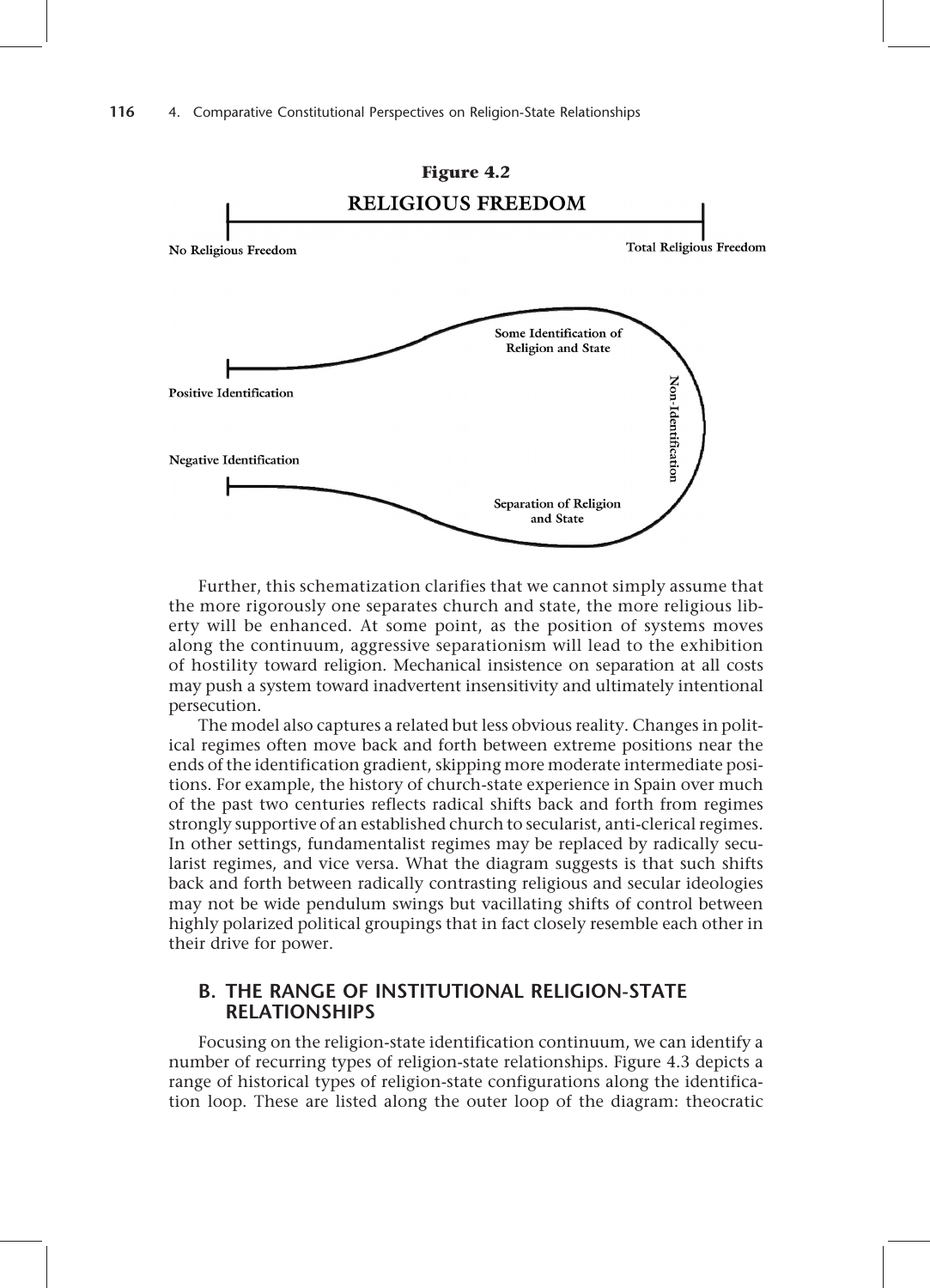

states, established religions, religious status systems, and others. Various attitudes of the state toward religion are listed along the inner loop: monopoly, toleration, equal treatment, and so on. The various ''types'' will be described next.

At the outset, we reiterate that the various categories in Figure 4.3 are abstract types, and actual historical configurations are more complex and more varied. Also, we believe the outer and inner loops are elastic in the sense that various types and attitudes may ''slip around'' the basic religionstate identification continuum. That is, for some societies accommodation may be the type of religion-state configuration that optimizes religious freedom; for others stricter separation may be preferred. At the same time, the outer loop is not infinitely elastic: it is hard to imagine that religious status systems (upper loop) or religious control systems (lower loop) could be ''pulled'' around the identification continuum to be positioned at a point that correlates with optimal religious freedom. The inner loop is elastic in a different way. Attitudes such as toleration and equal treatment may be exemplified in a range of different types of regimes, and thus they may overlap. For example, accommodationist regimes are tolerant, protect substantive equality among differing religious groups, and constitute a form of secularity.

In analyzing the various types, we start at the positive end of the continuum, because in most parts of the world, the evolution has been from positive identification (i.e., official religions) to more open and often more secular systems. The question is: where along the continuum does each country and culture find the optimal configuration, and at what points at the positive and negative ends do systems move out of the domain of liberty into the zone of violation of the rights to freedom of religion or belief?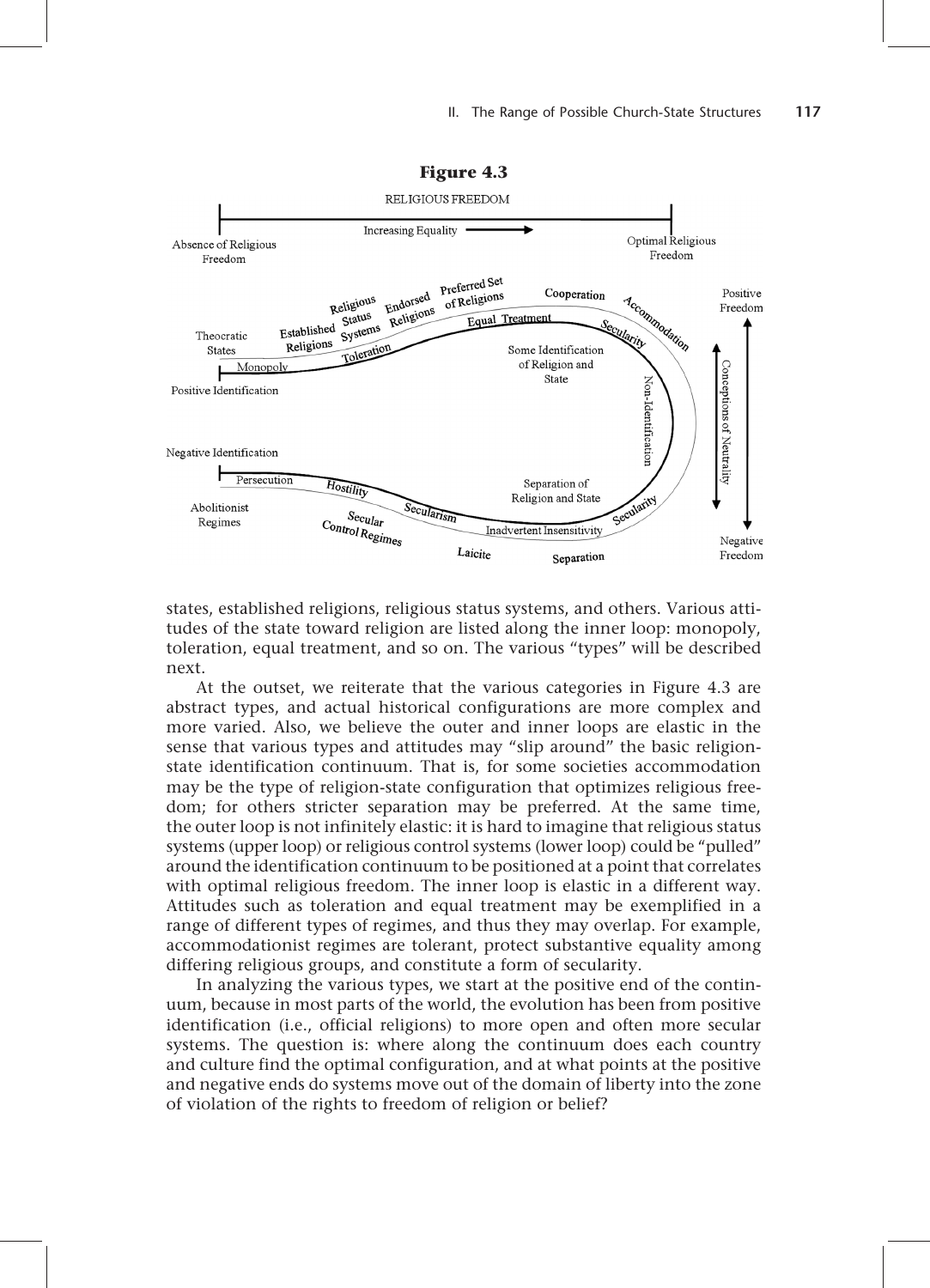Absolute Theocracy. Beginning at the positive identification end of the continuum, one first encounters absolute theocracies of the type associated with stereotypical views of Islamic fundamentalism. In fact, a range of regimes are possible in Muslim theory and practice, depending on the scope given to Muslim beliefs about toleration and also depending on the extent to which flexible interpretation of Islamic law (Shari'a) leaves open normative space for adherents of other belief systems. What is significant about the absolutist positions is their claim to monopolize religious space. Certain historical forms of Christian, Hindu, and Buddhist beliefs, among others, have asserted monopolistic positions in various societies over time.

Established Churches. The next step along the church-state identification continuum would be an established or official state church. The notion of an ''established church'' is vague and can in fact cover a range of possible church-state configurations with very different implications for the religious freedom of dissenters and minority groups. At one extreme, a regime with an established church that is granted a strictly enforced monopoly in religious affairs may closely resemble theocratic rule. Spain, England, and many other European countries following the Peace of Westphalia in 1648 had such systems, as have countless systems in other parts of the world. Some countries that have an established religion nevertheless tolerate a restricted set of divergent beliefs. In fact, the historical pattern has been for established religions to become more tolerant over time. A country in which Islam is the official religion but that tolerates ''people of the Book'' is another example. A country with an established Christian church that tolerates a number of major faiths but disparages others is another. Another position is a country that maintains an established church but guarantees equal treatment for all other religious beliefs. Contemporary Great Britain is a prominent example.

Religious Status Systems. In a number of countries, multiple religions have official status in the sense that at least portions of the religious law of differing traditions are binding on those belonging to those traditions. For example, in Israel, India, and a number of countries with substantial Muslim populations, personal law (typically including laws governing marriage, family, divorce, succession, and related fields) depends on one's religious status. If one is Jewish, Jewish law applies; if Muslim, Shari'a applies; and so forth. These religiously plural systems may be more or less flexible in recognizing rights of exit from the officially recognized religious group.

*See*  Chap. 2(IV) on Vatican II

Historically Favored and Endorsed Churches. The next category consists of regimes that fall short of formally affirming that one particular church is the official church of the nation, but acknowledge that a particular church has a special place in the country's history and traditions. This is quite typical in countries where Roman Catholicism is predominant and a new constitution has been adopted relatively recently (typically since Vatican II). The endorsed church is specially acknowledged though not made the official religion, and the country's constitution asserts that other groups are entitled to equal protection. Sometimes the endorsement is relatively innocuous and remains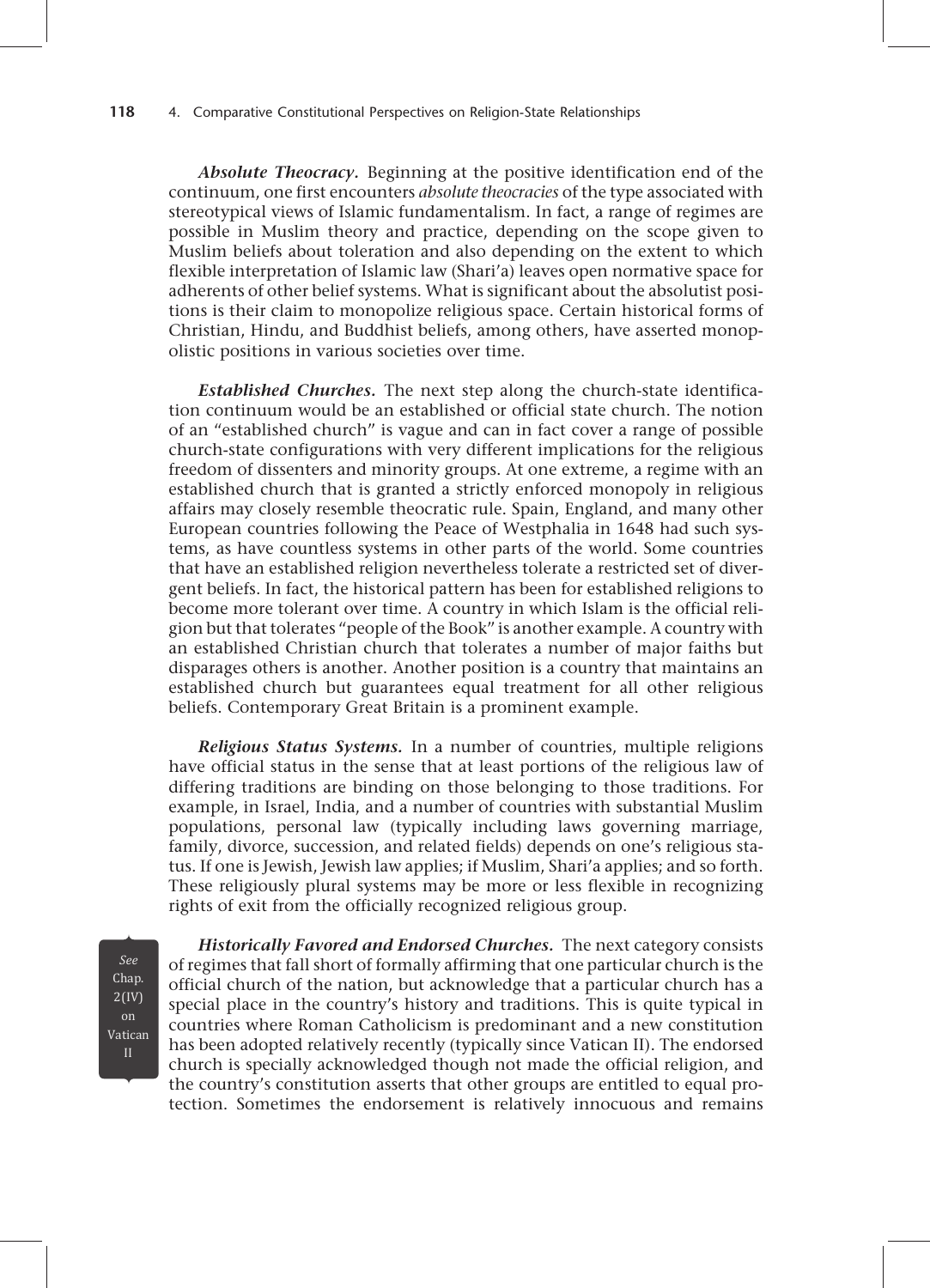strictly limited to recognition that a particular religious tradition has played an important role in a country's history and culture. In other cases, endorsement operates as a thinly disguised method of preserving the prerogatives of establishment and channeling significant state aid to the favored church (or perhaps churches) while maintaining the formal appearance of a more liberal regime.

Preferred Set of Religions. A number of regimes suggest in various ways that a certain set of religions deserve preference. Sometimes this is done by distinguishing traditional religions and giving them special status or privilege. This may also be implicit in ''multi-tier'' regimes that give different groups different levels of recognition. Theoretically, these multi-tier systems set out ostensibly objective criteria for differential treatment, but generally the result is the same as explicitly giving favored treatment to traditional groups.

Cooperationist Regimes. The next category of regime grants no special status to dominant churches, but the state continues to cooperate closely with churches in a variety of ways. Germany provides the prototypical example of this type of regime, though it is certainly not alone in this regard. Most European religion-state systems are cooperationist. The cooperationist state may provide significant funding to various church-related activities, such as religious education or maintenance of churches, payment of clergy, and so forth. Very often in such regimes, relations with churches are managed through special agreements such as concordats. Spain, Italy, and Poland as well as several Latin American countries follow this pattern. The state may also cooperate in helping with the gathering of contributions (e.g., the withholding of ''church tax'' in Germany). Cooperationist countries frequently have patterns of aid or assistance that benefit larger denominations in particular. However, they do not specifically endorse any religion, and they are committed to affording equal treatment (as they understand equality) to all religious organizations. Since different religious communities have different needs, cooperationist programs can raise more complex interdenominational problems of equal treatment. It is all too easy to slip from cooperation into patterns of state preference. Also, in comparison with more separationist regimes, more complex questions of protecting the self-determination and internal autonomy of religious organizations arise.

Accommodationist Regimes. A regime may incline toward separation of religion and state, yet retain a posture of benevolent neutrality toward religion. Accommodationism might be thought of as cooperationism without the provision of any direct financial subsidies to religion or religious education. An accommodationist regime would have no qualms about recognizing the importance of religion as part of national or local culture; accommodating religious symbols in public settings; allowing tax, dietary, holiday, Sabbath, and other kinds of exemptions; and so forth. Note that the growth of the state intensifies the need for accommodation. As state influence becomes more pervasive and regulatory burdens expand, refusal to make religious exemptions or accommodations shades into state hostility toward religion.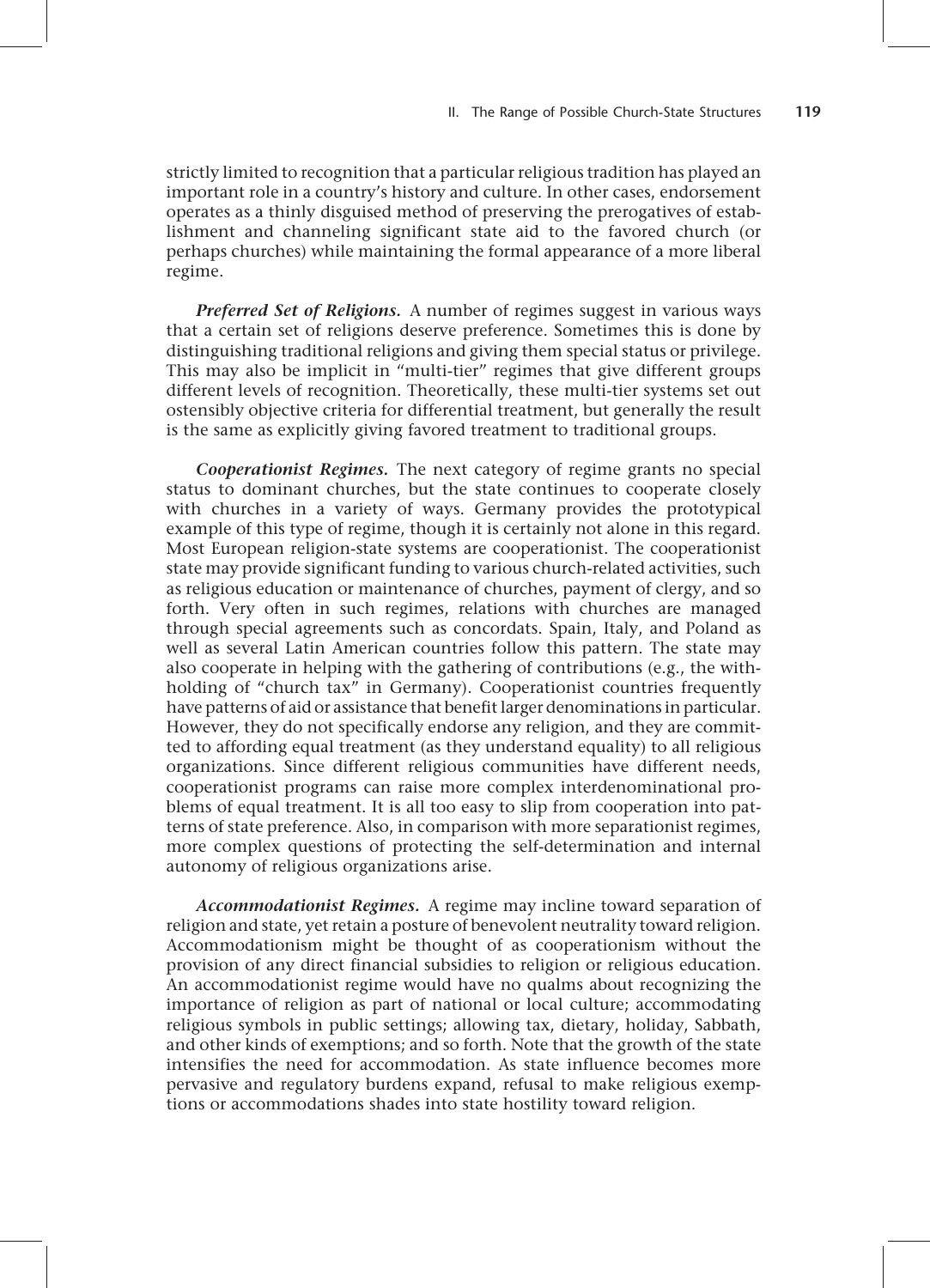Separationist Regimes. The slogan "separation of church and state" can be used to cover a fairly broad and diverse range of regimes. At the benign end, separationism differs relatively little from accommodationism. The major difference is that separationism, as its name suggests, insists on more rigid sequestration of religion and state. Any suggestion of public support for religion is deemed inappropriate. Religious symbols in public displays are not allowed. Granting religion-based exemptions from general public laws is viewed as impermissible favoritism toward religion. The mere reliance on religious premises in public argument may be deemed to run afoul of the church-state separation principle. Members of the clergy are not permitted to hold public office.

Less benign forms of separationism make stronger attempts to cordon off religion from public life. In many contexts, the practical problems arise from inadvertent insensitivity. Regulations as initially formulated often lack antireligious animus; those drafting the regulations were simply unaware of the religious implications of their regulations. At some point, those afflicted by the unintended burden bring the problem to the attention of government officials. The question then becomes whether reasonable accommodations can be worked out; if so there is a shift toward an accommodationist system, or officials may believe they lack authority to make such accommodations. Inadvertent insensitivity is the flip side of the subtle or not-so-subtle privileging of groups in cooperationist regimes.

One of the questions posed by separationist regimes is the extent to which religion should have a public role. Note that even if religious communities do not have an official or endorsed role in the state sphere, they could still have a significant public role, assuming that the public sphere is broader than the sphere of the state. Recent years have witnessed a significant resurgence of religion in public life, and there are significant issues about what is permissible and appropriate, and indeed, when discrimination or deprivation of rights occurs if some public role is not allowed. On the other hand, if the aim is to separate public and private life into non-overlapping spheres, and to limit religion to the private sphere, then as the public sphere of the welfare state expands, the space available for religion can shrink substantially. One form this can take is a tightening of the state monopoly on charitable, educational, social, and other welfare services. ''Separation'' in its most objectionable guise demands that religion retreat from any domain that the state desires to occupy, but is untroubled by intrusive state regulation and intervention in religious affairs.

Secular Control Regimes. A control regime shares some surface similarities with established and historically favored religions and cooperationist regimes. But here the goal is more explicitly to use religion for the state's own ends, or to emphasize freedom from religion for ideological reasons, or to try to limit the possibility that churches will become a threat to the ruling coalition or a competing source of popular legitimacy within the society. Established church regimes can also be a type of control regime, but in recent years, secular control regimes have been particularly problematic.

Abolitionist States. At the negative end of the identification continuum are regimes that have the overt goal of eliminating religion as a social factor.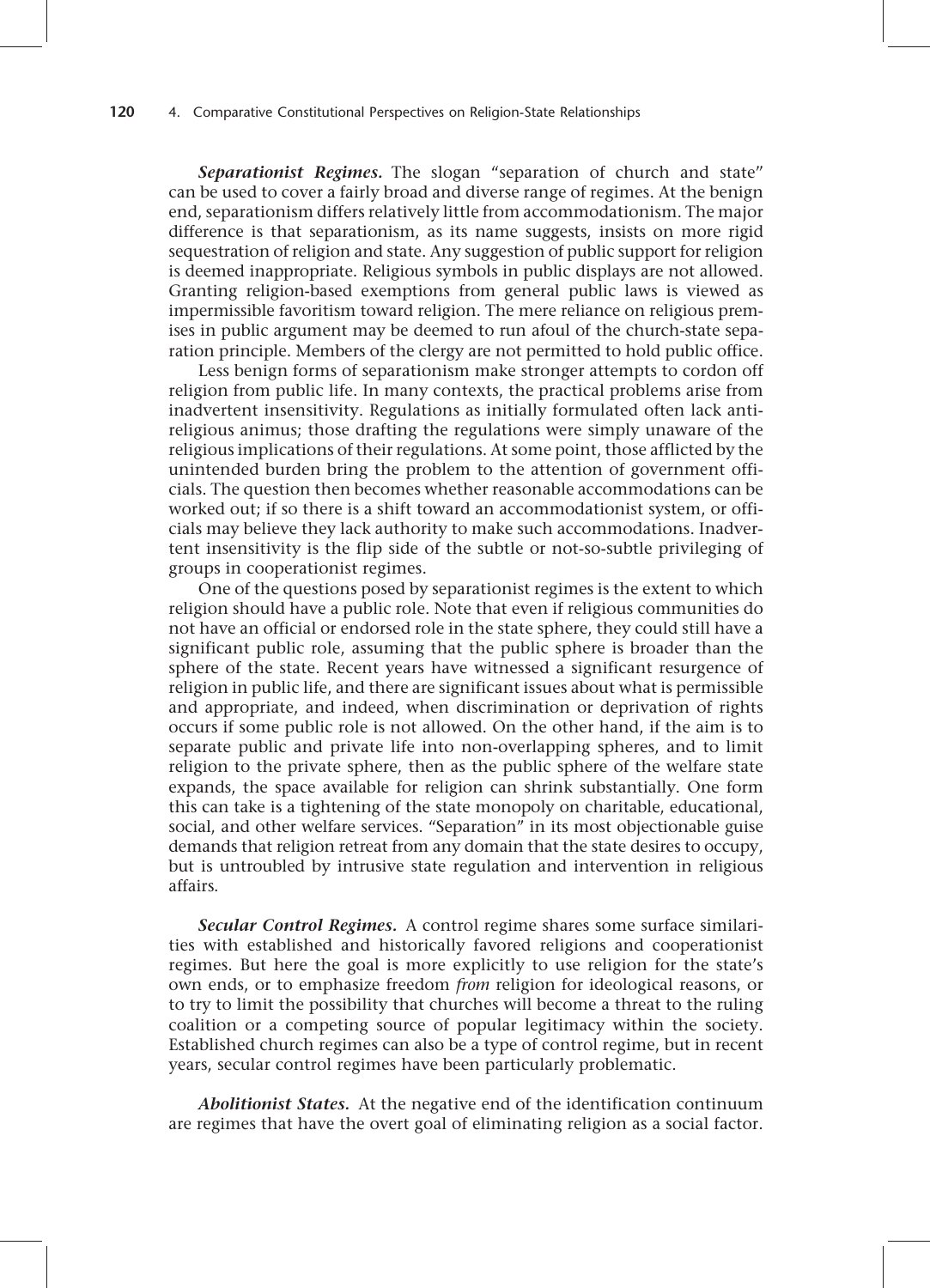Albania during the Soviet era is perhaps the foremost example of this approach. Historically, a more common pattern has been to subject strong religions to control while seeking to eliminate or drive minority groups from a country. The Holocaust is the most horrendous example. Less extreme are situations involving overt persecution, hostility, or discrimination.

Besides identifying and plotting a range of different types of religion-state regimes, the schematization in Figure 4.3 is helpful in bringing out a number of other points about religion-state relations. First, while there are important differences between religious freedom and religious equality (e.g., one can imagine a society in which everyone is treated equally in that all are allowed no religious freedom), the general trend is that increasing equality and increasing freedom of religion go together.

Second, as suggested by the arrow at the far right of the diagram, differing types of free regimes may reflect differing conceptions of freedom. Cooperationist regimes reflect a positive conception of freedom, in that they assume that the state should help actualize the conditions of freedom, such as by providing funding. Separationist regimes, in contrast, assume a negative conception of freedom according to which religious freedom is maximized by minimizing state intervention.

Third, different regime types among the cooperationists reflect differing assumptions about the neutrality of the state. One model of neutrality is state inaction. A second model is neutrality as the impartiality of an unbiased umpire. As applied to religious matters, this model requires that the state act in formally neutral and religion-blind ways. A third model views the state as the monitor of an open forum. The state in this model can impose time, place, and manner restrictions on the marketplace of ideas, and can impose certain constraints to avoid violence and fraud; but otherwise the state plays a minimalist role. The first three models support varying versions of separationism. A fourth model of neutrality calls for substantive equal treatment. That is, the basic principle is that similarly situated individuals should be treated equally, but substantive differences of position should be taken into account, and conscientious beliefs are relevant differences that should be accommodated. This model of neutrality correlates with the principles of an accommodationist regime. A fifth model is a ''second generation rights'' version of the fourth. That is, it views actualization of substantive rights as an affirmative or positive obligation of the state, and thus supports cooperationist regimes. Most credible religion-state regimes that are sensitive to human rights concerns inhabit a range somewhere in the neutralist zone, as defined by at least one of the foregoing conceptions of neutrality.

Fourth, a word should be said about the contrast between secularism and secularity. Both ideas are linked to the general historical process of secularization, but as we use the terms, they have significantly different meanings and practical implications. By ''secularism'' we mean an ideological position that is committed to promoting a secular order. By "secularity," in contrast, we mean an approach to religion-state relations that avoids identification of the state with any particular religion or ideology (including secularism itself) and that provides a neutral framework capable of accommodating a broad range of religions and beliefs. In fact, in most modern legal systems, there are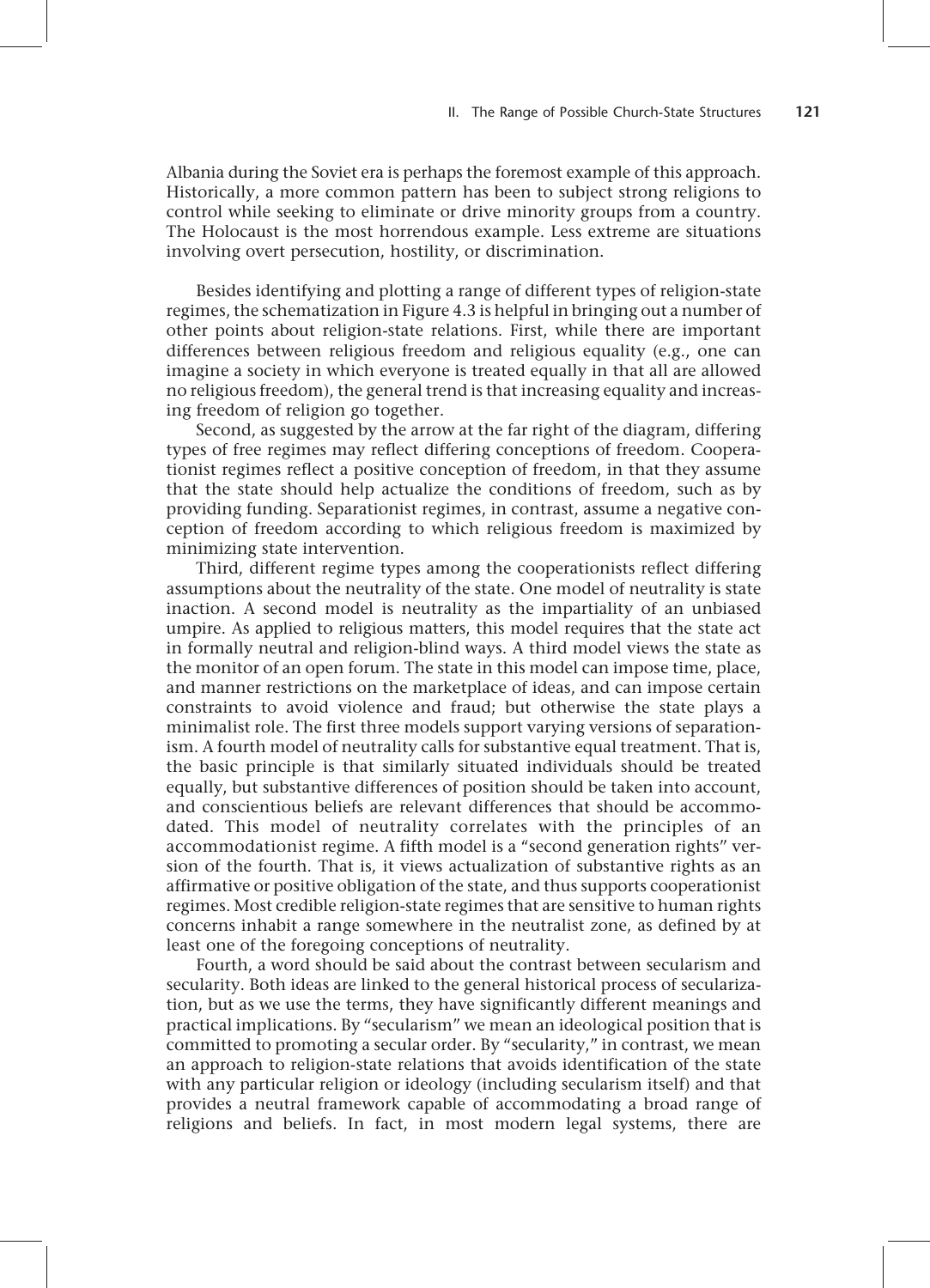exponents of both types of views. Constitutional and other legal texts addressing religion-state issues can often be interpreted as supporting one or the other of these views, and in fact, some of the key debates turn on the difference between these two approaches. Historically, French laicité is closer to secularism; American separationism is closer to secularity. But there are debates in both societies about how strictly secular the state (and the public realm) should be. This tension between two conceptions of the secular runs through much of religion-state theory in contemporary settings.

## COMMENTS AND QUESTIONS

- 1. What category or group of categories most accurately describes the situation in your home country or in countries with which you are familiar?
- 2. How might perceptions of whether a given system has a high degree of religious freedom vary if you are part of a religious majority as opposed to a religious minority? What if you are a non-believer, or someone whose identification with a particular religious tradition is primarily cultural rather than a matter of faith? What if you are halfhearted, uncommitted, or uncertain about your religious commitments? For example, if you are live in a cooperationist regime, how might your views about the value of cooperation vary if you belong or don't belong to a favored group? Should our preference be the same regardless of our own personal commitments to, about, or against religion? Or does where we stand inevitably depend upon where we sit?
- 3. Majority religious groups often argue that they should receive special treatment or recognition, based on their historical or contemporary contributions to a society. Sometimes these arguments for special treatment look a lot like the arguments that industrial monopolists make in favor of protecting their monopolies. Do they seem valid, or merely self-serving? Is it dominant majorities who need special treatment, or minorities? Or should special accommodations be made for both?

|            | Additional Web   More extensive materials relating to each type of |
|------------|--------------------------------------------------------------------|
| Resources: | religion-state regime                                              |
|            |                                                                    |

## III. POSITIVE IDENTIFICATION REGIMES

It is not possible in the space constraints of this volume to explore each type of religion-state relation in detail. In what follows, we focus primarily on the portion of the religion-identification continuum lying between cooperation and *laicité*, inasmuch as most major democratic systems fall in this range. Some attention is paid to alternative regimes in extended notes as a reminder of the conditions that can arise as a state moves too far away from non-identification.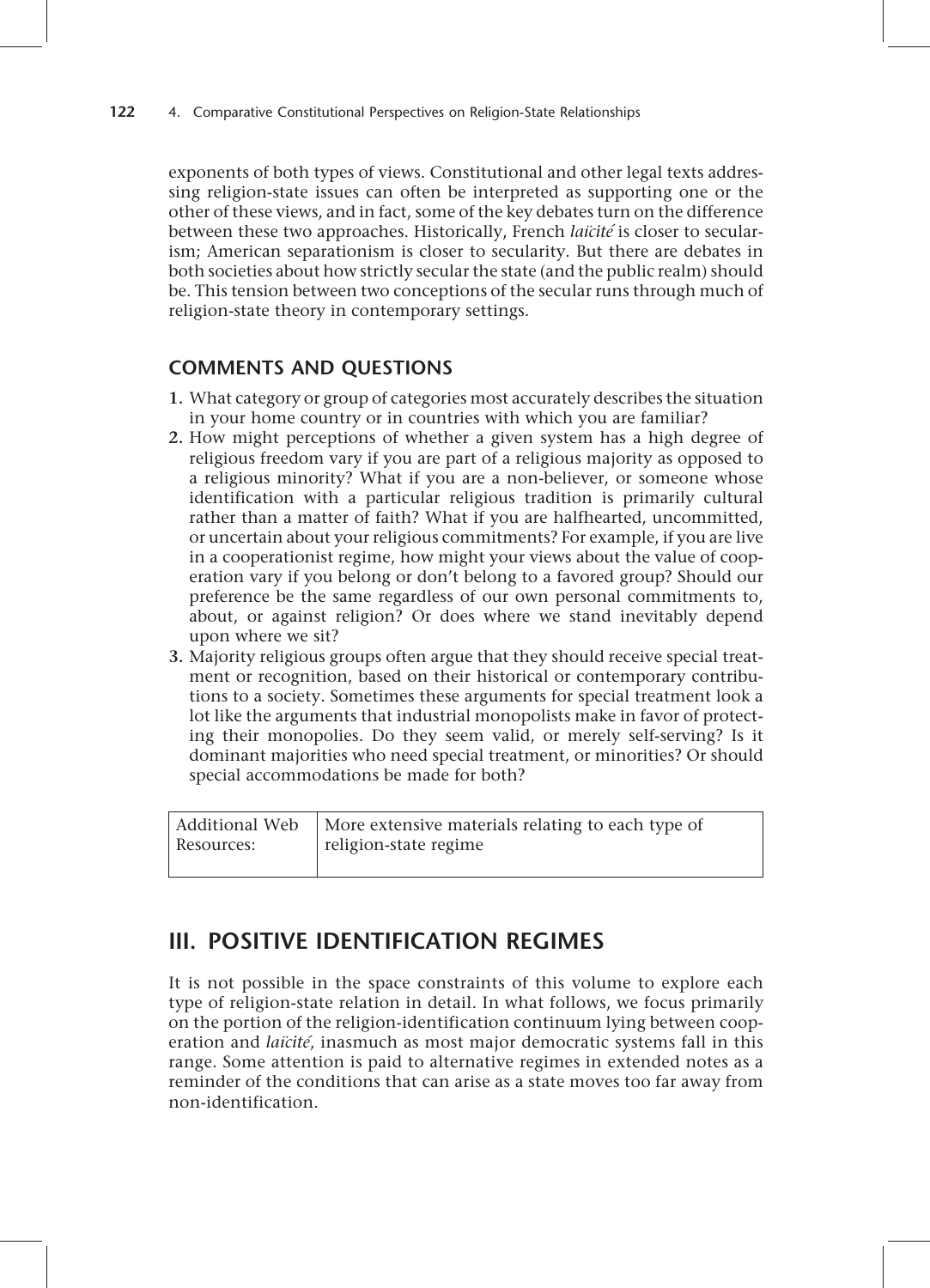Italian Law Professor Silvio Ferrari maintains that cooperationist regimes are the dominant pattern in Europe. In his view, these systems have the following features: ''substantial respect of individual religious freedom, guarantee of the autonomy and, in particular, the self-administration of the religious denominations, and selective collaboration of the states with the churches.''2 The ''selective collaboration'' often includes funding but can also include collaboration in other spheres, such as education. In a sense, established or endorsed church models are becoming functionally very much like cooperationist systems. Established church regimes in most Western European countries have become so tolerant and equalitarian that that they have become difficult to distinguish from cooperationist regimes, with the exception that as a formal matter they still privilege one (or more) religion(s). Thus, there is an established church in Norway, but all denominations who so desire receive support in proportion to their membership, and the humanists receive a comparable share. At the other extreme, even laicist France allows substantial funding to cover maintenance of churches with historical value and to support teaching of secular subjects in private religiously affiliated schools. An interesting question is whether even the United States, with the recent loosening of Non-Establishment Clause barriers to various types of funding, is converging to some extent with cooperationist models.

### A. THE SPANISH EXPERIENCE

Spain provides a particularly interesting case because it has made the transition quite successfully from being a clear example of a regime with a very strong and exclusive established church linked to an authoritarian regime to a cooperationist system situated in a democratic setting (with some residual ''endorsed church'' characteristics).

Through much of its history, Spain was the classic example of an established Church. Starting in the late fifteenth century with the creation of the modern Spanish state, nationality was fused with religious affiliation. To be Spanish was to be Catholic. Persecution of religious minorities was a statesupported activity, and as a consequence, religious minorities were almost unknown until early in the twentieth century, with the exception of small Muslim and Jewish communities that survived the Reconquista but remained largely hidden away from the public view. Beginning with the French Revolution and its spillover effects in Spain, and continuing through the nineteenth and twentieth centuries, Spanish politics vacillated wildly between pro-Church and anti-Church laicist regimes. The transition to a modern democratic regime began even before Franco's death. With the change in Church attitude signaled by the Second Vatican Council on church-state issues, the Spanish bishops and the Holy See began to pressure the Franco regime for more religious freedom, leading to a 1967 law granting real freedom for religious minorities despite a reluctant Franco.

<sup>2.</sup> Silvio Ferrari, Conclusion: Church and State in Post-Communist Europe 421, in Law and Religion in Post-Communist Europe (Silvio Ferrari and W. Cole Durham, Jr., eds., Peeters 2003).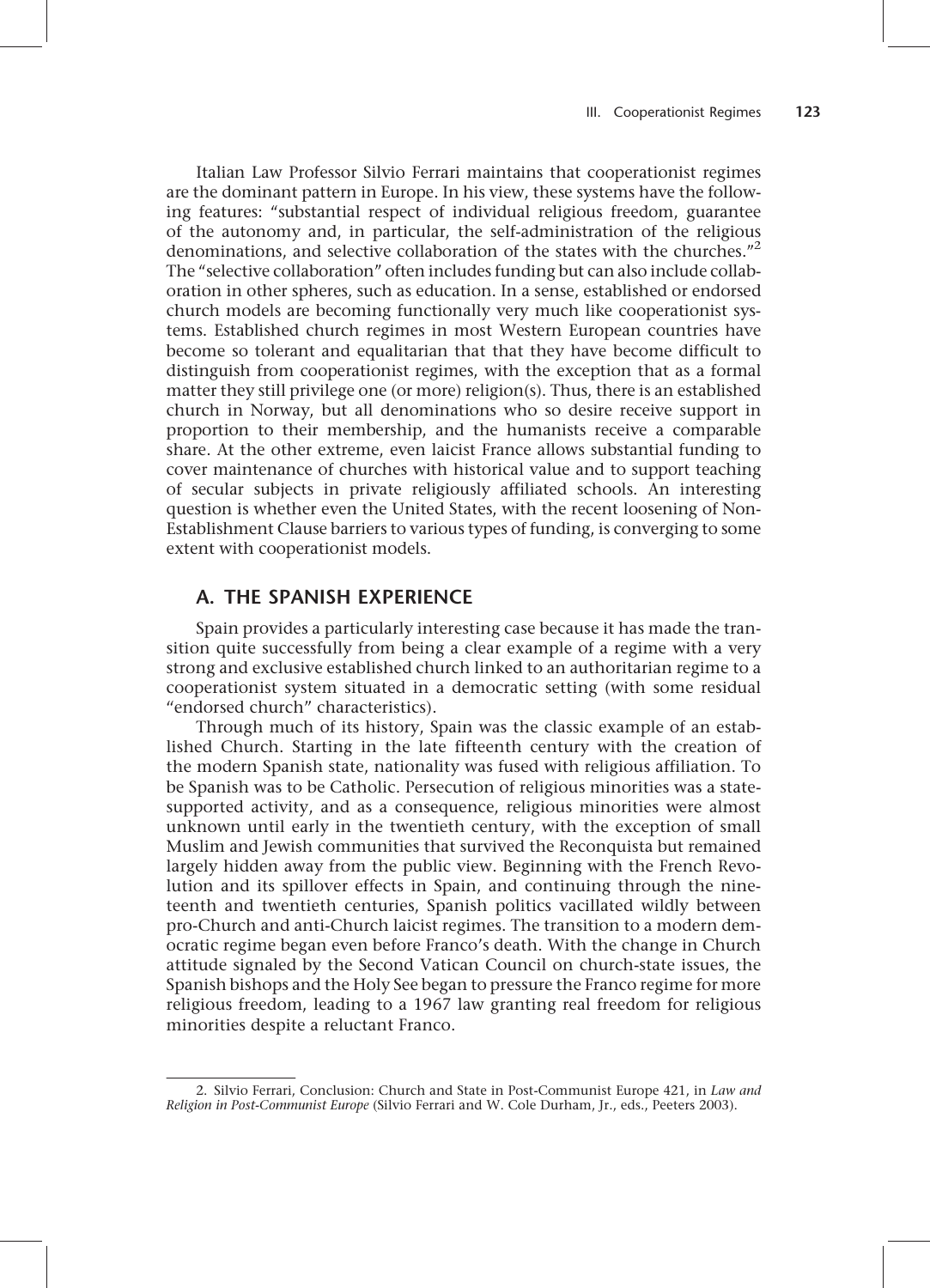The Web Supplement includes the concordats, the LOLR, and the agreements with Protestant, Jewish, and Islamic groups.

After Franco's death the Church continued to lobby for greater religious freedom, but at the same time sought to protect some aspects of its traditional position by a concordat entered into on July 28, 1976. This was supplanted by another concordat that was negotiated essentially in tandem with the drafting of the 1978 Spanish Constitution and was signed January 3, 1979, just one week after promulgation of the Constitution. A year and a half later, the Spanish Parliament adopted the 1980 Organic Law on Religious Freedom (Ley Orgánica de Libertad Religiosa, or LOLR), which laid the foundation for cooperation agreements modeled to some degree on the 1979 concordat. Based on the LOLR, agreements between the Spanish state and three federations of religious communities (Protestant, Jewish, and Islamic) were entered into in 1992. The theory of the LOLR is that the Spanish church-state system has four fundamental "informing principles" (principios informadores): (1) religious freedom, (2) equality, (3) state neutrality, and (4) state cooperation with churches and religious communities. Thus, within a relatively few years, Spain successfully made the transition from an authoritarian state-church system to a democratic cooperationist regime.<sup>3</sup> The aim of the transition, which has brought major benefits to most religious groups, was to bring others ''up to'' the level of the Roman Catholic Church. The difficulty in Spain (and in many other cooperationist regimes) is that the intended upward equalization does not always trickle down to the full range of smaller religious groups. One arena in which this is often visible is the tax system, as suggested by the following European Commission case.

ORTEGA MORATILLA V. SPAIN

European Commission of Human Rights, App. No. 17522/90, Eur. Comm'n H.R. (11 January 1992)

[In June 1985, the applicants, an evangelical Protestant church and minister, requested exemption from property tax in respect of their place of worship in Valencia, arguing in particular that the Catholic Church enjoyed such exemption. The tax office refused this request on the ground that the exemption enjoyed by the Catholic Church was provided for in the concordat between Spain and the Holy See signed in 1979, whereas there was no legal basis for granting the applicants such exemption. The applicants then appealed this decision, losing at all levels in the domestic legal system. After thus exhausting domestic remedies, they applied for relief to the European Commission of Human Rights.]

The Law

1. The applicants complain in the first place that levying property tax in respect of the premises they use for worship infringes their right to freedom of religion set forth in Article 9 of the Convention. . . .

The Commission notes that under the terms of this provision the right to freedom of religion includes the right to manifest one's religion, in public or in



<sup>3.</sup> For a fuller account of Spanish developments, see Javier Martinez-Torron, Religious Freedom and Democratic Change in Spain, 2006 BYU L.Rev. 777.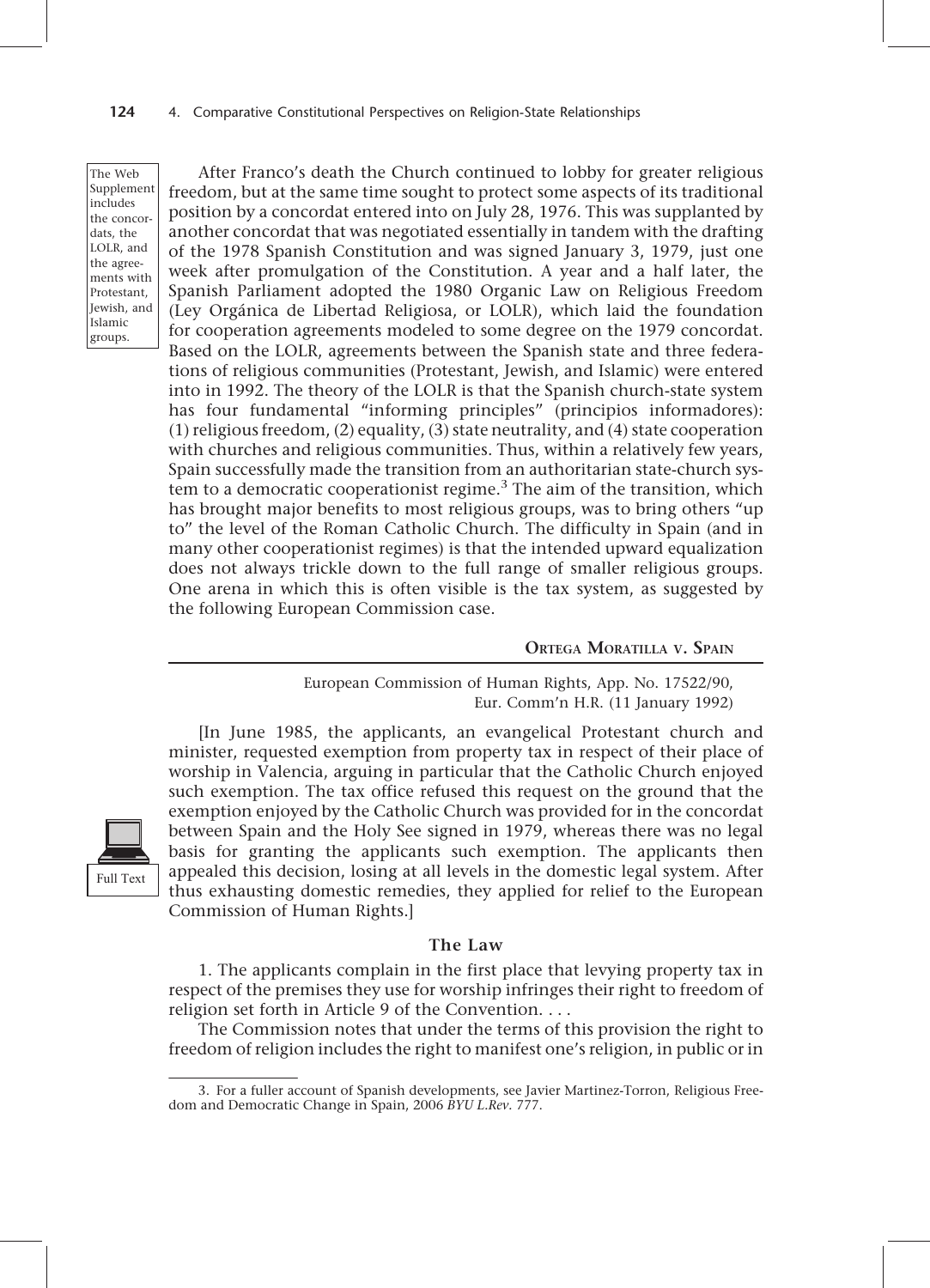private, in worship or observance. The possibility of possessing premises open to adherents and used for the above purposes is clearly one of the means of exercising this right. However, the Commission fails to see how a right to exemption of places of worship from all forms of taxation can be derived from Article 9 of the Convention. It considers that the right to freedom of religion by no means implies that churches or their adherents must be granted a different tax status from that of other taxpayers. . . . It follows that in this respect the application is manifestly ill founded and must be rejected pursuant to Article 27 para. 3 of the Convention.

2. The applicants further allege that, as the Catholic Church in Spain enjoys exemption from property tax in respect of places of worship, the refusal of their request to be treated in the same way for tax purposes infringes Article 14 of the Convention in conjunction with Article 9.

Article 14 of the Convention reads as follows:

''The enjoyment of the rights and freedoms set forth in this Convention shall be secured without discrimination on any ground such as sex. race, colour, language, religion, political or other opinion, national or social origin, association with a national minority, property, birth or other status.''

However, the Commission recalls that this provision does not prohibit all differences in treatment in the exercise of the rights and freedoms recognised, equality of treatment being violated only where the difference in treatment has no objective and reasonable justification. . . .

The Commission notes that the Freedom of Religion Act (Institutional Act No. 7/1980) [LOLR] authorises agreements between the State and the various churches or religious associations according to the number of their adherents and the beliefs of the majority of Spanish citizens. It observes that the tax exemptions enjoyed by the Catholic Church in Spain are provided for by the agreements concluded on 3 January 1979 between Spain and the Holy See, which place reciprocal obligations on the two parties. For example, the Catholic Church has undertaken to place its historical, artistic and documentary heritage at the service of the Spanish people (Agreement on education and cultural affairs, Article XV). On the other hand, its places of worship enjoy tax exemption (Agreement on economic affairs, Article IV).

However, the applicant church has not concluded such a concordat with the Spanish State, and it does not appear from the file that it has sought to do so. Consequently, it does not have the same obligations to fulfil vis-a`-vis the State.

It follows that this complaint must be rejected as being manifestly ill founded within the meaning of Article 27 para. 2 of the Convention.

#### COMMENTS AND QUESTIONS

1. The Commission's analysis appears to be a simple application of the maxim that it is not discriminatory for dissimilar situations to be treated differently. Is this a fair characterization of the situation here? Does it make sense to afford special privileges in exchange for special obligations? Why are the Catholic Church and the petitioner not similarly situated?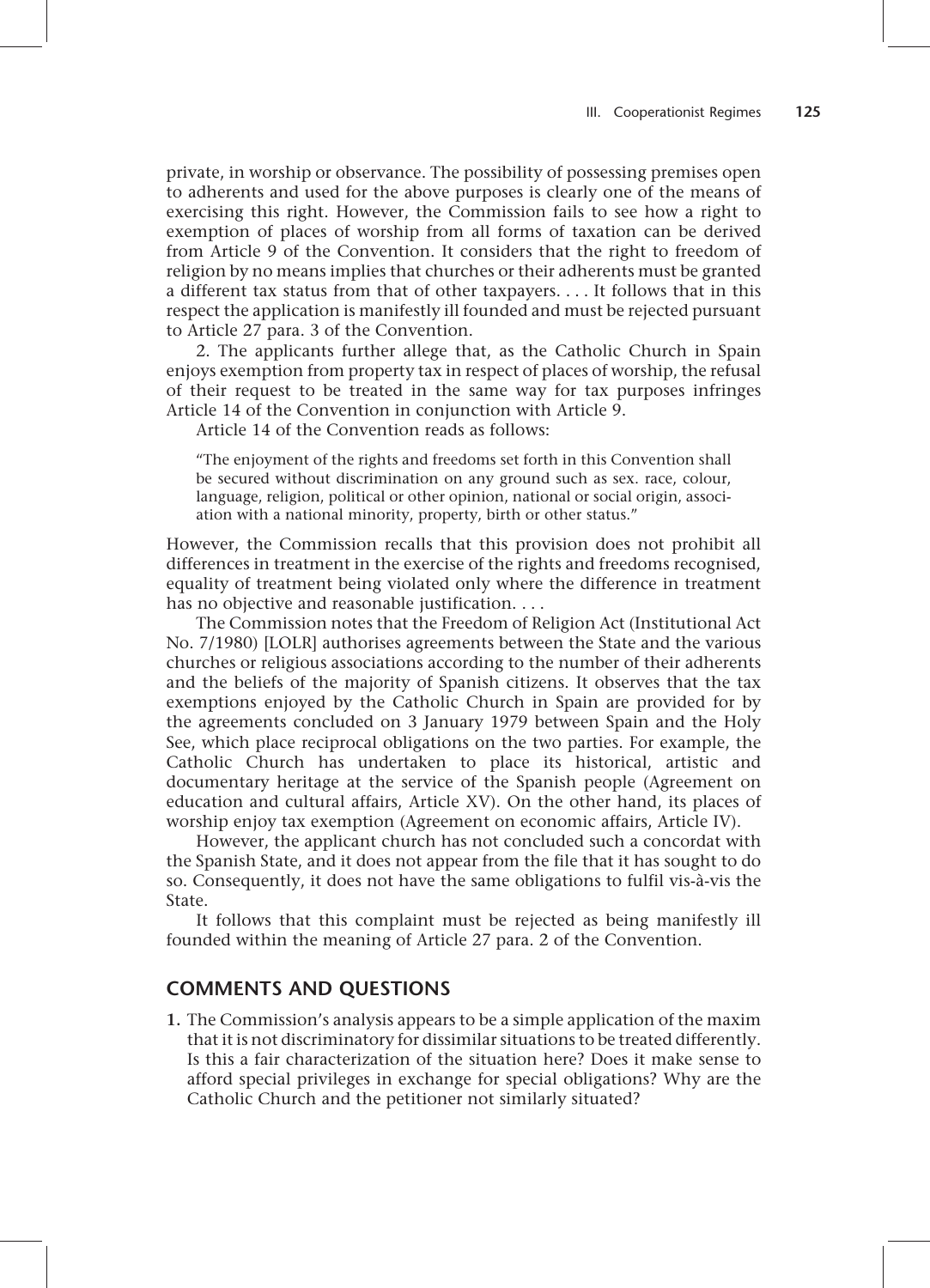- 2. Not long after decision of the foregoing case, many Protestant churches formed a federation that entered into an agreement with the government, authorizing tax exemptions for religious property. Suppose another non-Catholic religious group, one that is denied membership in this federation, brings a claim for an exemption from property tax. Would such a group have a stronger Article 14 claim?
- 3. What factors would constitute ''objective and reasonable justifications'' for differential treatment in such circumstances.

#### B. GERMAN EXPERIENCE: ISSUES SURROUNDING ''CHURCH TAX''

A prominent example of cooperationism in the German legal system is the so-called church tax. This "tax" is often misunderstood; to the normal taxpayer, it looks like an amount withheld from earnings along with other taxes that are collected as part of the state tax system. The legal reality is somewhat different. Many churches have the status of ''corporations under public law.'' Churches with this status are eligible to, among other things, levy the church tax on their members. As Professor Gerhard Robbers describes it,

This tax functions like a membership fee. Those churches that do tax their members usually levy a tax of eight or nine percent of what the member pays in state income taxes. Some of the taxing churches use the state's taxation system, i.e., the state machinery collects the church tax. For this service, a church pays four to five percent of its tax revenue to the state. Indeed, the church tax system was introduced to de-establish former state churches in the nineteenth century and to force them to depend on their own income. The institution of church taxes is thus a consequence of state neutrality.<sup>4</sup>

Significantly, it is now well established as a result of constitutional court decisions that an individual who resigns his or her membership in a church may no longer be compelled to pay the church tax. Such resignations are common when taxes are due, although the numbers are not overwhelming. Most Germans continue to pay the church tax. Note that the tax is channeled to the church with which the individual is affiliated. The tax system is not used to coerce an adherent of one belief system to support the beliefs of some other group or groups. Many smaller religious communities have the status of a ''corporation under public law.'' While they are theoretically entitled to participate in the church tax system, few do so. The decision not to take the funds is often a matter of religious principle. Despite these basic protections, problems occur, as suggested by the following cases.

MIXED-MARRIAGE CHURCH TAX CASE

German Federal Constitutional Court, 19 BVerfGE 226 (1965)

[Baden-Württemberg's Church Tax Act provided that all employees are subject to a church tax on wages if they or their spouses belong to a religious

*See*  Chap. 12(II.C) on German Church Tax

<sup>4.</sup> Gerhard Robbers, Religious Freedom in Germany, 2001 BYU L. Rev. 643, 651.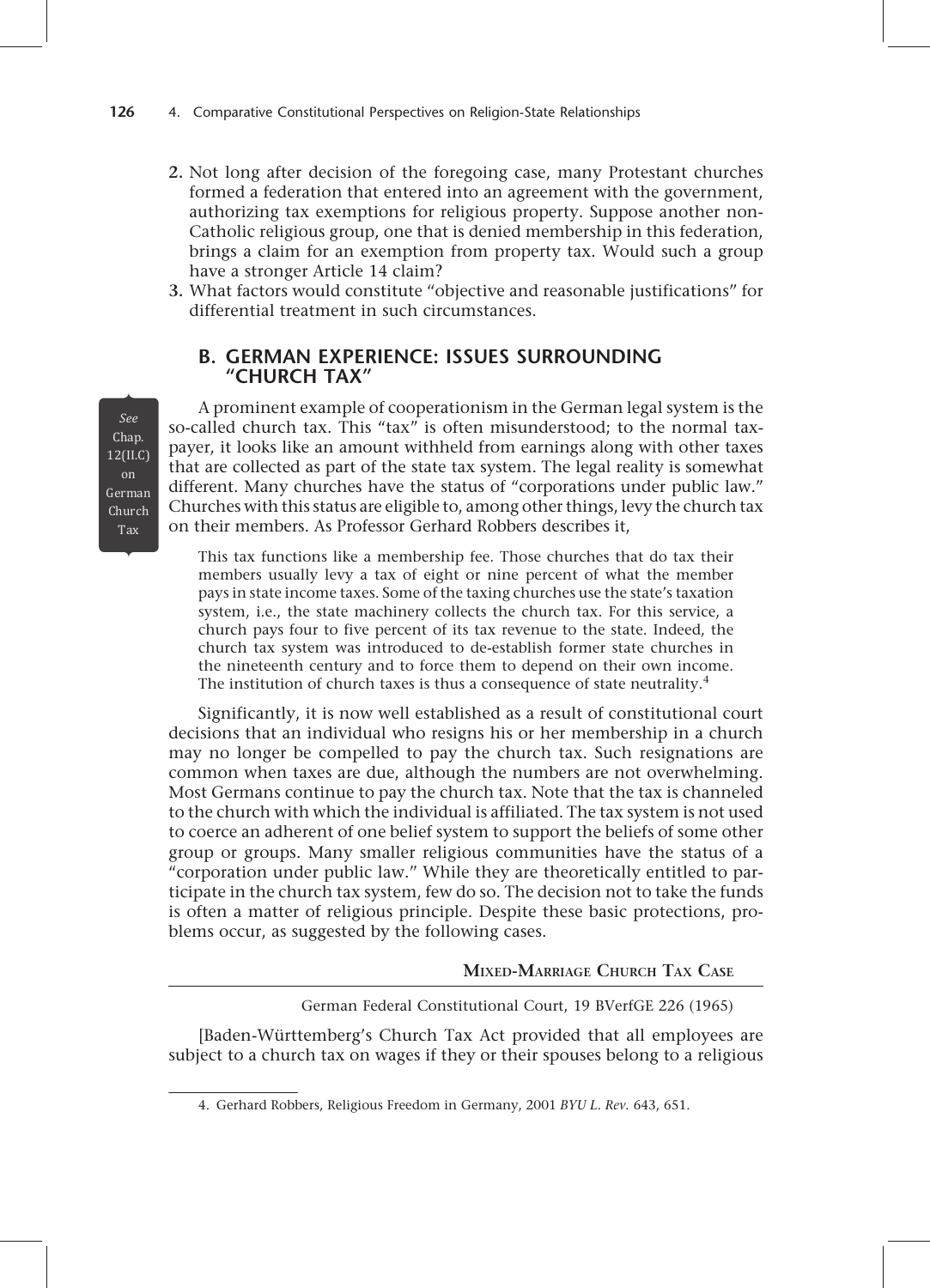association authorized to tax. The result was that in mixed-faith marriages, one of the spouses who was not a member of the relevant church might end up paying taxes to that church. The First Senate of the Federal Constitutional Court decided as follows:]



Section 6(2) of the Church Tax Act violates the fundamental right of an employee who is not a member of a religious association as derived from Article 2(1) of the Basic Law [which provides that ''[e]veryone shall have the right to the free development of his personality insofar as he does not violate the rights of others or offend against the constitutional order or the moral code.''] . . . [Under the Tax Act, an] employee is required to pay the church tax simply because his spouse is a church member. Thus, because of the state law, the employee must pay the church tax although he does not belong to a church authorized to tax him.

As this court has said, a law may not be viewed as part of the constitutional order if it obligates a person to pay financial benefits to a religious association of which he or she is not a member. Because the nonmember employee has no legal way of avoiding this tax liability, the Church Tax Act impermissibly interferes with his right to personality under Article 2(1) of the Basic  $Law$ .

The argument is erroneous that subjecting the nonmember spouse to the church tax may be justified because of the nature of marriage as a permanent union of the partners into a complete community of all aspects of life.

In a mixed-faith marriage, no community exists in the exact areas being considered — i.e., religious convictions and beliefs. The marital community is not based upon mutual recognition of religious articles of faith, values, and obligations. Consequently, it would be unreasonable and would contradict the libertarian constitutional system of the Basic Law if one wished to force the nonmember spouse to establish direct relations — even if only financial ones — to a religious community by imposing unavoidable legal sanctions. If, as the Federal Constitutional Court and the Federal High Court of Justice have said, each partner may believe what he chooses and may even convert to another religious belief without being guilty of a marital transgression, then one partner's connection with a church does not obligate the other partner. Hence it is impermissible to argue that because the nonmember spouse made the decision to marry his spouse he should not assert a violation of his religious freedom when he is forced to pay his spouse's church tax obligation. Each partner must decide if he wants and is able to make concessions in religious and ideological matters. The tolerance that married persons of different faiths owe one another may not lead to the creation of legal ties to third parties, especially not to churches and other religious associations.<sup>5</sup>

<sup>5.</sup> Translation from Donald P. Kommers, The Constitutional Jurisprudence of the Federal Republic of Germany 487-488 (2d. ed., Duke Univ. Press 1997).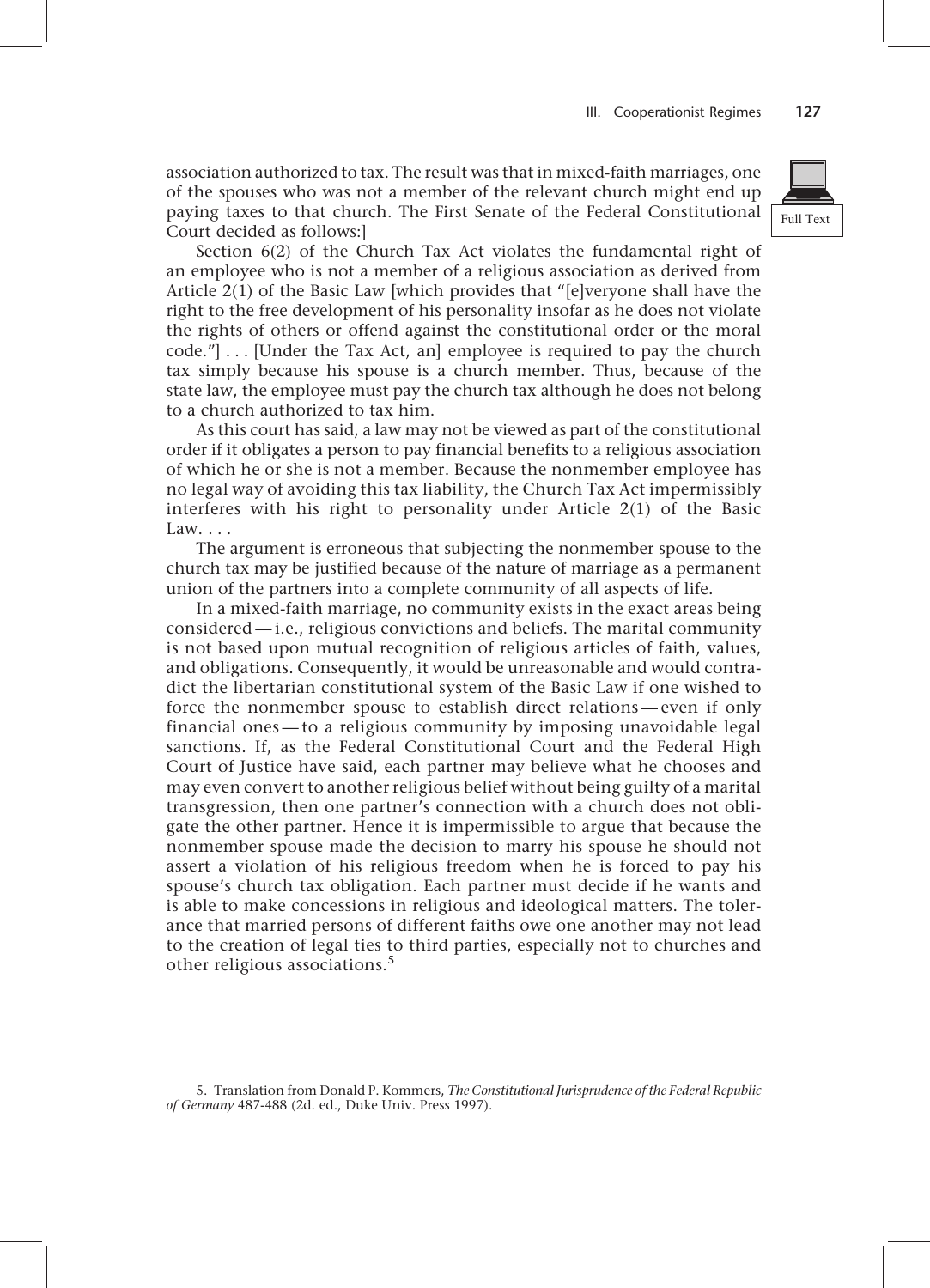#### CHURCH TAX AFTER RESIGNATION OF CHURCH MEMBERSHIP CASE

German Federal Constitutional Court, 44 BVerfGE 37 (1977)

Full Text

[§1.2 and §2.1 of the Prussian Resignation of Church Membership Act, which had continued effectiveness in various parts of Germany at the time of the action, provided:

§1.2 The legal effects of the declaration of resignation of church membership shall start to apply one month after its receipt by the Local Court; until then, the declaration may be withdrawn in the form prescribed in No. 1.

§2.1 The effect of the declaration of resignation of church membership on the person resigning shall be his permanent release from all and any payments based on his personal membership of the religious society. Release shall apply from the end of the ongoing fiscal year, but not before expiry of three months following submission of the declaration.

Provision of the German Basic Law referred to in the court's opinion are included in the Web Supplement. A number of parties challenged the application to them of this provision after they had resigned their church membership. The court reasoned as follows:] Continuing to levy church tax after their resignation of membership had become effective was . . . said to violate the complainants' fundamental right to freedom of religion. They were thereby allegedly coerced to financially support a religious society whose creed they no longer shared, and whose religious and charitable activities they rejected. Freedom of religion was not guaranteed without restriction despite the lack of a constitutional requirement of the specific enactment of a statute; in accordance with the principle of the unity of the constitution, however, it could be restricted to protect other freedoms and rights guaranteed by the Basic Law. The interests of religious communities equipped by the Basic Law with special rights could not justify the provision contained in §2.1 sentence 2 of the Prussian Resignation of Church Membership Act, however. Neither the interest of the churches in ordered budgeting, nor administrative aspects required the subsequent taxation provided by §2.1 sentence 2 of the Prussian Resignation of Church Membership Act. In light of the relatively small number of resignations of church membership, the church's budgets could not become unbalanced if church tax liability ceased to apply as soon as the declaration of resignation of church membership became effective; the churches could be expected to include in the calculations of their budget planning any resignations of membership in the same way as a reduction in church tax revenue resulting from death or from members leaving gainful employment. . . . A purely fiscal interest of the churches could not justify the impairment of the freedom of religion of the persons resigning. . . . [The Court concluded that a brief subsequent taxation period after resignation of membership might be allowed ''such that, if resignation of membership is notified to the agency retaining the church tax without delay, it becomes possible to avoid overpayments and resultant refund claims, which are frequently for very small amounts.'' However, periods as lengthy as those contemplated by §2.1 sentence 2 were incompatible with the Basic Law.]

The concrete scope of freedom of faith and freedom to profess a belief . . . only emerges from the connection between Article 4.1 of the Basic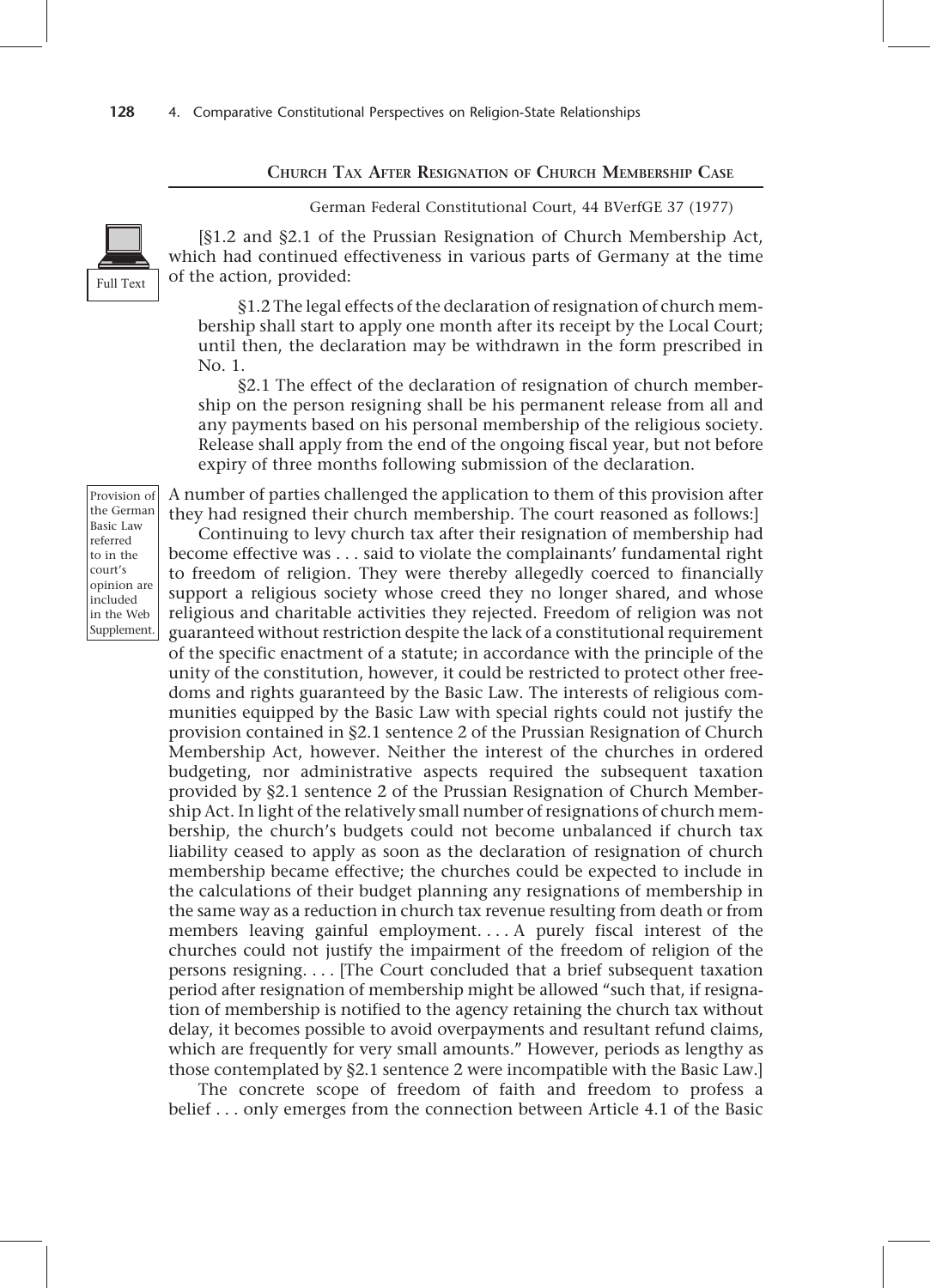Law [''Freedom of faith, of conscience, and of creed, religious or ideological, shall be inviolable.''] and those provisions restricting this freedom. Since Article 4.1 of the Basic Law, in contradistinction to Article 135 of the Weimar Constitution, does not contain a requirement of the enactment of a specific statute, a (constitutive) restriction by statute or on the basis of a statute is not permissible. In accordance with the unity of the constitution . . . the freedoms guaranteed in subsections 1 and 2 of Article 4 of the Basic Law may only be restricted by other provisions of the Basic Law. ... Statutory provisions restricting the freedom guaranteed in Article 4.1 of the Basic Law can only be valid in face of the Basic Law if they prove to be an expression of a restriction by the constitution itself. If the Basic Law does not permit one to recognize such a restriction, this means an unauthorized encroachment on freedom of faith and freedom to profess a belief if the state holds to their membership a person wishing to resign membership beyond the time of the declaration of their resignation of church membership which is valid under state law. The same applies if the state does not maintain membership as such, but does uphold church tax liability. Only those persons who belong to a church entitled to levy tax may be subject to church tax liability. . . .

[§1.2 was originally enacted in 1920 to introduce a ''consideration period'' before resignation of church membership went into effect. The court first described the grounds for such a period, and then analyzed whether such a consideration period could be sustained.]

Resignation of church membership is said to be a particularly important act having a profound impact on the life of the person resigning membership and requiring considerable consideration. The declaration of resignation of church membership was in many cases submitted in the heat of the moment. For this reason, a certain period of calm consideration of the step taken and its consequences was alleged to be required. This did not constitute an impairment of freedom of conscience. Anyone who was firm in their decision would also remain steadfast during the consideration period, and would not be subject to external influences. If a person took back the declaration of resignation of church membership during the consideration period, this was an indication that their decision to break with the religious society had not been firmly established, and they would have been prevented from making a rash decision. . . . The state had an interest in preventing mass resignations of church membership. Since the churches concerned had been given precedence over other associations by being awarded the status of a corporate body under public law, the state was said to have demonstrated its interest in membership of a corporate body awarded such precedence by linking resignation of membership to a condition which ultimately placed no one under compulsion. The church would violate its duty if it did not try to communicate with those wishing to resign membership, but would not hear about the resignation if there was no consideration period. . . .

In application of the Basic Law, these considerations are no longer suitable to offer feasible constitutional reasons for the restriction of freedom of faith and freedom to profess a belief linked to the consideration period of §1.2 of the Prussian Resignation of Church Membership Act. The concept on which they are based, namely that the state should ensure welfare in faith-related matters,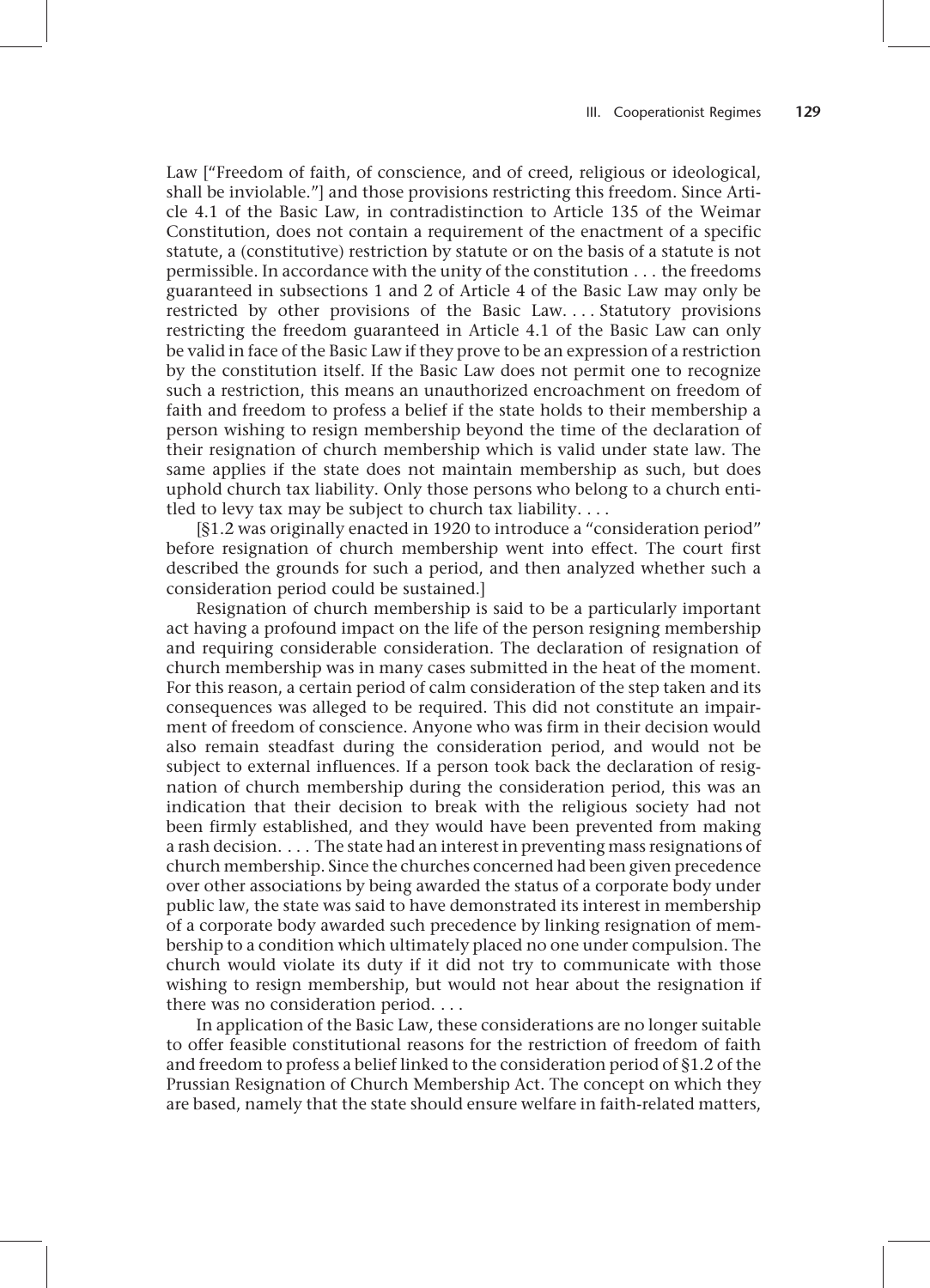and seek to prevent rash, potentially far-reaching decisions, is alien to the Basic Law. In accordance with Article 4.1 of the Basic Law, decisions on matters related to faith, to profession of a belief and to conscience are solely a matter for the citizen; hence the latter must themselves bear the risk of a potentially rash decision. Equally, it cannot be a matter for the state today by introducing a consideration period to open up the possibility to take back the declaration of resignation of church membership. The person resigning membership can reenter the church at any time without state action being necessary; whether the church takes them back as a member in accordance with church law is a matter of its right of self-determination as far as the state is concerned, and hence not a matter for state influence. . . . [Public corporation status] does not justify any different evaluation. It has nothing to do with the consideration period. Finally, it cannot be up to the state by providing for a consideration period to enable the churches to consult with the person resigning membership and to try to clarify any misunderstandings or to provide pastoral care to the person resigning membership. This is however understandably and undeniably in the interest of the churches. Having said that, the former link between the state and the church, on which such action to ensure the welfare of the churches was based, no longer corresponds to the state church order constituted by the Basic Law, which is based on the one hand on the religious and ideological neutrality of the state, and on the other on the independence of the churches. . . .

Since, therefore, the consideration period in the event of resignation of church membership cannot be traced back to a restriction of freedom of faith and freedom to profess a belief by the Basic Law itself, §1.2 of the Prussian Resignation of Church Membership Act is incompatible with Article 4.1 of the Basic Law.

### COMMENTS AND QUESTIONS

The German church tax decisions take great care to ensure that church tax liabilities will not be imposed on those who have resigned church membership. Is the system as circumspect in avoiding the imposition of more subtle pressures to conform and accept the obligations? That is, does the willingness to cooperate depend on coercive pressures?

### C. PROVISIONS OF THE 2005 IRAQI CONSTITUTION

A wide variety of countries have majority Muslim populations. The legal systems in those states, and the extent and ways in which they incorporate Islamic law into their legal systems, vary widely. Here we address only Iraq, an unusual case because it adopted a new constitution while under foreign occupation, but one that nonetheless presents in stark form issues faced in a number of Muslim countries.

Within the Iraqi Constitution adopted in 2005, the key provision on the relation of religion and the state is found in Article 2, which provides as follows:

Article 2: First: Islam is the official religion of the State and it is a fundamental source of legislation:

A. No law that contradicts the established provisions of Islam may be established.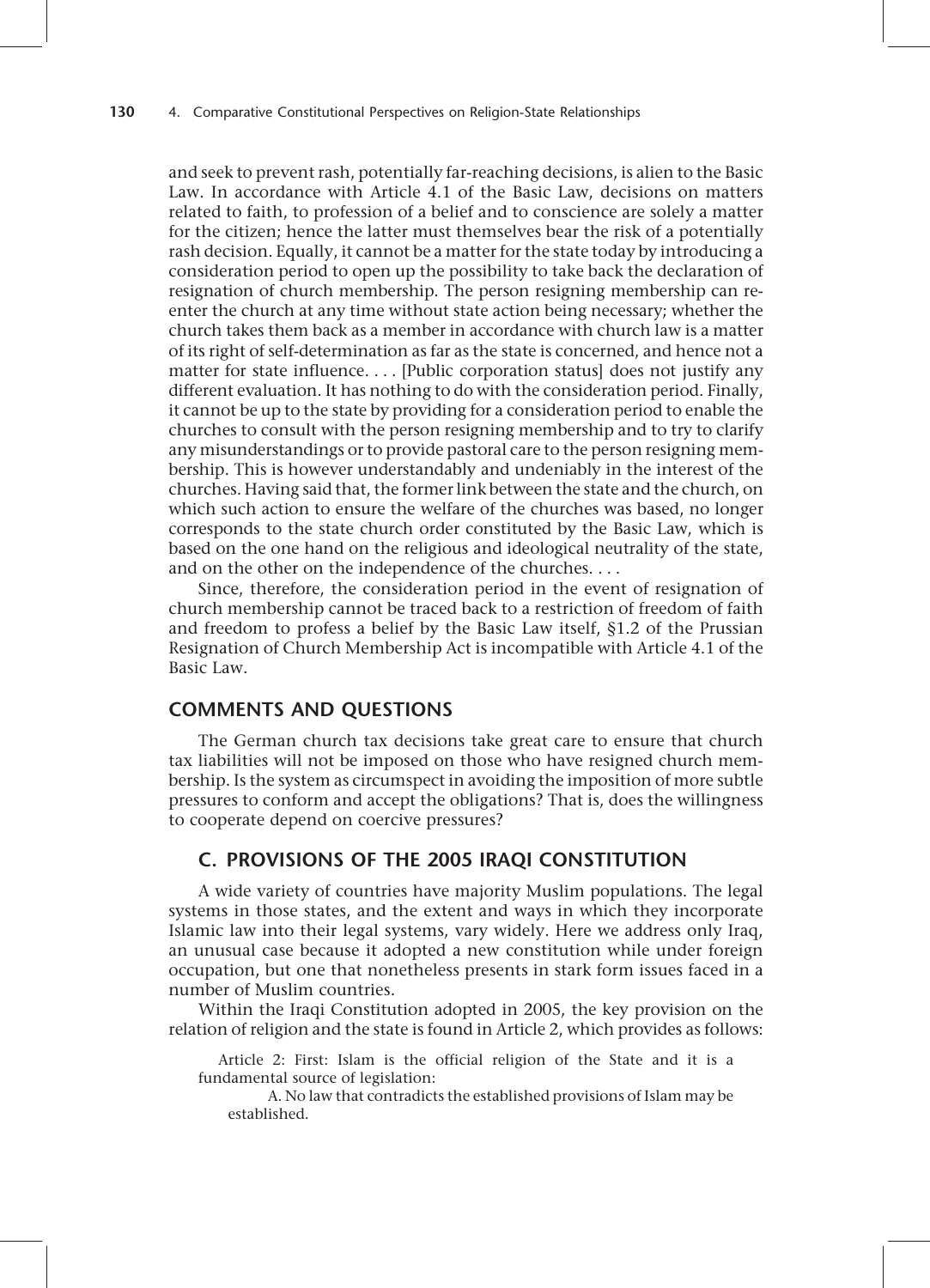B. No law that contradicts the principles of democracy may be established.

C. No law that contradicts the rights and basic freedoms stipulated in this constitution may be established.

Second: This Constitution guarantees the Islamic identity of the majority of the Iraqi people and guarantees the full religious rights of all individuals to freedom of religious belief and practice such as Christians, Yazedis, and Mandean Sabeans.

Religious rights are addressed in-depth in Section Two, ''Rights and Liberties.'' Articles 14 and 29 in Chapter One address the part religion should play as a civil right. In Chapter Two, ''Liberties,'' Articles 39, 40, and 41 deal with issues relating to freedom of religion or belief.

Article 14: Iraqis are equal before the law without discrimination based on gender, race, ethnicity, origin, color, religion, creed, belief or opinion, or economic and social status.

Article 29: First:

A. The family is the foundation of society; the State preserves its entity and its religious, moral and patriotic values.

Article 39: Iraqis are free in their commitment to their personal status according to their religions, sects, beliefs, or choices. This shall be regulated by law.

Article 40: Each individual has freedom of thought, conscience and belief. Article 41: First: The followers of all religions and sects are free in the:

A. Practice of religious rites, including the Husseini ceremonies (Shiite religious ceremonies).

B. Management of the endowments, its affairs and its religious institutions. The law shall regulate this.

Second: The state guarantees freedom of worship and the protection of the places of worship.

At the end of the Rights and Liberties Section, Article 44 stands as a type of ''limitations clause'' that could have significant implications for the legislature and the judiciary as they attempt to interpret the articles dealing with religious liberty.

Article 44: There may not be a restriction or limit on the practice of any rights or liberties stipulated in this constitution, except by law or on the basis of it, and insofar as that limitation or restriction does not violate the essence of the right or freedom.

#### COMMENTS AND QUESTIONS

Is Article 2 coherent? Some have criticized this framework as providing something for everyone, including Islamists who would enforce a strict version of Shari'a and those concerned with human rights. Others have praised the framework as a remarkable example of politics being the art of the possible, skillfully leaving certain conflicts for a later day and providing a framework for liberalizing trends. What do you think?

See the Web Supplement for articles about the Iraqi Constitution.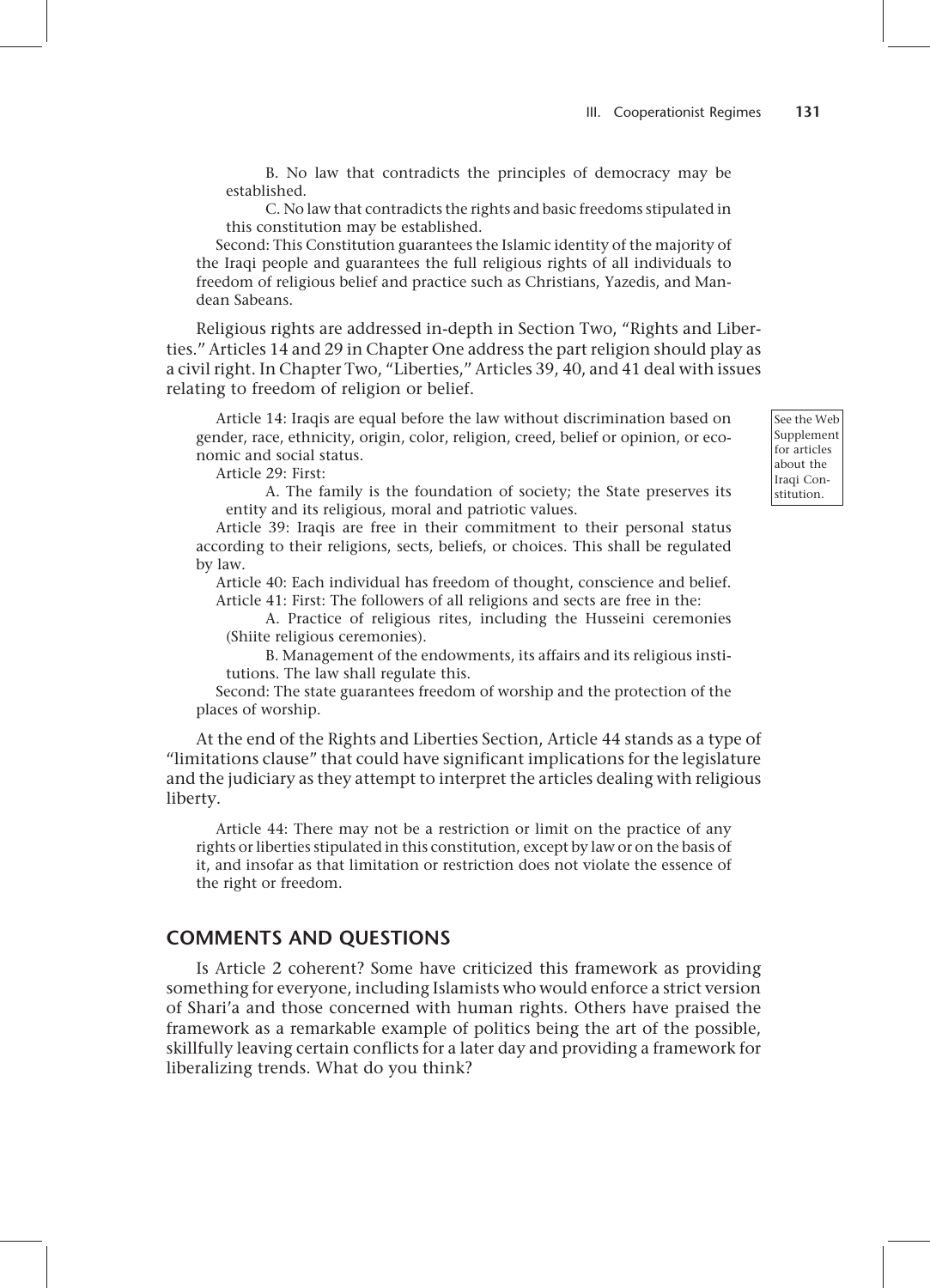|            | Additional Web   Materials on constitutional provisions dealing with |
|------------|----------------------------------------------------------------------|
| Resources: | freedom of religion or belief in countries with Muslim               |
|            | I majorities                                                         |

## IV. NON-IDENTIFICATION: THE TENSION BETWEEN ACCOMMODATION AND SEPARATION

### A. THE ACCOMMODATION/SEPARATION DEBATE IN THE UNITED STATES

The United States' system of government has been characterized from the beginning of its constitutional history by freedom of religion and a particularly strict mode of institutional separation of state and religious institutions, at least on the national level. The U.S. situation is somewhat distinctive in that there are two constitutional provisions relating to religion: the Establishment Clause, which states, "Congress shall make no law respecting an establishment of religion,'' and the Free Exercise Clause, which states that Congress shall make no law ''prohibiting the free exercise'' of religion. In contrast, international norms protecting freedom of religion or belief lack a requirement of institutional separation of religion and state, and provide only ''free exercise''–type protections, presumably because many of the world's legal systems do not insist on institutional separation of church and state.

But the United States' system is not as distinctive as it might initially seem. A number of other countries, including Australia, Japan, and the Philippines, have provisions modeled after the Establishment Clause. Second, many jurisdictions have provisions that emphasize the secular character of the state. This is common in both the Francophone and formerly communist parts of the world, even where the prevailing religion is Islam. Third, virtually all modern constitutions protect equality rights. These may, of course, be interpreted in very different ways, but one of the common functional effects is to limit discrimination against individuals and groups on the basis of religion, and this will often operate to reduce the privileging of favored or established religious groups. Fourth, religious freedom rights are generally understood to include rights of religious groups to autonomy in their own affairs. This necessarily implies some measure of institutional separation and non-entanglement, which amounts functionally to non-establishment. Finally, many countries have constitutional provisions calling for separation of religious and state institutions with differing degrees of harshness, from relatively benign provisions to those evincing hostility or persecution, such as those of many of the formerly communist regimes.

To a significant extent, the history of church-state relations in the United States has been dominated by an ongoing dialectic between two streams of thought about what the Establishment Clause means. On one side is a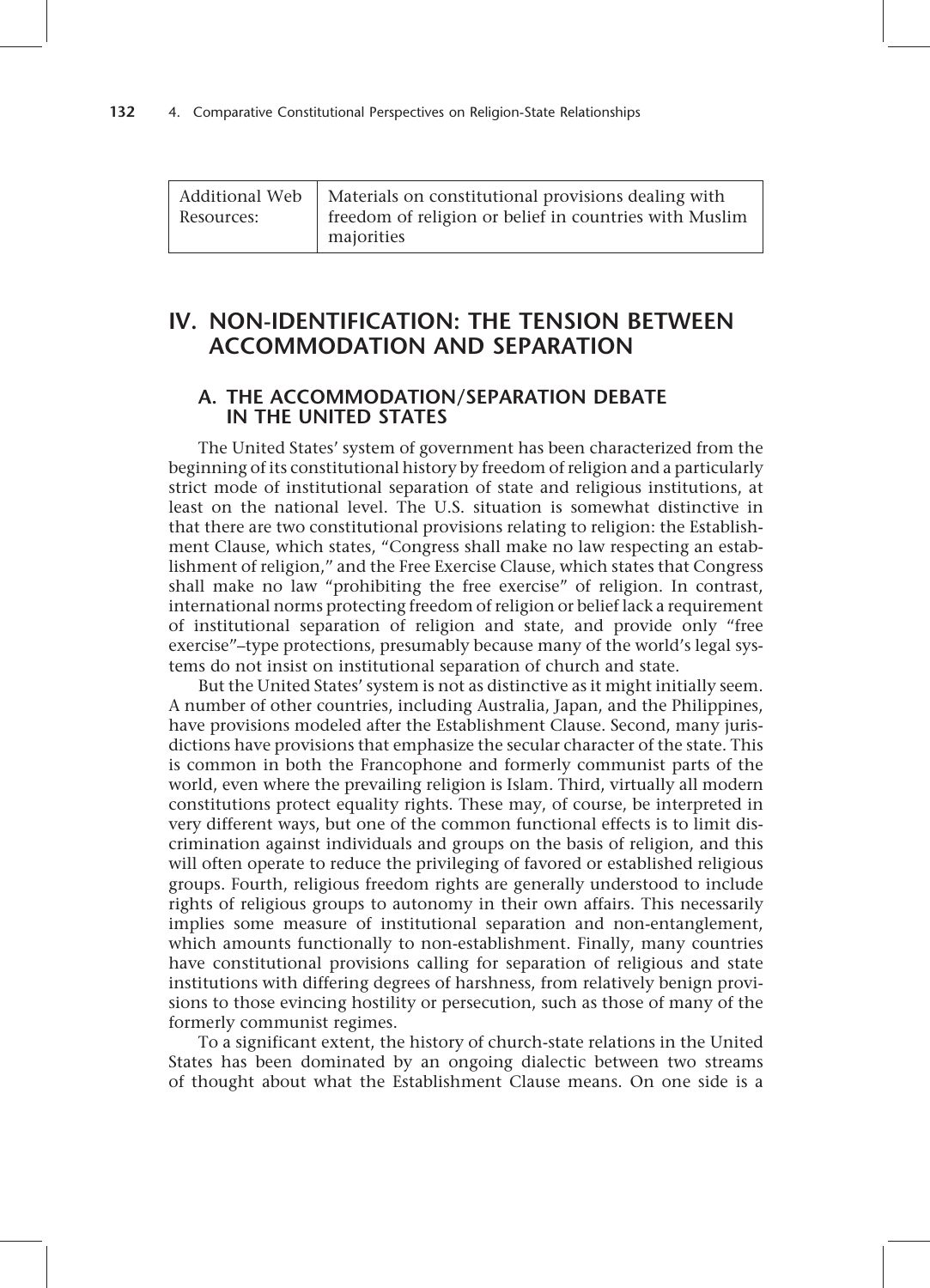separationist stream, symbolized by Thomas Jefferson's ''wall of separation between Church & State''. On the other side is an accommodationist stream, illustrated by such texts as early presidential proclamations regarding Thanksgiving holidays, a generally friendly posture toward religion, and the willingness to grant exemptions to account for religious difference.

While the Establishment Clause dates back to the adoption of the Bill of Rights in 1791, virtually all of the case law under the Establishment Clause has been decided since 1947, when the Supreme Court handed down Everson v. Board of Education, 330 U.S. 1 (1947), and held for the first time that the federal Establishment Clause was applicable to the states. The tension between the separationist and accommodationist paradigms that has occupied much of the subsequent Establishment Clause litigation is prefigured in Everson. The question in the case was whether a school board could subsidize school bus transportation for children attending private religious schools.

This case provides an important illustration of the complicated nature of the separation versus accommodation debate. The first half of Justice Black's majority opinion sounds very separationist, but somewhere in the middle of the opinion he changes direction, and the second half is accommodationist. As you read the opinion, pay careful attention to the rhetoric that Justice Black uses in each part of the decision. Remarkably, Black's opinion contains the seeds of nearly all the arguments that would be made in the subsequent 50-year struggle over separationist and accommodationist readings of the Establishment Clause.

EVERSON V. BOARD OF EDUCATION

#### Supreme Court of the United States, 330 U.S. 1 (1947)

Mr. Justice BLACK delivered the opinion of the Court.

A New Jersey statute authorizes its local school districts to make rules and contracts for the transportation of children to and from schools. The appellee, a township board of education, acting pursuant to this statute authorized reimbursement to parents of money expended by them for the bus transportation of their children on regular busses operated by the public transportation system. Part of this money was for the payment of transportation of some children in the community to Catholic parochial schools. These church schools give their students, in addition to secular education, regular religious instruction conforming to the religious tenets and modes of worship of the Catholic Faith. . . .

The appellant contends that the statute and the resolution forced inhabitants to pay taxes to help support and maintain schools which are dedicated to, and which regularly teach, the Catholic Faith. This is alleged to be a use of State power to support church schools contrary to the prohibition of the First Amendment which the Fourteenth Amendment made applicable to the states.

The New Jersey statute is challenged as a ''law respecting an establishment of religion.'' The First Amendment, as made applicable to the states by the Fourteenth Amendment, commands that a state ''shall make no law respecting an establishment of religion, or prohibiting the free exercise thereof.'' These

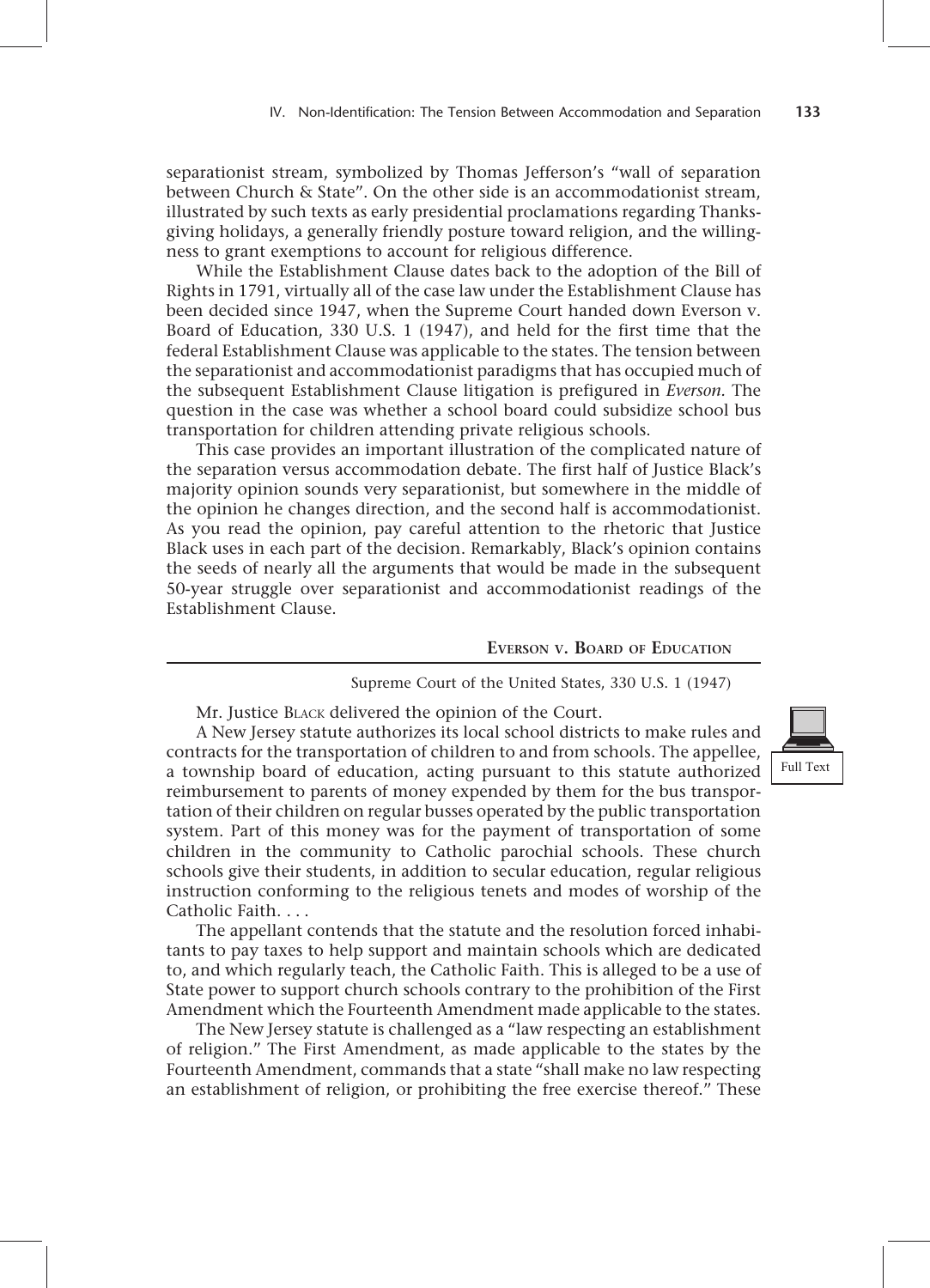words of the First Amendment reflected in the minds of early Americans a vivid mental picture of conditions and practices which they fervently wished to stamp out in order to preserve liberty for themselves and for their posterity. Whether this New Jersey law is one respecting the "establishment of religion" requires an understanding of the meaning of that language, particularly with respect to the imposition of taxes. . . . Once again, therefore, it is not inappropriate briefly to review the background and environment of the period in which that constitutional language was fashioned and adopted.

A large proportion of the early settlers of this country came here from Europe to escape the bondage of laws which compelled them to support and attend government favored churches. The centuries immediately before and contemporaneous with the colonization of America had been filled with turmoil, civil strife, and persecutions, generated in large part by established sects determined to maintain their absolute political and religious supremacy. With the power of government supporting them, at various times and places, Catholics had persecuted Protestants, Protestants had persecuted Catholics, Protestant sects had persecuted other Protestant sects, Catholics of one shade of belief had persecuted Catholics of another shade of belief, and all of these had from time to time persecuted Jews. In efforts to force loyalty to whatever religious group happened to be on top and in league with the government of a particular time and place, men and women had been fined, cast in jail, cruelly tortured, and killed. Among the offenses for which these punishments had been inflicted were such things as speaking disrespectfully of the views of ministers of government-established churches, nonattendance at those churches, expressions of non-belief in their doctrines, and failure to pay taxes and tithes to support them.

These practices of the old world were transplanted to and began to thrive in the soil of the new America. The very charters granted by the English Crown . . . authorized individuals and companies to erect religious establishments which all, whether believers or non-believers, would be required to support and attend. An exercise of this authority was accompanied by a repetition of many of the old world practices and persecutions. . . .

These practices became so commonplace as to shock the freedom-loving colonials into a feeling of abhorrence. The imposition of taxes to pay ministers' salaries and to build and maintain churches and church property aroused their indignation. It was these feelings which found expression in the First Amendment. . . . Virginia, where the established church had achieved a dominant influence in political affairs and where many excesses attracted wide public attention, provided a great stimulus and able leadership for the movement. The people there, as elsewhere, reached the conviction that individual religious liberty could be achieved best under a government which was stripped of all power to tax, to support, or otherwise to assist any or all religions, or to interfere with the beliefs of any religious individual or group.

The movement toward this end reached its dramatic climax in Virginia in 1785-86 when the Virginia legislative body was about to renew Virginia's tax levy for the support of the established church. Thomas Jefferson and James Madison led the fight against this tax. Madison wrote his great Memorial and Remonstrance against the law. In it, he eloquently argued that a true religion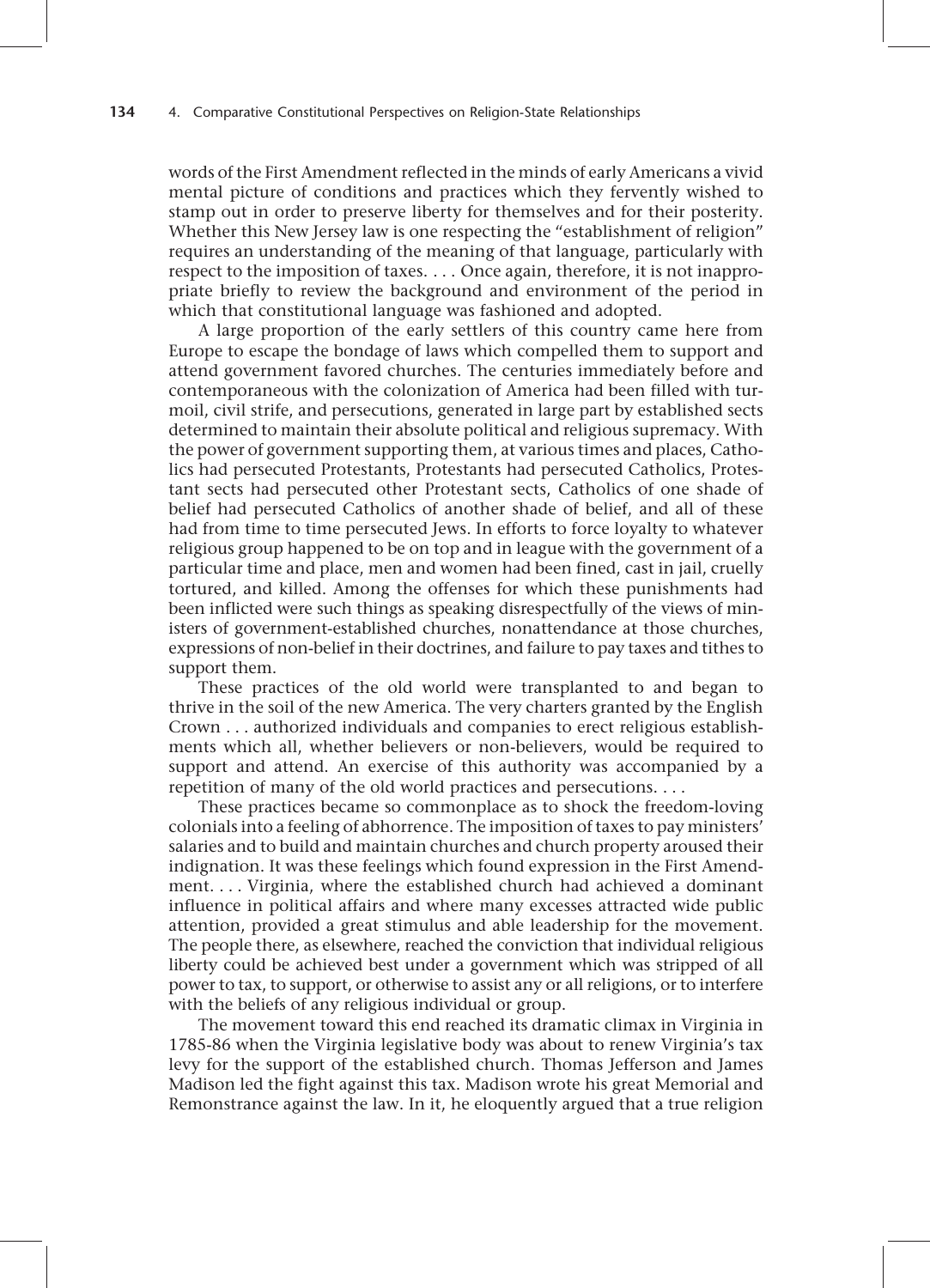did not need the support of law; that no person, either believer or non-believer, should be taxed to support a religious institution of any kind; that the best interest of a society required that the minds of men always be wholly free; and that cruel persecutions were the inevitable result of government-established religions. Madison's Remonstrance received strong support throughout Virginia, and the Assembly postponed consideration of the proposed tax measure until its next session. When the proposal came up for consideration at that session, it not only died in committee, but the Assembly enacted the famous ''Virginia Bill for Religious Liberty'' originally written by Thomas Jefferson. The preamble to that Bill stated among other things that ''. . . to compel a man to furnish contributions of money for the propagation of opinions which he disbelieves, is sinful and tyrannical; that even the forcing him to support this or that teacher of his own religious persuasion, is depriving him of the comfortable liberty of giving his contributions to the particular pastor, whose morals he would make his pattern.''

And the statute itself enacted

That no man shall be compelled to frequent or support any religious worship, place, or ministry whatsoever, nor shall be enforced, restrained, molested, or burthened, in his body or goods, nor shall otherwise suffer on account of his religious opinions or belief. . . .

This Court has previously recognized that the provisions of the First Amendment, in the drafting and adoption of which Madison and Jefferson played such leading roles, had the same objective and were intended to provide the same protection against governmental intrusion on religious liberty as the Virginia statute. Prior to the adoption of the Fourteenth Amendment, the First Amendment did not apply as a restraint against the states. Most of them did soon provide similar constitutional protections for religious liberty. But some states persisted for about half a century in imposing restraints upon the free exercise of religion and in discriminating against particular religious groups. . . . [Nonetheless, there] is every reason to give . . . broad interpretation to the "establishment of religion" clause.

The ''establishment of religion'' clause of the First Amendment means at least this: Neither a state nor the Federal Government can set up a church. Neither can pass laws which aid one religion, aid all religions, or prefer one religion over another. Neither can force nor influence a person to go to or to remain away from church against his will or force him to profess a belief or disbelief in any religion. No person can be punished for entertaining or professing religious beliefs or disbeliefs, for church attendance or non-attendance. No tax in any amount, large or small, can be levied to support any religious activities or institutions, whatever they may be called, or whatever from they may adopt to teach or practice religion. Neither a state nor the Federal Government can, openly or secretly, participate in the affairs of any religious organizations or groups and vice versa. In the words of Jefferson, the clause against establishment of religion by law was intended to erect ''a wall of separation between Church and State.''

We must consider the New Jersey statute in accordance with the foregoing limitations imposed by the First Amendment. But we must not strike that state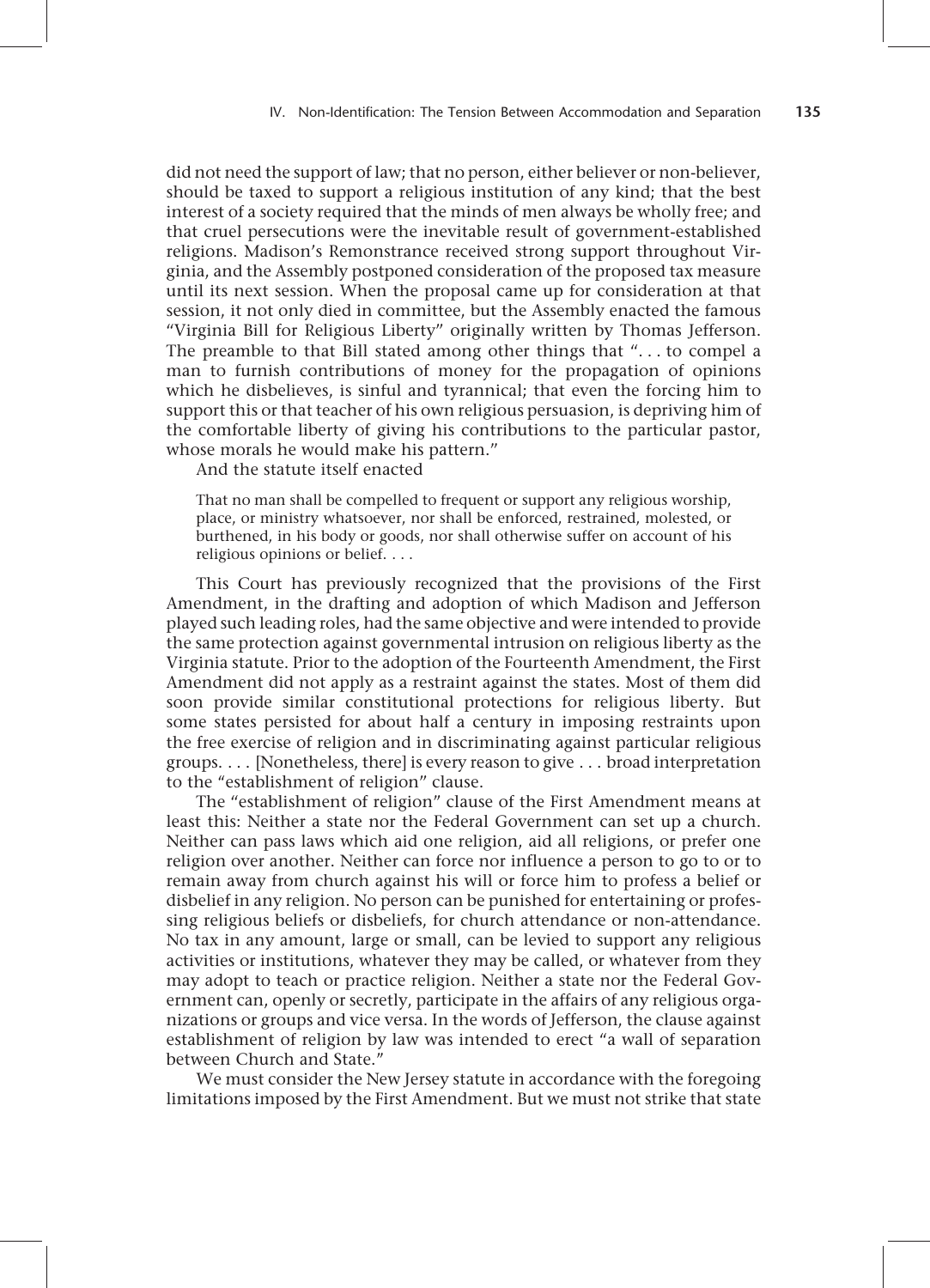statute down if it is within the state's constitutional power even though it approaches the verge of that power. New Jersey cannot consistently with the ''establishment of religion'' clause of the First Amendment contribute tax-raised funds to the support of an institution which teaches the tenets and faith of any church. On the other hand, other language of the amendment commands that New Jersey cannot hamper its citizens in the free exercise of their own religion. Consequently, it cannot exclude individual [members of any faith], because of their faith, or lack of it, from receiving the benefits of public welfare legislation. While we do not mean to intimate that a state could not provide transportation only to children attending public schools, we must be careful, in protecting the citizens of New Jersey against state-established churches, to be sure that we do not inadvertently prohibit New Jersey from extending its general State law benefits to all its citizens without regard to their religious belief.

Measured by these standards, we cannot say that the First Amendment prohibits New Jersey from spending tax-raised funds to pay the bus fares of parochial school pupils as a part of a general program under which it pays the fares of pupils attending public and other schools. It is undoubtedly true that children are helped to get to church schools. There is even a possibility that some of the children might not be sent to the church schools if the parents were compelled to pay their children's bus fares out of their own pockets when transportation to a public school would have been paid for by the State. . . . Similarly, parents might be reluctant to permit their children to attend schools which the state had cut off from such general government services as ordinary police and fire protection, connections for sewage disposal, public highways and sidewalks. Of course, cutting off church schools from these services, so separate and so indisputably marked off from the religious function, would make it far more difficult for the schools to operate. But such is obviously not the purpose of the First Amendment. That Amendment requires the state to be a neutral in its relations with groups of religious believers and non-believers; it does not require the state to be their adversary. State power is no more to be used so as to handicap religions, than it is to favor them.

This Court has said that parents may, in the discharge of their duty under state compulsory education laws, send their children to a religious rather than a public school if the school meets the secular educational requirements which the state has power to impose. It appears that these parochial schools meet New Jersey's requirements. The State contributes no money to the schools. It does not support them. Its legislation, as applied, does no more than provide a general program to help parents get their children, regardless of their religion, safely and expeditiously to and from accredited schools.

The First Amendment has erected a wall between church and state. That wall must be kept high and impregnable. We could not approve the slightest breach. New Jersey has not breached it here.

Affirmed.

[Separate dissent by Justice Jackson has been omitted.]

Mr. Justice RUTLEDGE, with whom Mr. Justice FRANKFURTER, Mr. Justice JACKSON and Mr. Justice BURTON agree, dissenting.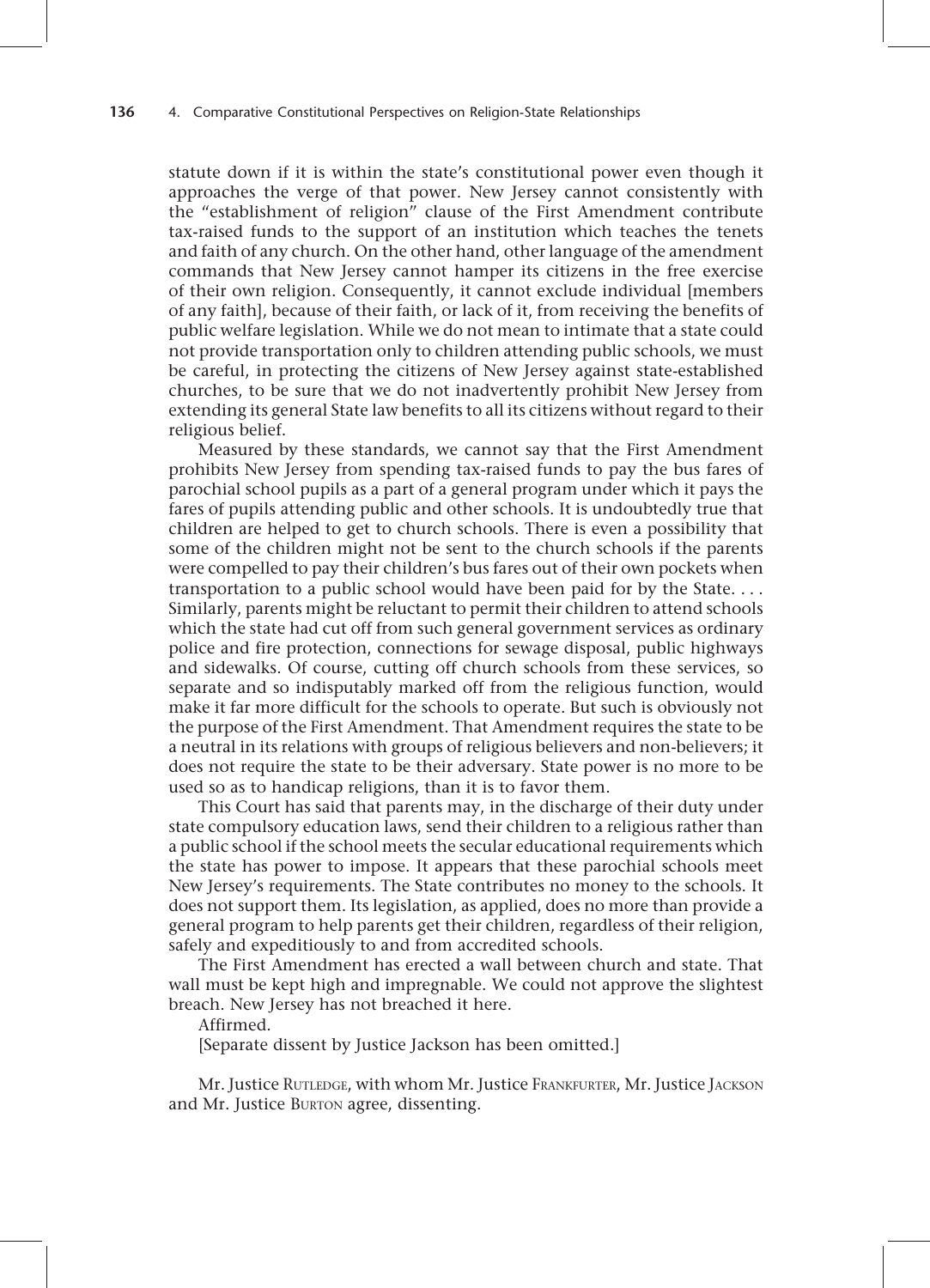I cannot believe that [Jefferson] . . . could have joined in this decision. Neither so high nor so impregnable today as yesterday is the wall raised between church and state by Virginia's great statute of religious freedom and the First Amendment, now made applicable to all the states by the Fourteenth. . . .

This case forces us to determine squarely for the first time what was ''an establishment of religion'' in the First Amendment's conception; and by that measure to decide whether New Jersey's action violates its command.

Not simply an established church, but any law respecting an establishment of religion is forbidden. The Amendment was broadly but not loosely phrased. The Amendment's purpose was not to strike merely at the official establishment of a single sect, creed or religion, outlawing only a formal relation such as had prevailed in England and some of the colonies. Necessarily it was to uproot all such relationships. But the object was broader than separating church and state in this narrow sense. It was to create a complete and permanent separation of the spheres of religious activity and civil authority by comprehensively forbidding every form of public aid or support for religion. In proof the Amendment's wording and history unite with this Court's consistent utterances whenever attention has been fixed directly upon the question. . . .

''Religion'' appears only once in the Amendment. But the word governs two prohibitions and governs them alike. It does not have two meanings, one narrow to forbid ''an establishment'' and another, much broader, for securing "the free exercise thereof." "Thereof" brings down "religion" with its entire and exact content, no more and no less, from the first into the second guaranty, so that Congress and now the states are as broadly restricted concerning the one as they are regarding the other.

The prohibition broadly forbids state support, financial or other, of religion in any guise, form or degree. It outlaws all use of public funds for religious purposes. . . .

The climactic period of the Virginia struggle covers the decade 1776-1786, from adoption of the Declaration of Rights to enactment of the Statute for Religious Freedom. The climax came in the legislative struggle of 1784-1785 over the Assessment Bill. This was nothing more nor less than a taxing measure for the support of religion, designed to revive the payment of tithes suspended since 1777. So long as it singled out a particular sect for preference it incurred the active and general hostility of dissentient groups. It was broadened to include them, with the result that some subsided temporarily in their opposition. As altered, the bill gave to each taxpayer the privilege of designating which church should receive his share of the tax. In default of designation the legislature applied it to pious uses. But what is of the utmost significance here, in its final form the bill left the taxpayer the option of giving his tax to education.

Madison was unyielding at all times, opposing with all his vigor the general and nondiscriminatory as he had the earlier particular and discriminatory assessments proposed.

As [Madison's historic Memorial and] Remonstrance discloses throughout, Madison opposed every form and degree of official relation between religion and civil authority. For him religion was a wholly private matter beyond the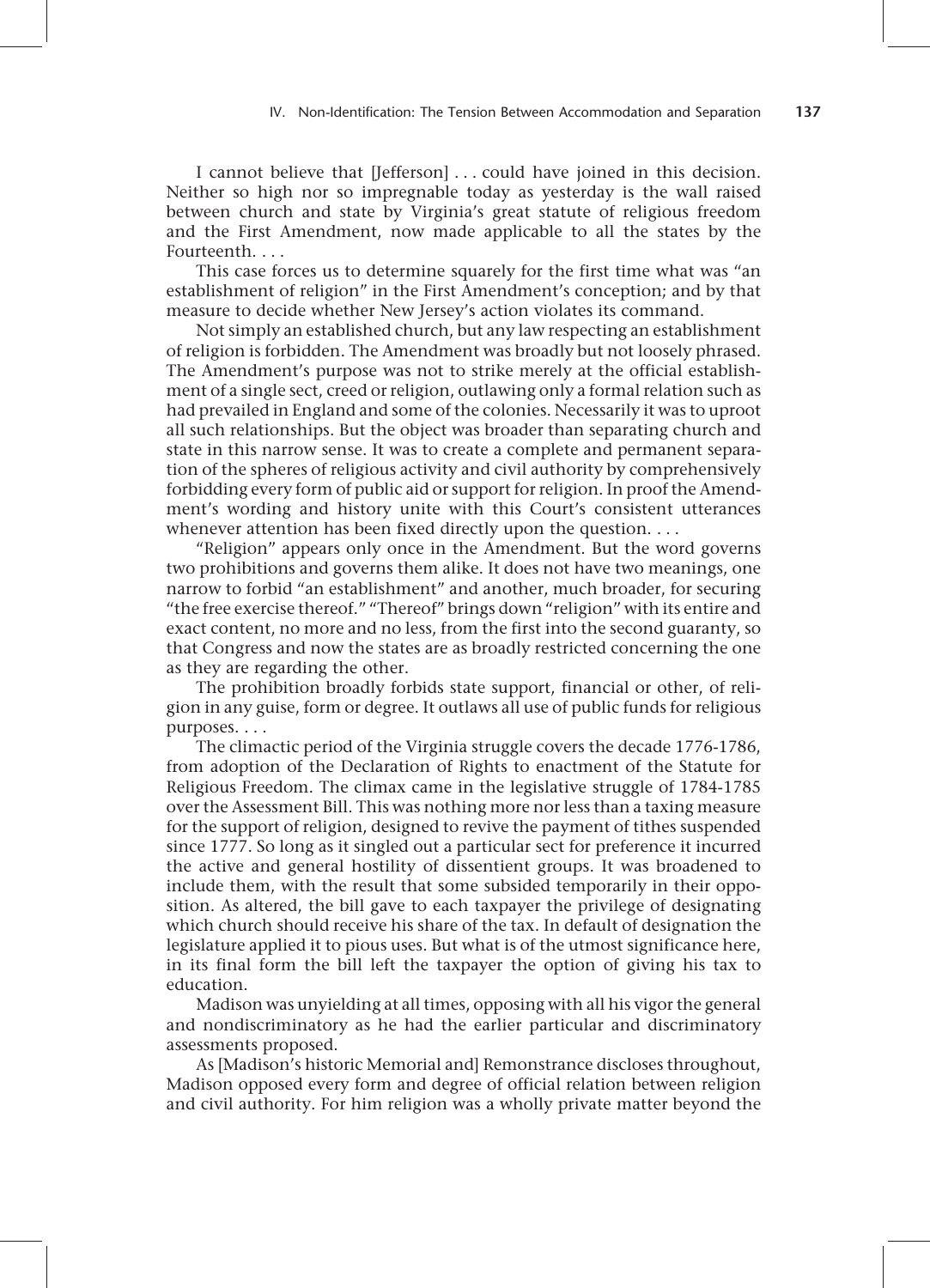scope of civil power either to restrain or to support. Denial or abridgment of religious freedom was a violation of rights both of conscience and of natural equality. State aid was no less obnoxious or destructive to freedom and to religion itself than other forms of state interference. ''Establishment'' and ''free exercise'' were correlative and coextensive ideas, representing only different facets of the single great and fundamental freedom. In no phase was he more unrelentingly absolute than in opposing state support or aid by taxation.

In view of this history no further proof is needed that the Amendment forbids any appropriation, large or small, from public funds to aid or support any and all religious exercises. . . .

Compulsory attendance upon religious exercises went out early in the process of separating church and state, together with forced observance of religious forms and ceremonies. Test oaths and religious qualification for office followed later. These things none devoted to our great tradition of religious liberty would think of bringing back. Hence today, apart from efforts to inject religious training or exercises and sectarian issues into the public schools, the only serious surviving threat to maintaining that complete and permanent separation of religion and civil power which the First Amendment commands is through use of the taxing power to support religion, religious establishments, or establishments having a religious foundation whatever their form or special religious function. . . .

The funds used here were raised by taxation. The Court does not dispute nor could it that their use does in fact give aid and encouragement to religious instruction. It only concludes that this aid is not ''support'' in law. But Madison and Jefferson were concerned with aid and support in fact not as a legal conclusion ''entangled in precedents.'' Remonstrance, Par. 3. Here parents pay money to send their children to parochial schools and funds raised by taxation are used to reimburse them. This not only helps the children to get to school and the parents to send them. It aids them in a substantial way to get the very thing which they are sent to the particular school to secure, namely, religious training and teaching. . . .

Payment of transportation is no more, nor is it any the less essential to education, whether religious or secular, than payment for tuitions, for teachers' salaries, for buildings, equipment and necessary materials. Nor is it any the less directly related, in a school giving religious instruction, to the primary religious objective all those essential items of cost are intended to achieve. . . .

Our constitutional policy . . . does not deny the value or the necessity for religious training, teaching or observance. Rather it secures their free exercise. But to that end it does deny that the state can undertake or sustain them in any form or degree. . . .

In these conflicts wherever success has been obtained it has been upon the contention that by providing the transportation the general cause of education, the general welfare, and the welfare of the individual will be forwarded; hence that the matter lies within the realm of public function, for legislative determination. State courts have divided upon the issue, some taking the view that only the individual, others that the institution receives the benefit. A few have recognized that this dichotomy is false, that both in fact are aided.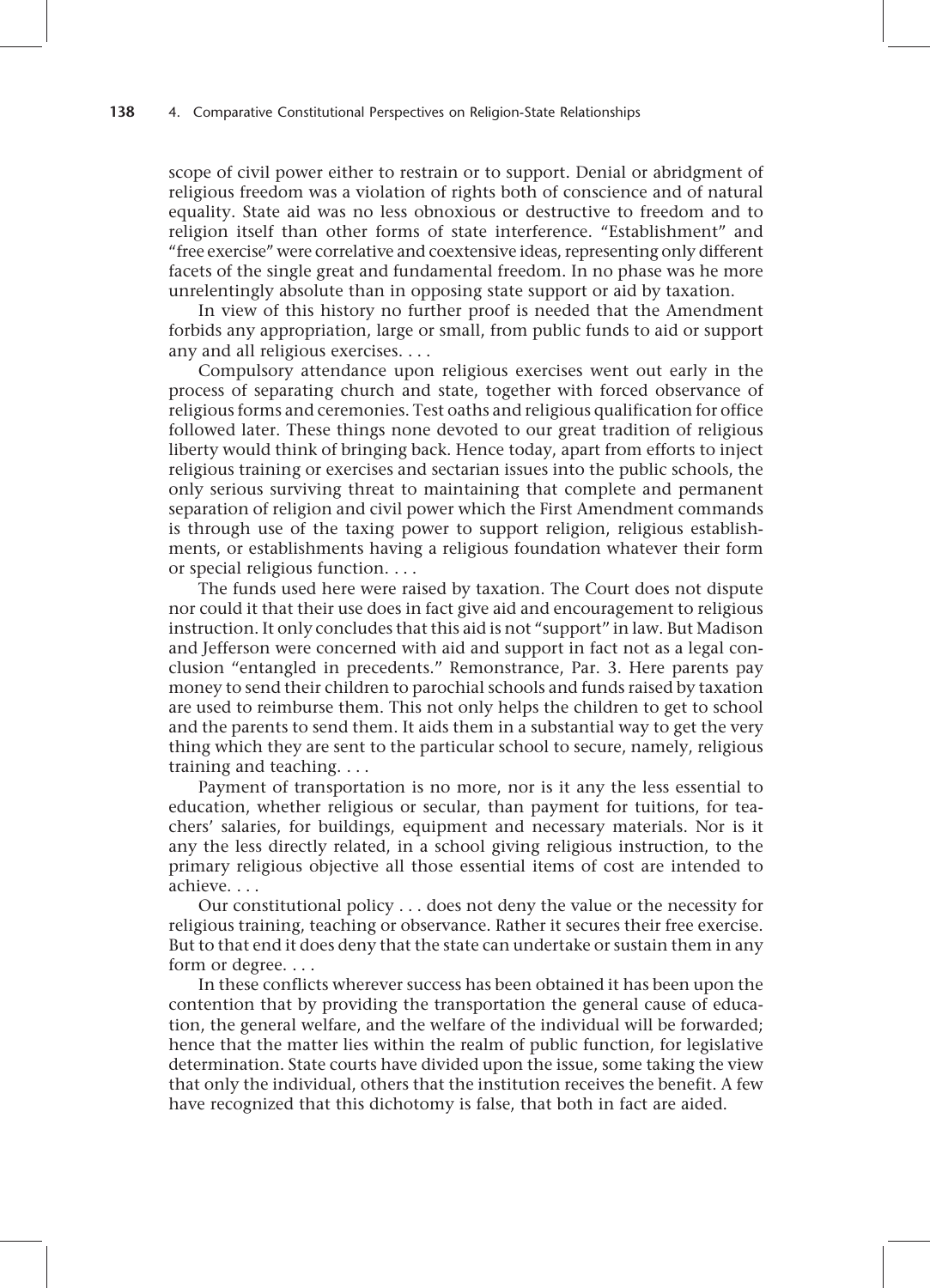[T]he [majority] opinion concedes that the children are aided by being helped to get to the religious schooling. By converse necessary implication as well as by the absence of express denial, it must be taken to concede also that the school is helped to reach the child with its religious teaching. The religious enterprise is common to both, as is the interest in having transportation for its religious purposes provided.

This is not therefore just a little case over bus fares. In paraphrase of Madison, distant as it may be in its present form from a complete establishment of religion, it differs from it only in degree; and is the first step in that direction.

The problem then cannot be cast in terms of legal discrimination or its absence. This would be true, even though the state in giving aid should treat all religious instruction alike. Thus, if the present statute and its application were shown to apply equally to all religious schools of whatever faith, yet in the light of our tradition it could not stand. . . . The person who embraces no creed also would be forced to pay for teaching what he does not believe. Again, it was the furnishing of ''contributions of money for the propagation of opinions which he disbelieves'' that the fathers outlawed. That consequence and effect are not removed by multiplying to all-inclusiveness the sects for which support is exacted. The Constitution requires, not comprehensive identification of state with religion, but complete separation. . . .

The matter is not one of quantity, to be measured by the amount of money expended. Now as in Madison's day it is one of principle, to keep separate the separate spheres as the First Amendment drew them; to prevent the first experiment upon our liberties; and to keep the question from becoming entangled in corrosive precedents. We should not be less strict to keep strong and untarnished the one side of the shield of religious freedom than we have been of the other.

The judgment should be reversed.

#### COMMENTS AND QUESTIONS

- 1. Nearly every argument found in Establishment Clause jurisprudence over the subsequent half century is prefigured in the majority and dissenting opinions in Everson v. Board of Education. Indeed, many of these opposing arguments are present in Justice Black's majority opinion, which seems to be at war with itself. Can you identify the key strands of the separationist interpretation of the Establishment Clause present in the case? What are the key strands of the accommodationist interpretation of the Establishment Clause that are evident?
- 2. Everson reflects the debate between the fundamental ideas of the American creed: liberty and equality. One fascinating aspect of Justice Black's majority opinion in Everson is that the first half focuses on the need for liberty to choose religious beliefs without government interference, coercion, or support and consequently emphasizes separationist arguments (e.g., arguments about early settlers who came to escape the bondage of religious laws, the Memorial and Remonstrance against taxes levied for religious purposes, the meaning of the First Amendment, the Wall of Separation).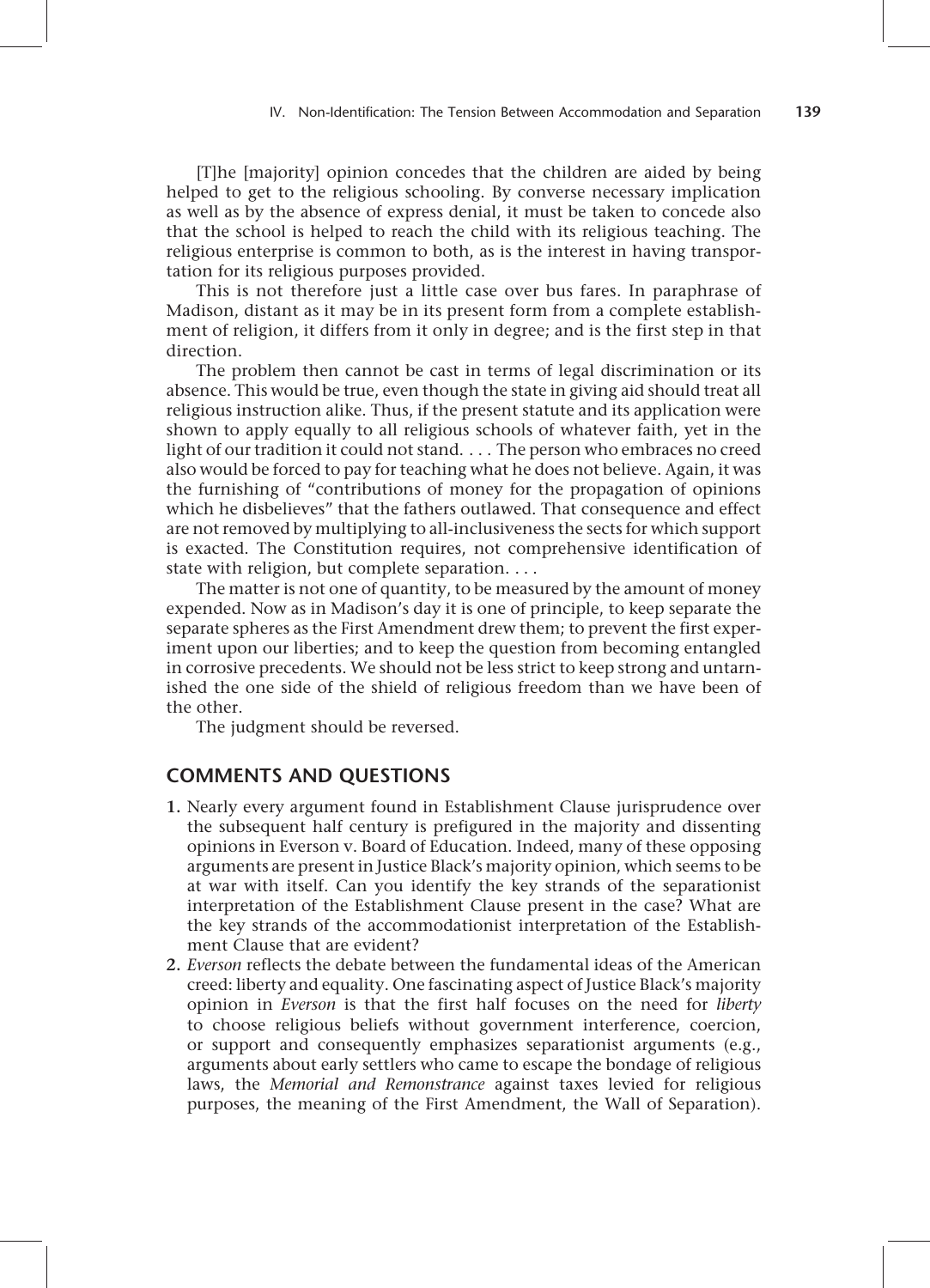The second half of the opinion reflects the need for equality and makes accommodationist arguments, which involve government neutrality toward religious groups through the distribution of benefits to all individuals regardless of religion. Can you identify the point of the shift between the concern for liberty (with its separationist implications) and the concern for equality (with its accommodationist implications)? Can you imagine an accommodationist position that fosters liberty more than equality?

### B. THE AUSTRALIAN APPROACH

With language similar to that of the U.S. Constitution, Section 116 of the Australian Constitution provides that ''[t]he Commonwealth shall not make any law for establishing any religion, or for imposing any religious observance, or for prohibiting the free exercise of any religion, and no religious test shall be required as a qualification for any office or public trust under the Commonwealth.'' Unlike the force and effect of the religion clauses in the United States, however, these prohibitions have been interpreted narrowly and do not extend to state legislative powers in Australia. Justice Keith Mason, sworn in as president of the New South Wales Court of Appeals in 1997 and a prominent Christian, noted that Section 116 ''does not preclude government aid to religious institutions and it does not prevent religious displays in the public arena'' and that although Australia's ''constitutionally laid back polity is free to debate prayers in Parliament and Christmas trees in public schools and public places . . . the debate does not take place in the High Court of Australia.'' Australian Parliaments have also stayed away from legislating in matters of religion even though they have the power to do so. Justice Mason remarked, ''The practical consequence of keeping religious issues out of our Parliaments and Courts has been that, unlike our colleagues in the United States, judges in this country have not been embroiled in the often evanescent culture wars of the day.''<sup>6</sup>

A primary example of this philosophy in Australian jurisprudence concerning the religion clauses of Section 116 can be seen the 1981 case Black v. Commonwealth, the High Court's first and only Establishment Clause decision. The case concerned a challenge to federal legislation that allowed for state aid to private schools, which were largely religious and predominantly Catholic. The Court interpreted the Establishment Clause as controlling only the purposes of government legislation, not necessarily the effects. Under this premise, the Court's majority held that the law providing for state aid did not violate Section 116 and that only a law deliberately intending to establish a national church would be prohibited by that section. This narrow interpretation of the Establishment Clause has also been adopted in application of the other religion clauses in the Australia Constitution.

<sup>6.</sup> Justice Keith Mason, Law and Religion in Australia, National Forum on Australia's Christian Heritage, Aug. 7, 2006, http://www.courtwise.nsw.gov.au/lawlink/Supreme\_Court/ ll\_sc.nsf/pages/SCO\_mason070806.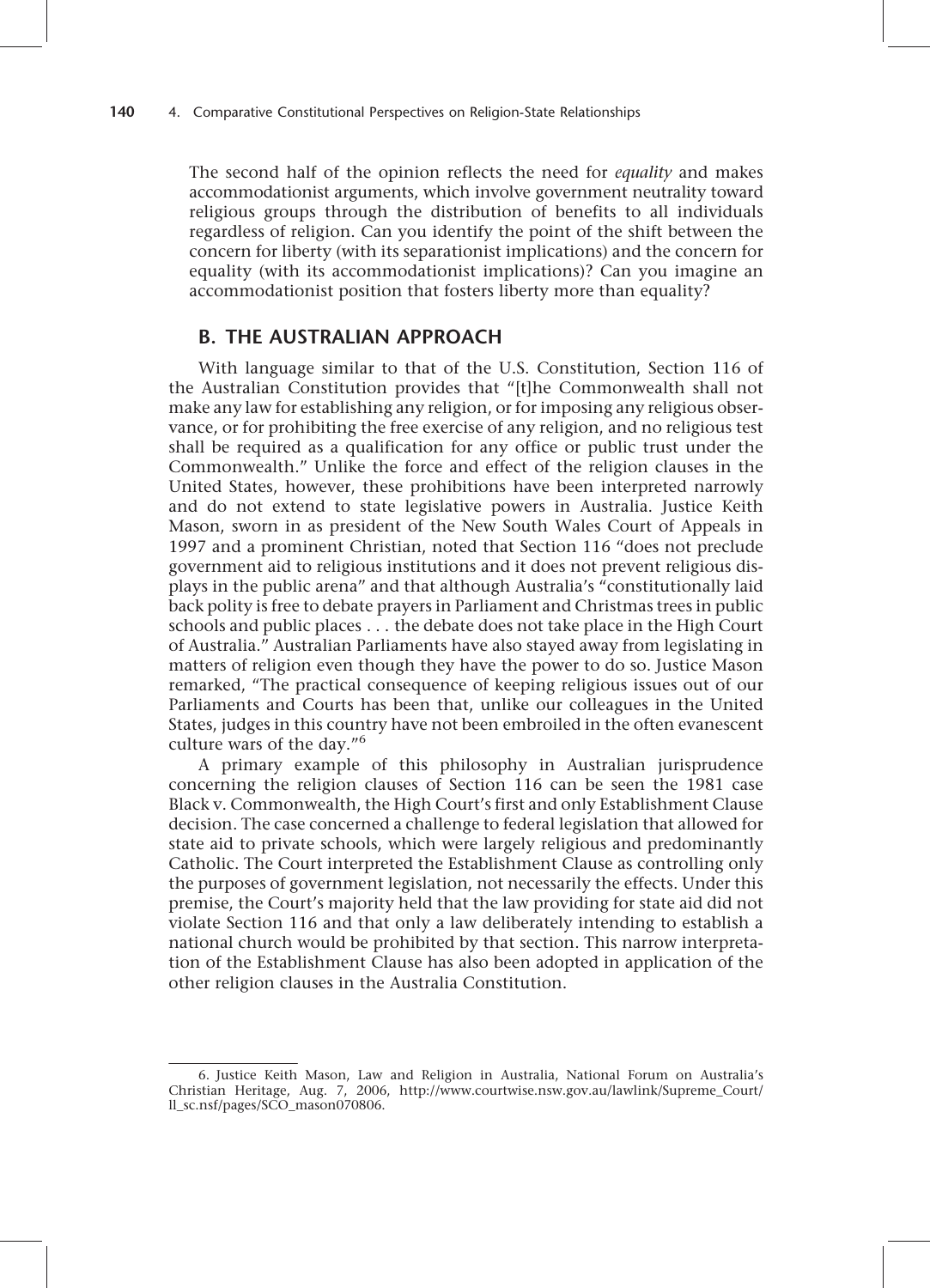#### C. VARIETIES OF SEPARATION: BENIGN NEUTRALITY OR HOSTILITY TOWARD RELIGION

The term "separationist" can be used to cover a diverse range of regimes. This section first examines a series of positions the U.S. Supreme Court has taken that articulate divergent tests for assessing religion-state separation required by the First Amendment's Establishment Clause jurisprudence. The following section turns to varying models of the idea of a secular or lay state. What becomes evident is that a secular state may be respectful and supportive of religion and belief or may be oppressive and detrimental. In either case, the defining characteristic of a separationist state often seems to be a sequestration of the ''public sphere'' from the ''private sphere,'' with religion compartmentalized in the private realm, where it may not intrude in public life and state affairs. But much depends on how the two spheres are conceptualized. Also, is it necessarily the case that the line separating religion and state always coincides with the public/private divide? Perhaps there is a conception of separation of religion and state in which both can find legitimate but independent public spheres.

#### 1. The Three-Prong Test of Lemon v. Kurtzman

Lemon v. Kurtzman is remembered for its three-prong test, which has guided much subsequent Establishment Clause analysis. Over time, the Lemon test became not only the primary mechanism used by the Court in establishment cases, but one of the most controversial doctrines in the history of constitutional adjudication. Justice Scalia, for example, referred to the Lemon test as a "ghoul in a late-night horror movie that repeatedly sits up in its grave and shuffles abroad, after being repeatedly killed and buried,'' noting that ''[o]ver the years . . . no fewer than five of the currently sitting Justices have, in their own opinions, personally driven pencils through the creature's heart  $\dots$ , and a sixth has joined an opinion doing so."<sup>7</sup> In a milder tone, Justice Rehnquist asserted that the Lemon test ''has produced only consistent unpredictability'' and ''has simply not provided adequate standards for deciding Establishment Clause cases. . . ." "Even worse," he continued, ''the Lemon test has caused this Court to fracture into unworkable plurality opinions."<sup>8</sup> Justice Powell, wishing to "respond to criticism of the three-pronged Lemon test," argued that "the Lemon test has been applied consistently in Establishment Clause cases since it was adopted in 1971. In a word, it has been the law. Respect for stare decisis should require us to follow Lemon<sup>"9</sup>

*See*  Chap. 13(II.A. 2) on *Lemon*

<sup>7.</sup> Lamb's Chapel v. Center Moriches Union Free School Dist., 508 U.S. 384, 398 (1993) (Scalia, J., dissenting).

<sup>8.</sup> Wallace v. Jaffree, 472 U.S. 38, 110, 112 (1985) (Rehnquist, J., dissenting).

<sup>9.</sup> Id. at 63 (Powell, J., concurring).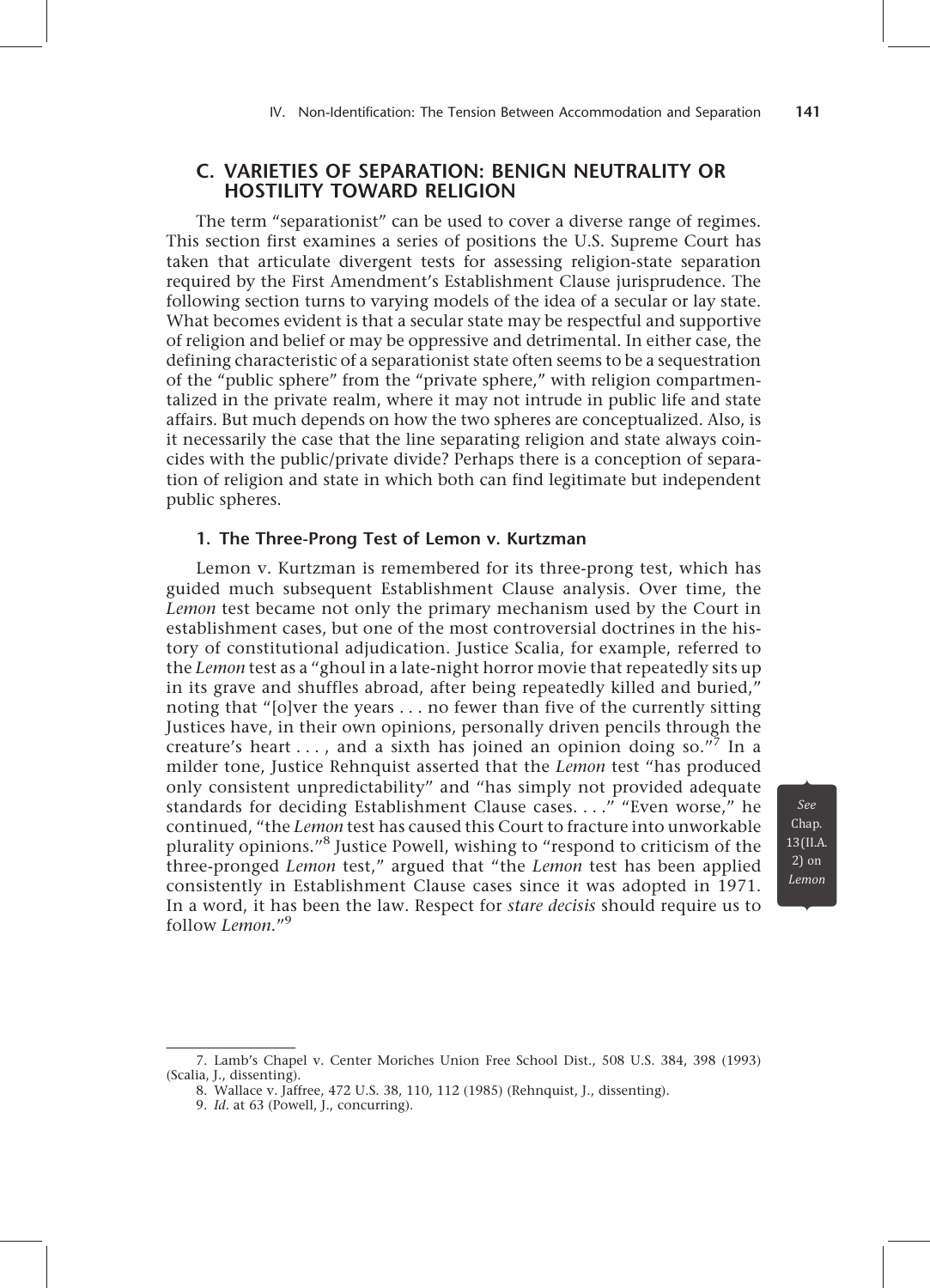Supreme Court of the United States, 403 U.S. 602 (1971)



Mr. CHIEF JUSTICE BURGER delivered the opinion of the Court. These two appeals raise questions as to [similar] Pennsylvania and Rhode Island statutes providing state aid to church-related elementary and secondary schools. . . . We hold that both statutes are unconstitutional. . . .

The language of the Religion Clauses of the First Amendment is at best opaque, particularly when compared with other portions of the Amendment. Its authors did not simply prohibit the establishment of a state church or a state religion, an area history shows they regarded as very important and fraught with great dangers. Instead they commanded that there should be ''no law respecting an establishment of religion.'' A given law might not establish a state religion but nevertheless be one ''respecting'' that end in the sense of being a step that could lead to such establishment and hence offend the First Amendment.

Every analysis in this area must begin with consideration of the cumulative criteria developed by the Court over many years. Three such tests may be gleaned from our cases. First, the statute must have a secular legislative purpose; second, its principal or primary effect must be one that neither advances nor inhibits religion  $\dots$ ; finally, the statute must not foster "an excessive government entanglement with religion." . . .

[The Court found no basis for a conclusion that the legislative intent was to advance religion, and also found it unnecessary to address the second of the three tests, finding that the excessive entanglement test produced the necessary holding.]

. . . Our prior holdings do not call for total separation between church and state; total separation is not possible in an absolute sense. Some relationship between government and religious organizations is inevitable. In order to determine whether the government entanglement with religion is excessive, we must examine the character and purposes of the institutions that are benefited, the nature of the aid that the State provides, and the resulting relationship between the government and the religious authority. . . . Here we find that both statutes foster an impermissible degree of entanglement.

The District Court made extensive findings on the grave potential for excessive entanglement that inheres in the religious character and purpose of the Roman Catholic elementary schools of Rhode Island, to date the sole beneficiaries of the Rhode Island Salary Supplement Act.

The church schools involved in the program are located close to parish churches. This understandably permits convenient access for religious exercises since instruction in faith and morals is part of the total educational process. The school buildings contain identifying religious symbols such as crosses on the exterior and crucifixes, and religious paintings and statues either in the classrooms or hallways. Although only approximately 30 minutes a day are devoted to direct religious instruction, there are religiously oriented extracurricular activities. Approximately two-thirds of the teachers in these schools are nuns of various religious orders. Their dedicated efforts provide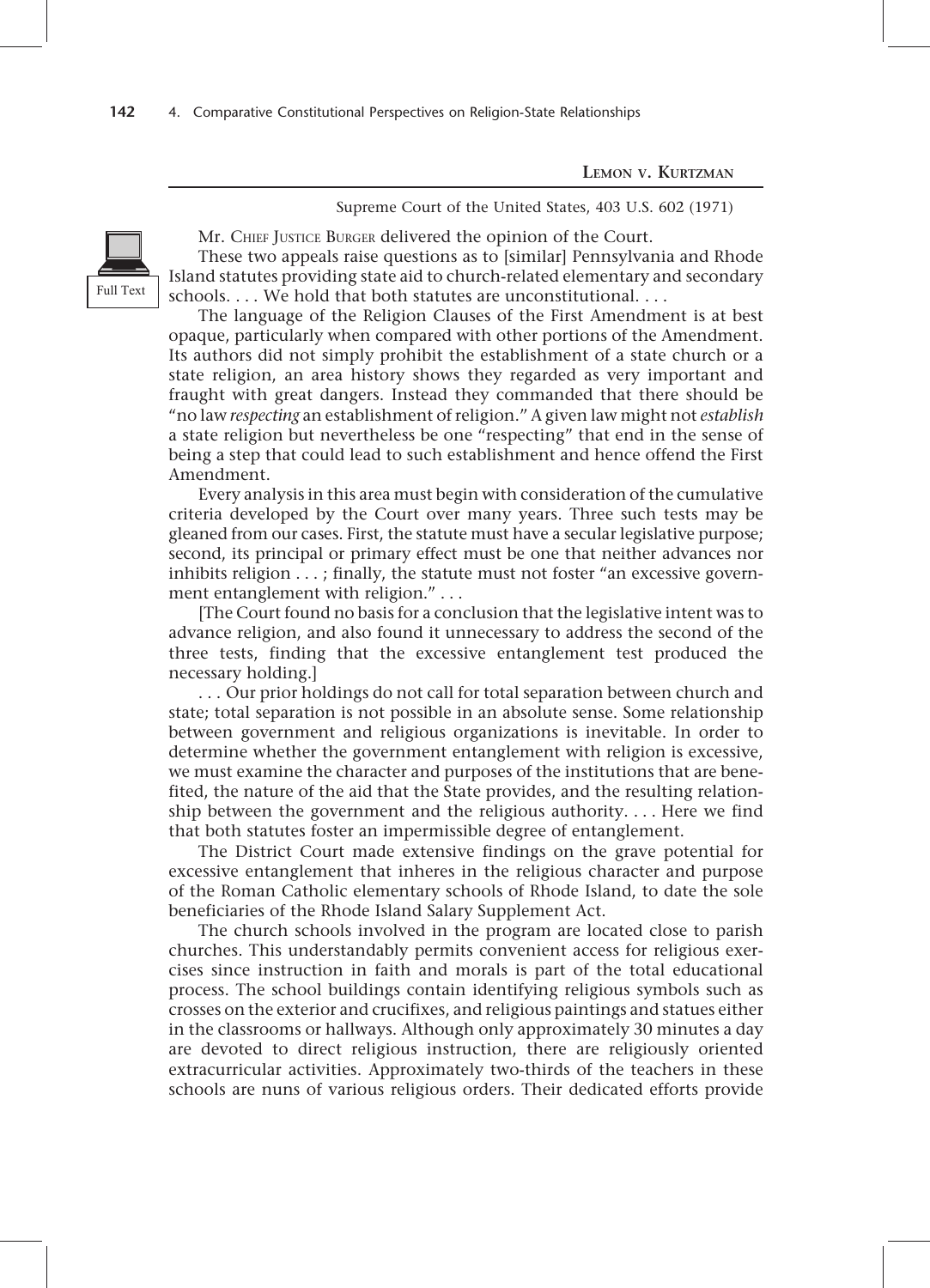an atmosphere in which religious instruction and religious vocations are natural and proper parts of life in such schools. Indeed, as the District Court found, the role of teaching nuns in enhancing the religious atmosphere has led the parochial school authorities to attempt to maintain a one-to-one ratio between nuns and lay teachers in all schools rather than to permit some to be staffed almost entirely by lay teachers.

On the basis of these findings the District Court concluded that . . . parochial schools involve substantial religious activity and purpose. The substantial religious character of these church-related schools gives rise to entangling church-state relationships of the kind the Religion Clauses sought to avoid. [T]he considerable religious activities of these schools led the legislature to provide for careful governmental controls and surveillance by state authorities in order to ensure that state aid supports only secular education.

The dangers and corresponding entanglements are enhanced by the particular form of aid that the Rhode Island Act provides. . . . We cannot ignore the danger that a teacher under religious control and discipline poses to the separation of the religious from the purely secular aspects of pre-college education. In our view the record shows these dangers are present to a substantial degree. Religious authority necessarily pervades the school system. . . .

We need not and do not assume that teachers in parochial schools will be guilty of bad faith or any conscious design to evade the limitations imposed by the statute and the First Amendment. We simply recognize that a dedicated religious person, teaching in a school affiliated with his or her faith and operated to inculcate its tenets, will inevitably experience great difficulty in remaining religiously neutral.

The Rhode Island Legislature has not, and could not, provide state aid on the basis of a mere assumption that secular teachers under religious discipline can avoid conflicts. The State must be certain, given the Religion Clauses, that subsidized teachers do not inculcate religion. . . . A comprehensive, discriminating, and continuing state surveillance will inevitably be required to ensure that these restrictions are obeyed and the First Amendment otherwise respected. Unlike a book, a teacher cannot be inspected once so as to determine the extent and intent of his or her personal beliefs and subjective acceptance of the limitations imposed by the First Amendment. These prophylactic contacts will involve excessive and enduring entanglement between state and church. . . .

A certain momentum develops in constitutional theory and it can be a ''downhill thrust'' easily set in motion but difficult to retard or stop. Development by momentum is not invariably bad; indeed, it is the way the common law has grown, but it is a force to be recognized and reckoned with. The dangers are increased by the difficulty of perceiving in advance exactly where the ''verge'' of the precipice lies. As well as constituting an independent evil against which the Religion Clauses were intended to protect, involvement or entanglement between government and religion serves as a warning signal.

Finally, nothing we have said can be construed to disparage the role of church-related elementary and secondary schools in our national life. The merit and benefits of these schools, however, are not the issue before us in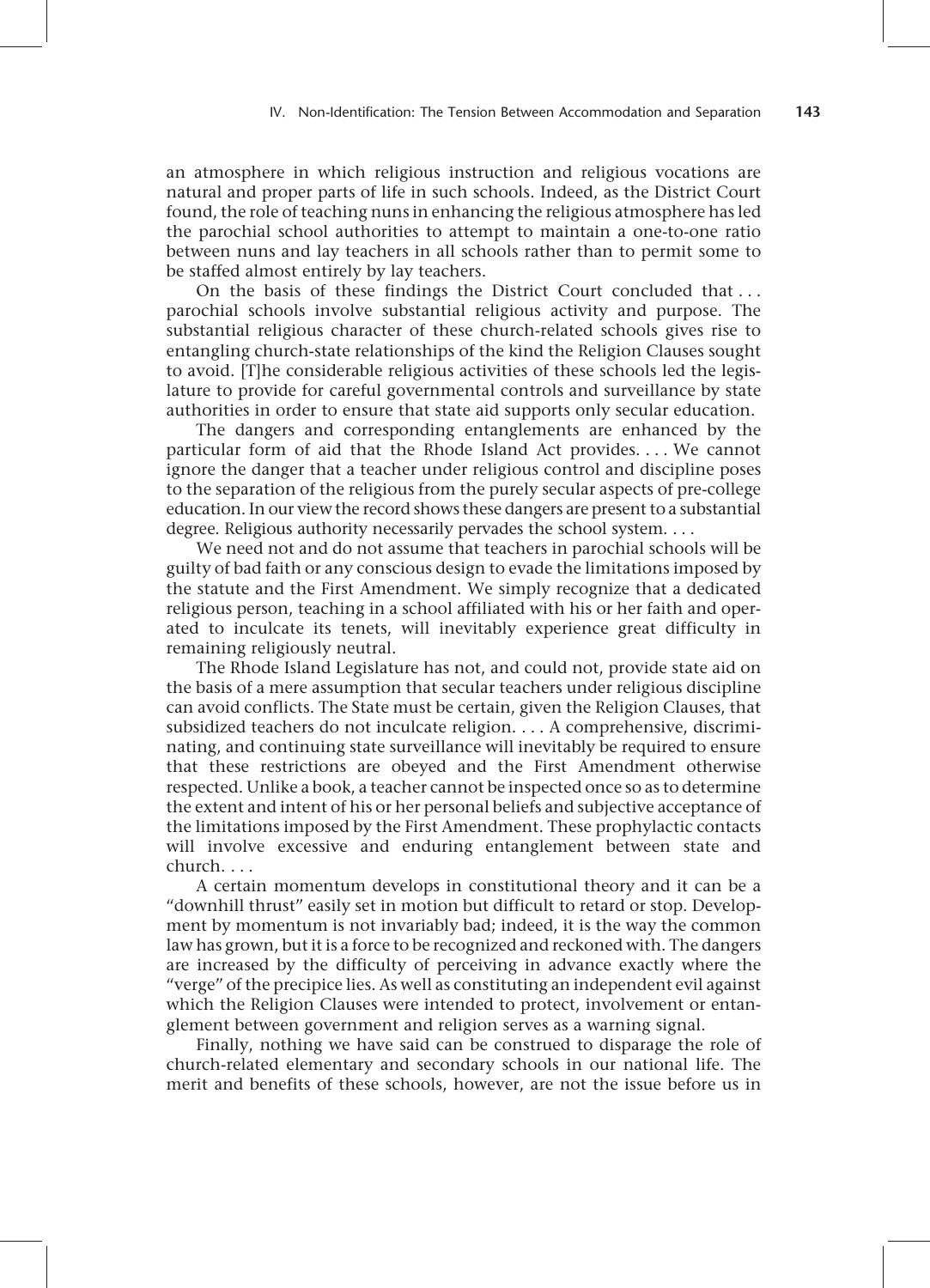these cases. The sole question is whether state aid to these schools can be squared with the dictates of the Religion Clauses. Under our system the choice has been made that government is to be entirely excluded from the area of religious instruction and churches excluded from the affairs of government. The Constitution decrees that religion must be a private matter for the individual, the family, and the institutions of private choice, and that while some involvement and entanglement are inevitable, lines must be drawn. . . .

## COMMENTS AND QUESTIONS

Does the three-prong Lemon test seem likely to generate separationist or accommodationist outcomes in Establishment Clause cases? Which elements of the test are likely to be most significant in deciding cases?

#### 2. History and Tradition

In Marsh v. Chambers, a 1983 case about the constitutionality of a state legislature's hiring a chaplain to open the legislature with prayer, the Court did not mention the Lemon test, in spite of the fact that the court below applied to the Lemon test in concluding that paying a chaplain to say prayers at the Nebraska state legislature was unconstitutional, and in spite of the fact that the author of the Court's opinion was Chief Justice Burger, the author of the Lemon opinion. The Court instead focused on historical practice in assessing whether or not the practice violated the Establishment Clause.

MARSH V. CHAMBERS

#### Supreme Court of the United States, 463 U.S. 783 (1983)



CHIEF JUSTICE BURGER delivered the opinion of the Court.

The question presented is whether the Nebraska Legislature's practice of opening each legislative day with a prayer by a chaplain paid by the State violates the Establishment Clause.

The Nebraska Legislature begins each of its sessions with a prayer offered by a chaplain who is chosen biennially by the Executive Board of the Legislative Council and paid out of public funds. . . . Ernest Chambers is a member of the Nebraska Legislature and a taxpayer of Nebraska. Claiming that the Nebraska Legislature's chaplaincy practice violates the Establishment Clause, he brought this action . . . seeking to enjoin enforcement of the practice. [T]he District Court held that the Establishment Clause was not breached by the prayers, but was violated by paying the chaplain from public funds. It therefore enjoined the legislature from using public funds to pay the chaplain; it declined to enjoin the policy of beginning sessions with prayers. . . .

[The Eighth Circuit] held that the chaplaincy practice violated all three elements of the [Lemon] test: the purpose and primary effect of selecting the same minister for 16 years and publishing his prayers was to promote a particular religious expression; use of state money for compensation and publication led to entanglement. Accordingly, the Court of Appeals modified the District Court's injunction and prohibited the State from engaging in any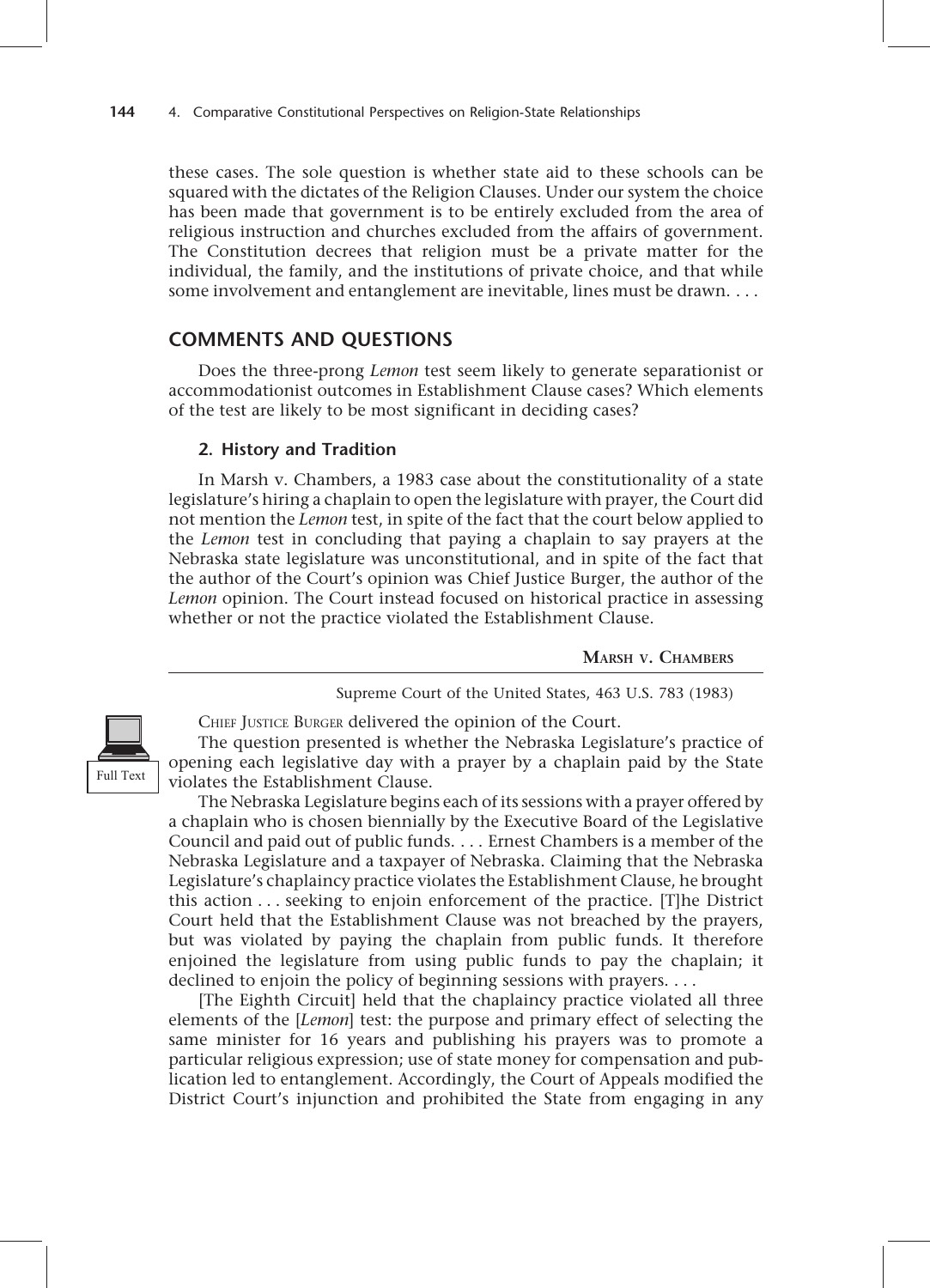aspect of its established chaplaincy practice. We granted certiorari limited to the challenge to the practice of opening sessions with prayers by a stateemployed clergyman, and we reverse.

The opening of sessions of legislative and other deliberative public bodies with prayer is deeply embedded in the history and tradition of this country. From colonial times through the founding of the Republic and ever since, the practice of legislative prayer has coexisted with the principles of disestablishment and religious freedom. In the very courtrooms in which the United States District Judge and later three Circuit Judges heard and decided this case, the proceedings opened with an announcement that concluded, ''God save the United States and this Honorable Court.'' The same invocation occurs at all sessions of this Court.

The tradition in many of the Colonies was, of course, linked to an established church, but the Continental Congress, beginning in 1774, adopted the traditional procedure of opening its sessions with a prayer offered by a paid chaplain. Although prayers were not offered during the Constitutional Convention, the First Congress, as one of its early items of business, adopted the policy of selecting a chaplain to open each session with prayer. A statute providing for the payment of these chaplains was enacted into law on September 22, 1789.

On September 25, 1789, three days after Congress authorized the appointment of paid chaplains, final agreement was reached on the language of the Bill of Rights. Clearly the men who wrote the First Amendment Religion Clauses did not view paid legislative chaplains and opening prayers as a violation of that Amendment, for the practice of opening sessions with prayer has continued without interruption ever since that early session of Congress.

Standing alone, historical patterns cannot justify contemporary violations of constitutional guarantees, but there is far more here than simply historical patterns. In this context, historical evidence sheds light not only on what the draftsmen intended the Establishment Clause to mean, but also on how they thought that Clause applied to the practice authorized by the First Congress their actions reveal their intent. . . .

In Walz v. Tax Commission we considered the weight to be accorded to history: ''It is obviously correct that no one acquires a vested or protected right in violation of the Constitution by long use, even when that span of time covers our entire national existence and indeed predates it. Yet an unbroken practice . . . is not something to be lightly cast aside." . . .

In light of the unambiguous and unbroken history of more than 200 years, there can be no doubt that the practice of opening legislative sessions with prayer has become part of the fabric of our society. To invoke Divine guidance on a public body entrusted with making the laws is not, in these circumstances, an "establishment" of religion or a step toward establishment; it is simply a tolerable acknowledgment of beliefs widely held among the people of this country. As Justice Douglas observed, ''[we] are a religious people whose institutions presuppose a Supreme Being.'' Zorach v. Clauson.

We turn then to the question of whether any features of the Nebraska practice violate the Establishment Clause. Beyond the bare fact that a prayer is offered, three points have been made: first, that a clergyman of only one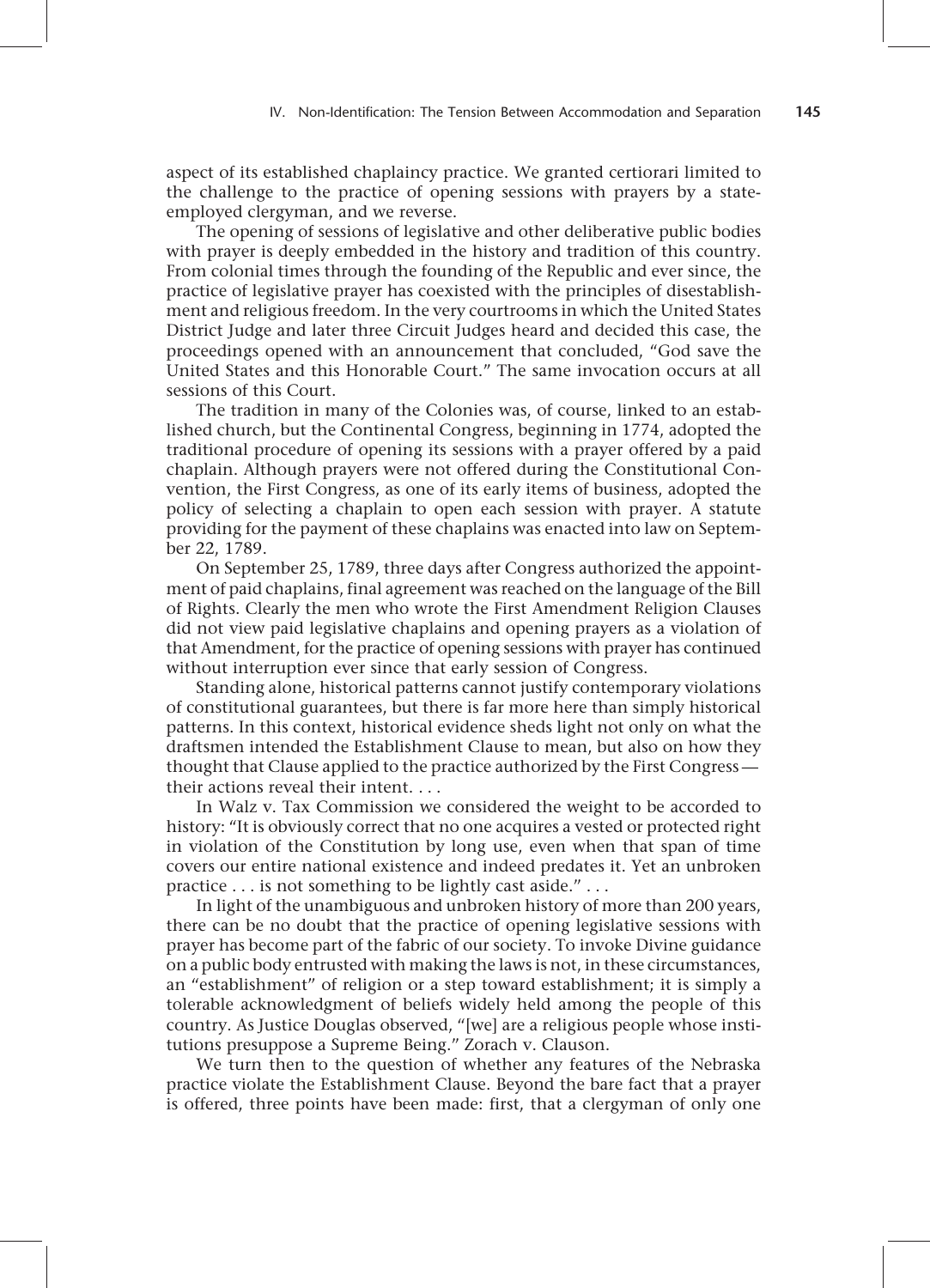denomination — Presbyterian — has been selected for 16 years; second, that the chaplain is paid at public expense; and third, that the prayers are in the Judeo-Christian tradition. Weighed against the historical background, these factors do not serve to invalidate Nebraska's practice. . . .

The Continental Congress paid its chaplain, as did some of the states. Currently, many state legislatures and the United States Congress provide compensation for their chaplains. Nebraska has paid its chaplain for well over a century. The content of the prayer is not of concern to judges where, as here, there is no indication that the prayer opportunity has been exploited to proselytize or advance any one, or to disparage any other, faith or belief. That being so, it is not for us to embark on a sensitive evaluation or to parse the content of a particular prayer . . .

The judgment of the Court of Appeals is Reversed.

#### COMMENTS AND QUESTIONS

What do you think the outcome of the case would have been if the Court had applied the Lemon test?

#### 3. Endorsement

In Lynch v. Donnelly, the Court addressed the question of whether a city's Christmas display that included a crèche violated the Establishment Clause. Chief Justice Burger concluded that it did not, but the standard for evaluating such displays was unclear. Justice O'Connor's concurring opinion provided the opportunity for the introduction of a test based on whether the state's action constituted an endorsement of religion or a particular religion.

LYNCH V. DONNELLY

Supreme Court of the United States, 465 U.S. 668 (1984)



CHIEF JUSTICE BURGER delivered the opinion of the Court. We granted certiorari to decide whether the Establishment Clause of the First Amendment prohibits a municipality from including a crèche, or Nativity scene, in its annual Christmas display.

Each year, in cooperation with the downtown retail merchants' association, the city of Pawtucket, R.I., erects a Christmas display as part of its observance of the Christmas holiday season. The display is situated in a park owned by a nonprofit organization and located in the heart of the shopping district. The Pawtucket display comprises many of the figures and decorations traditionally associated with Christmas, including, among other things, a Santa Claus house, reindeer pulling Santa's sleigh, candy-striped poles, a Christmas tree, carolers, cutout figures representing such characters as a clown, an elephant, and a teddy bear, hundreds of colored lights, a large banner that reads "SEASONS GREETINGS," and the crèche at issue here. All components of this display are owned by the city.

The crèche, which has been included in the display for 40 or more years, consists of the traditional figures, including the Infant Jesus, Mary and Joseph,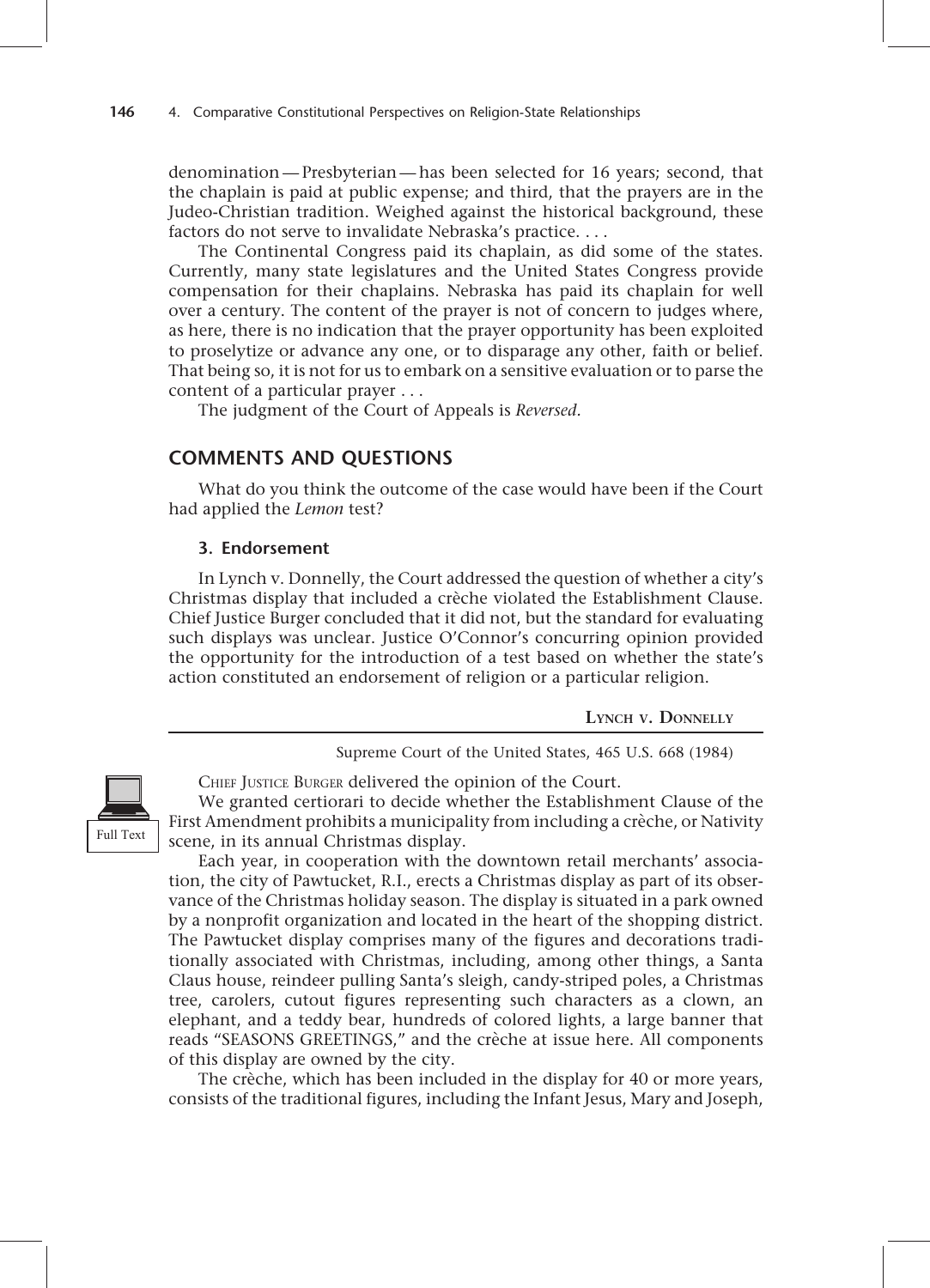angels, shepherds, kings, and animals, all ranging in height from 5" to 5'. In 1973, when the present crèche was acquired, it cost the city  $$1,365$ ; it now is valued at \$200. The erection and dismantling of the crèche costs the city about \$20 per year; nominal expenses are incurred in lighting the crèche. No money has been expended on its maintenance for the past 10 years.

Respondents, Pawtucket residents and individual members of the Rhode Island affiliate of the American Civil Liberties Union, and the affiliate itself, brought this action in the United States District Court for Rhode Island, challenging the city's inclusion of the crèche in the annual display. [The District Court and the First Circuit held that the display violated the Establishment Clause.] We reverse. . . .

III.

. . . The Establishment Clause like the Due Process Clauses is not a precise, detailed provision in a legal code capable of ready application. The purpose of the Establishment Clause ''was to state an objective, not to write a statute.'' Walz. The line between permissible relationships and those barred by the Clause can no more be straight and unwavering than due process can be defined in a single stroke or phrase or test. The Clause erects a ''blurred, indistinct, and variable barrier depending on all the circumstances of a particular relationship.'' Lemon.

In the line-drawing process we have often found it useful to inquire whether the challenged law or conduct has a secular purpose, whether its principal or primary effect is to advance or inhibit religion, and whether it creates an excessive entanglement of government with religion. Lemon. But, we have repeatedly emphasized our unwillingness to be confined to any single test or criterion in this sensitive area. . . .

In this case, the focus of our inquiry must be on the crèche in the context of the Christmas season. . . . The Court has invalidated legislation or governmental action on the ground that a secular purpose was lacking, but only when it has concluded there was no question that the statute or activity was motivated wholly by religious considerations. . . .

The District Court inferred from the religious nature of the crèche that the city has no secular purpose for the display. In so doing, it rejected the city's claim that its reasons for including the crèche are essentially the same as its reasons for sponsoring the display as a whole. The District Court plainly erred by focusing almost exclusively on the crèche. When viewed in the proper context of the Christmas Holiday season, it is apparent that, on this record, there is insufficient evidence to establish that the inclusion of the crèche is a purposeful or surreptitious effort to express some kind of subtle governmental advocacy of a particular religious message. In a pluralistic society a variety of motives and purposes are implicated.

The city, like the Congresses and Presidents, however, has principally taken note of a significant historical religious event long celebrated in the Western World. The crèche in the display depicts the historical origins of this traditional event long recognized as a National Holiday. . . . These are legitimate secular purposes. We are unable to discern a greater aid to religion deriving from inclusion of the crèche than from [the] benefits and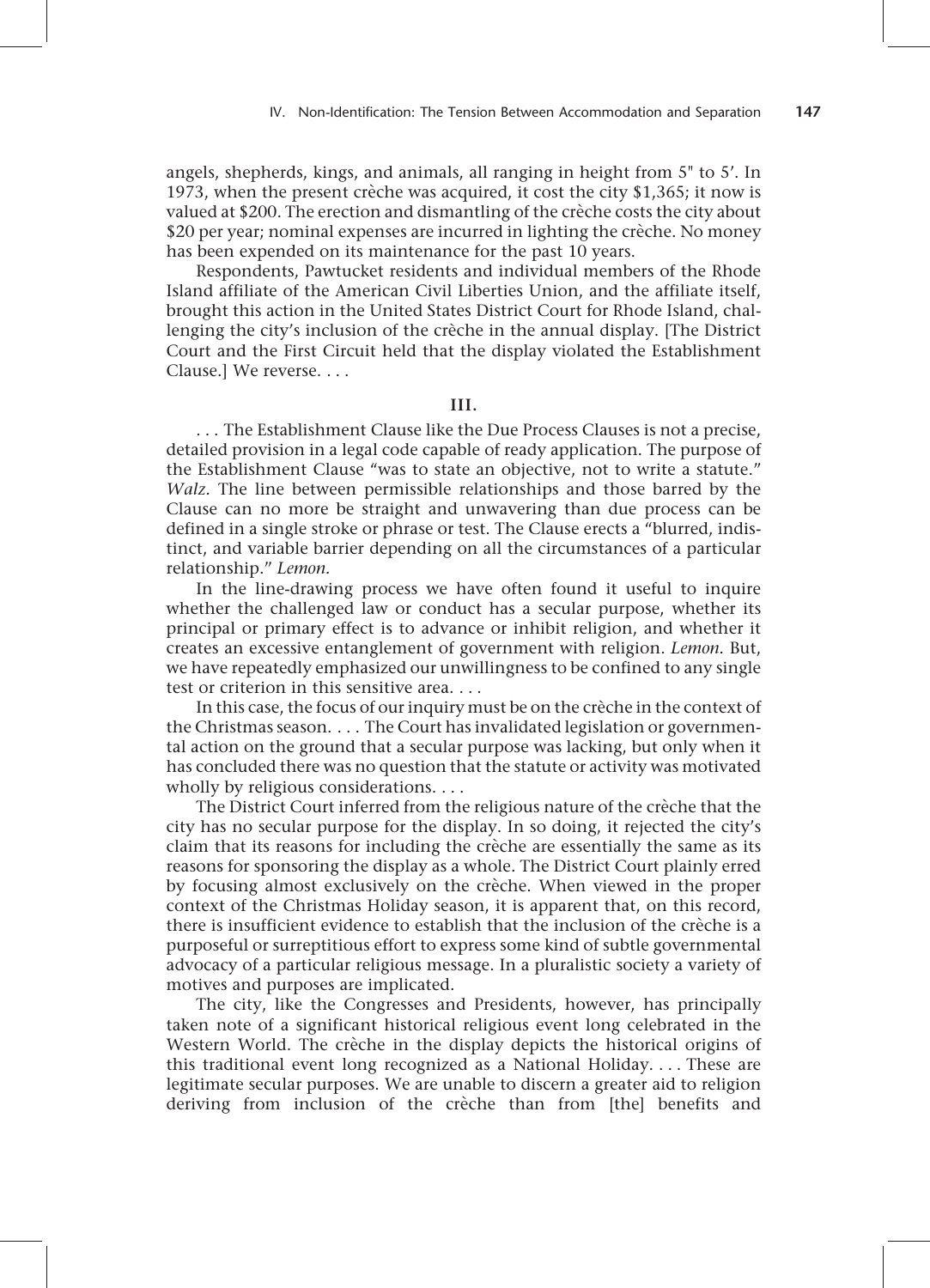endorsements previously held not violative of the Establishment Clause. What was said about the legislative prayers in *Marsh* . . . is true of the city's inclusion of the crèche: its "reason or effect merely happens to coincide or harmonize with the tenets of some . . . religions." . . .

. . . Entanglement is a question of kind and degree. In this case, however, there is no reason to disturb the District Court's finding on the absence of administrative entanglement. There is no evidence of contact with church authorities concerning the content or design of the exhibit prior to or since Pawtucket's purchase of the crèche. No expenditures for maintenance of the crèche have been necessary; and since the city owns the crèche, now valued at \$200, the tangible material it contributes is *de minimis*. There is nothing here, of course, like the ''comprehensive, discriminating, and continuing state surveillance'' or the ''enduring entanglement'' present in Lemon.

We are satisfied that the city has a secular purpose for including the crèche, that the city has not impermissibly advanced religion, and that including the cre`che does not create excessive entanglement between religion and government. . . .

Of course the crèche is identified with one religious faith but no more so than the examples we have set out from prior cases in which we found no conflict with the Establishment Clause. To forbid the use of this one passive symbol — the crèche — at the very time people are taking note of the season with Christmas hymns and carols in public schools and other public places, and while the Congress and legislatures open sessions with prayers by paid chaplains, would be a stilted overreaction contrary to our history and to our holdings. If the presence of the crèche in this display violates the Establishment Clause, a host of other forms of taking official note of Christmas, and of our religious heritage, are equally offensive to the Constitution. . . .

We hold that, notwithstanding the religious significance of the crèche, the city of Pawtucket has not violated the Establishment Clause of the First Amendment. Accordingly, the judgment of the Court of Appeals is reversed. It is so ordered.

JUSTICE O'CONNOR, concurring.

I concur in the opinion of the Court. I write separately to suggest a clarification of our Establishment Clause doctrine. The suggested approach leads to the same result in this case as that taken by the Court, and the Court's opinion, as I read it, is consistent with my analysis. . . .

The Establishment Clause prohibits government from making adherence to a religion relevant in any way to a person's standing in the political community. Government can run afoul of that prohibition in two principal ways. One is excessive entanglement with religious institutions, which may interfere with the independence of the institutions, give the institutions access to government or governmental powers not fully shared by nonadherents of the religion, and foster the creation of political constituencies defined along religious lines. The second and more direct infringement is government endorsement or disapproval of religion. Endorsement sends a message to nonadherents that they are outsiders, not full members of the political community, and an accompanying message to adherents that they are insiders,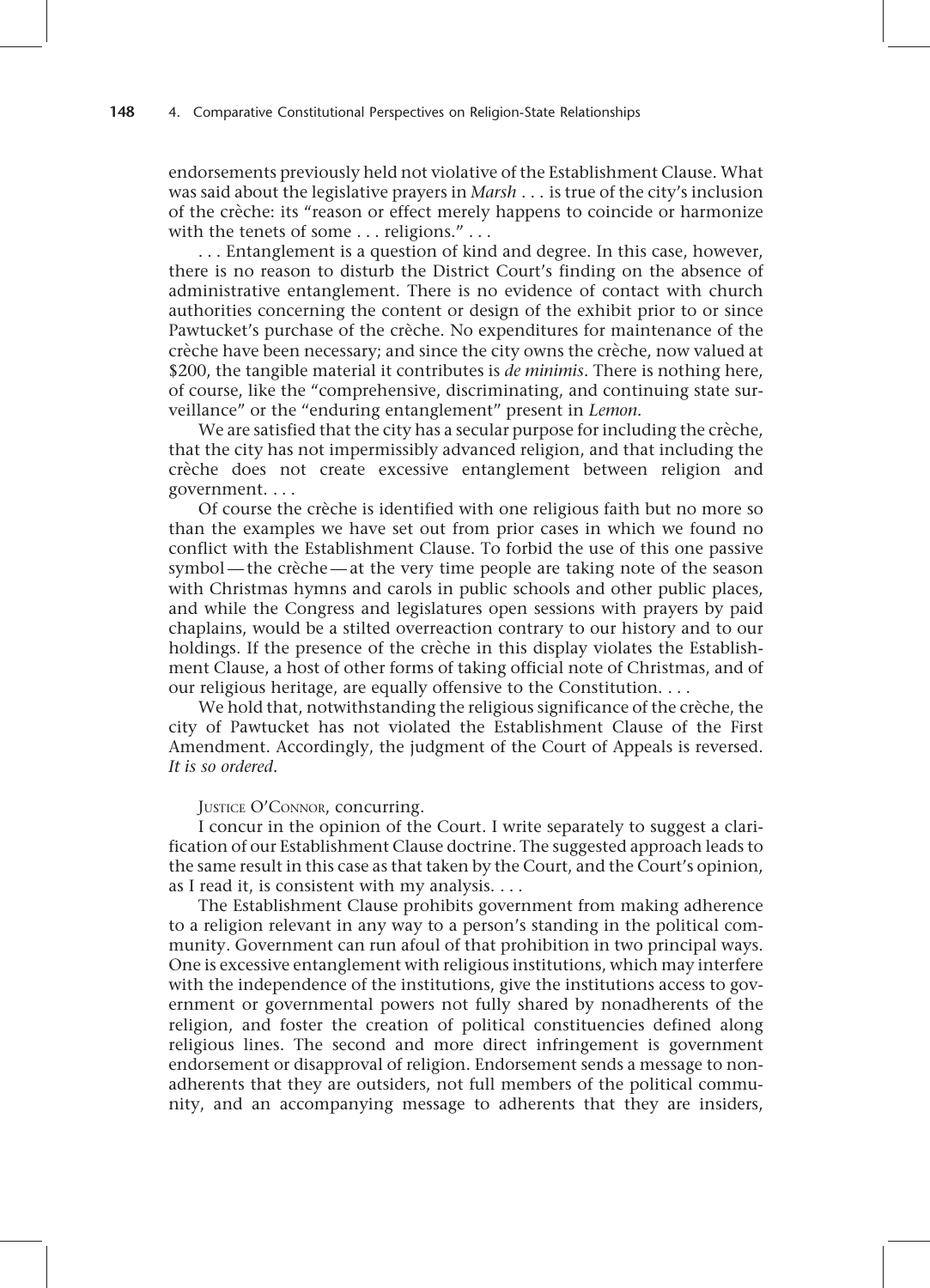favored members of the political community. Disapproval sends the opposite message.

Our prior cases have used the three-part test articulated in Lemon v. Kurtzman as a guide to detecting these two forms of unconstitutional government action. It has never been entirely clear, however, how the three parts of the test relate to the principles enshrined in the Establishment Clause. Focusing on institutional entanglement and on endorsement or disapproval of religion clarifies the Lemon test as an analytical device. . . .

The central issue in this case is whether Pawtucket has endorsed Christianity by its display of the crèche. To answer that question, we must examine both what Pawtucket intended to communicate in displaying the crèche and what message the city's display actually conveyed. The purpose and effect prongs of the Lemon test represent these two aspects of the meaning of the city's action.

The meaning of a statement to its audience depends both on the intention of the speaker and on the ''objective'' meaning of the statement in the community. Some listeners need not rely solely on the words themselves in discerning the speaker's intent: they can judge the intent by, for example, examining the context of the statement or asking questions of the speaker. Other listeners do not have or will not seek access to such evidence of intent. They will rely instead on the words themselves; for them the message actually conveyed may be something not actually intended. If the audience is large, as it always is when government ''speaks'' by word or deed, some portion of the audience will inevitably receive a message determined by the ''objective'' content of the statement, and some portion will inevitably receive the intended message. Examination of both the subjective and the objective components of the message communicated by a government action is therefore necessary to determine whether the action carries a forbidden meaning.

The purpose prong of the *Lemon* test asks whether government's actual purpose is to endorse or disapprove of religion. The effect prong asks whether, irrespective of government's actual purpose, the practice under review in fact conveys a message of endorsement or disapproval. An affirmative answer to either question should render the challenged practice invalid.

The purpose prong of the Lemon test requires that a government activity have a secular purpose. That requirement is not satisfied, however, by the mere existence of some secular purpose, however dominated by religious purposes. . . . The proper inquiry under the purpose prong of Lemon, I submit, is whether the government intends to convey a message of endorsement or disapproval of religion.

Applying that formulation to this case, I would find that Pawtucket did not intend to convey any message of endorsement of Christianity or disapproval of non-Christian religions. The evident purpose of including the crèche in the larger display was not promotion of the religious content of the crèche but celebration of the public holiday through its traditional symbols. Celebration of public holidays, which have cultural significance even if they also have religious aspects, is a legitimate secular purpose. . . .

Focusing on the evil of government endorsement or disapproval of religion makes clear that the effect prong of the *Lemon* test is properly interpreted not to require invalidation of a government practice merely because it in fact causes,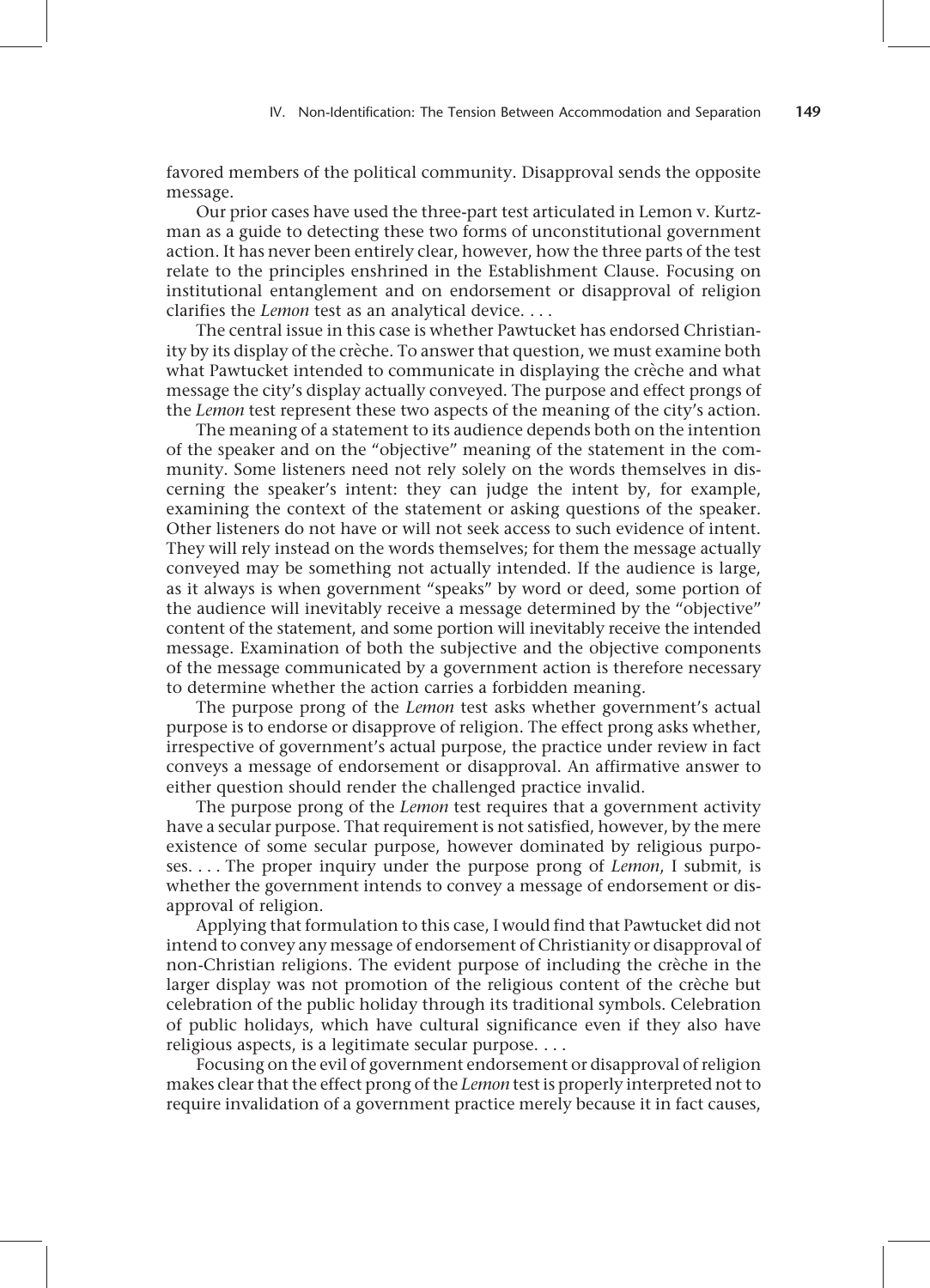even as a primary effect, advancement or inhibition of religion. . . . What is crucial is that a government practice not have the effect of communicating a message of government endorsement or disapproval of religion. It is only practices having that effect, whether intentionally or unintentionally, that make religion relevant, in reality or public perception, to status in the political community.

Pawtucket's display of its crèche, I believe, does not communicate a message that the government intends to endorse the Christian beliefs represented by the crèche. Although the religious and indeed sectarian significance of the crèche, as the District Court found, is not neutralized by the setting, the overall holiday setting changes what viewers may fairly understand to be the purpose of the display — as a typical museum setting, though not neutralizing the religious content of a religious painting, negates any message of endorsement of that content. The display celebrates a public holiday, and no one contends that declaration of that holiday is understood to be an endorsement of religion. The holiday itself has very strong secular components and traditions. Government celebration of the holiday, which is extremely common, generally is not understood to endorse the religious content of the holiday, just as government celebration of Thanksgiving is not so understood. The crèche is a traditional symbol of the holiday that is very commonly displayed along with purely secular symbols, as it was in Pawtucket.

Additional cases involving creche displays are available in the Web Supplement.

These features combine to make the government's display of the crèche in this particular physical setting no more an endorsement of religion than such governmental ''acknowledgments'' of religion as legislative prayers of the type approved in Marsh, government declaration of Thanksgiving as a public holiday, printing of ''In God We Trust'' on coins, and opening court sessions with "God save the United States and this honorable court." Those government acknowledgments of religion serve, in the only ways reasonably possible in our culture, the legitimate secular purposes of solemnizing public occasions, expressing confidence in the future, and encouraging the recognition of what is worthy of appreciation in society. For that reason, and because of their history and ubiquity, those practices are not understood as conveying government approval of particular religious beliefs. The display of the crèche likewise serves a secular purpose — celebration of a public holiday with traditional symbols. It cannot fairly be understood to convey a message of government endorsement of religion. . . .

I agree with the Court that the judgment below must be reversed.

## COMMENTS AND QUESTIONS

- 1. Would it make a difference if the crèche was the only element of the public display? A primary element? Does insistence on deemphasizing the religious elements endorse a commercial, secular or anti-religious message? From a religious standpoint, is preserving the crèche at the cost of required commercialization really a victory?
- 2. Is "endorsement" an improvement over "advancing" religion as an analytical focus in Establishment Clause cases?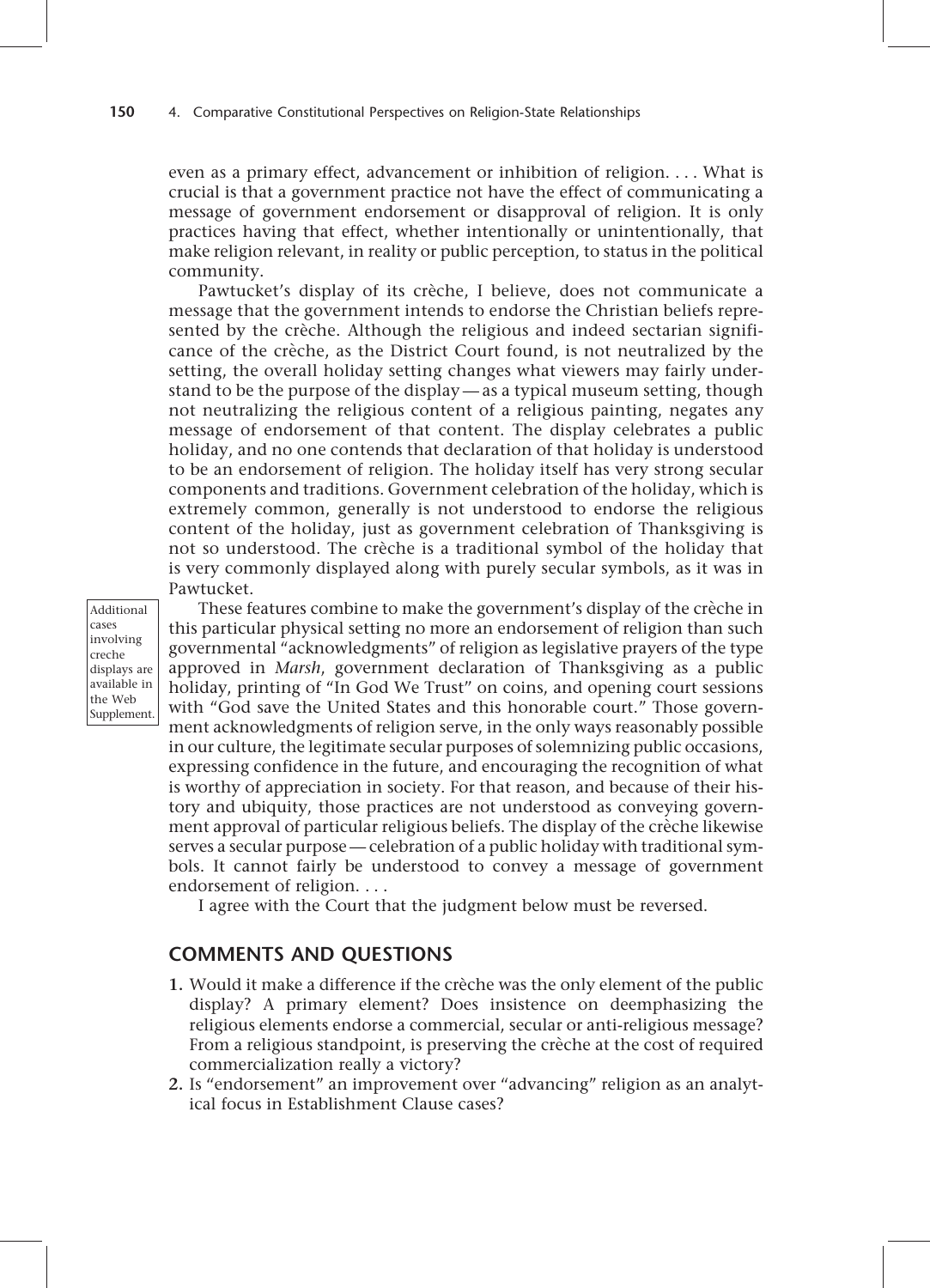#### 4. Neutrality

In 1985, in Aguilar v. Felton, the Supreme Court held that the Establishment Clause barred the New York City Board of Education from sending public school teachers into parochial schools to provide remedial education to disadvantaged children pursuant to a program mandated by Title I of the Elementary and Secondary Education Act. Twelve years later, in Agostini v. Felton, the Court reversed course, finding Aguilar not consistent with the Court's subsequent Establishment Clause decisions. In this case the emphasis was on whether the program in question was neutral in its application between religious and nonreligious beneficiaries.

AGOSTINI V. FELTON

#### Supreme Court of the United States, 521 U.S. 203 (1997)

Justice O'CONNOR delivered the opinion of the Court.

. . . . As we have repeatedly recognized, government inculcation of religious beliefs has the impermissible effect of advancing religion. Our cases subsequent to Aguilar have, however, modified in two significant respects the approach we use to assess indoctrination. First, we have abandoned the presumption erected in Meek and Ball that the placement of public employees on parochial school grounds inevitably results in the impermissible effect of statesponsored indoctrination or constitutes a symbolic union between government and religion. . . . Second, we have departed from the rule relied on in Ball that all government aid that directly assists the educational function of religious schools is invalid. . . .

A number of our Establishment Clause cases have found that the criteria used for identifying beneficiaries . . . might themselves have the effect of advancing religion by creating a financial incentive to undertake religious indoctrination. This incentive is not present, however, where the aid is allocated on the basis of neutral, secular criteria that neither favor nor disfavor religion, and is made available to both religious and secular beneficiaries on a nondiscriminatory basis. Under such circumstances, the aid is less likely to have the effect of advancing religion. . . .

Applying this reasoning to New York City's Title I program, it is clear that Title I services are allocated on the basis of criteria that neither favor nor disfavor religion. The services are available to all children who meet the Act's eligibility requirements, no matter what their religious beliefs or where they go to school. The Board's program does not, therefore, give aid recipients any incentive to modify their religious beliefs or practices in order to obtain those services. . . .

We turn now to *Aguilar's* conclusion that New York City's Title I program resulted in an excessive entanglement between church and state. Whether a government aid program results in such an entanglement has consistently been an aspect of our Establishment Clause analysis. We have considered entanglement both in the course of assessing whether an aid program has an impermissible effect of advancing religion, Walz, and as a factor separate and apart from "effect," Lemon. Regardless of how we have characterized the issue, however, the factors we use to assess whether an entanglement is

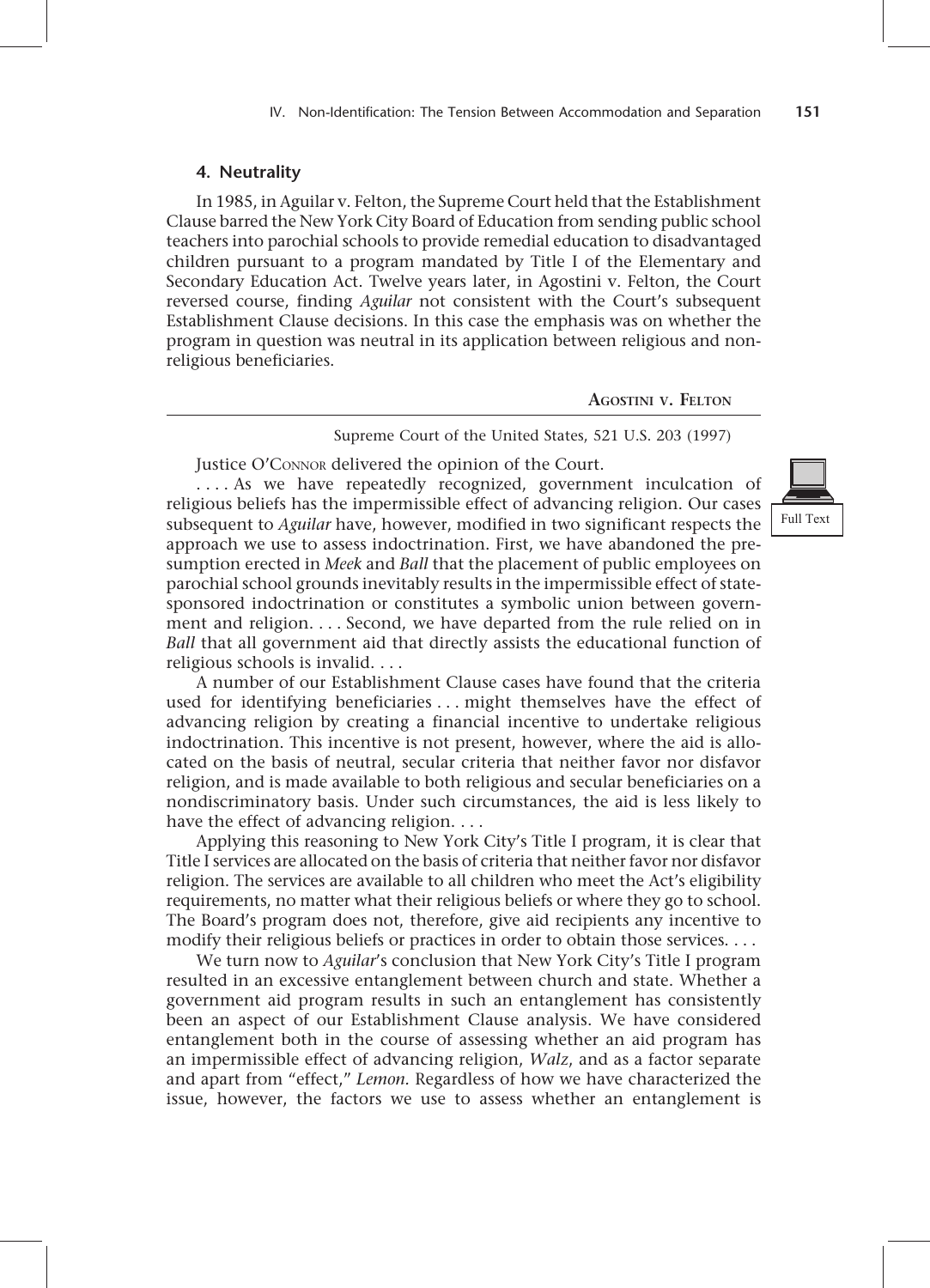"excessive" are similar to the factors we use to examine "effect." That is, to assess entanglement, we have looked to ''the character and purposes of the institutions that are benefited, the nature of the aid that the State provides, and the resulting relationship between the government and religious authority.'' Similarly, we have assessed a law's ''effect'' by examining the character of the institutions benefited  $(e.g.,$  whether the religious institutions were "predominantly religious''), see Meek. Indeed, in Lemon itself, the entanglement that the Court found ''independently'' to necessitate the program's invalidation also was found to have the effect of inhibiting religion.

Not all entanglements, of course, have the effect of advancing or inhibiting religion. Interaction between church and state is inevitable, and we have always tolerated some level of involvement between the two. Entanglement must be "excessive" before it runs afoul of the Establishment Clause....

To summarize, New York City's Title I program does not run afoul of any of three primary criteria we currently use to evaluate whether government aid has the effect of advancing religion: It does not result in governmental indoctrination; define its recipients by reference to religion; or create an excessive entanglement. We therefore hold that a federally funded program providing supplemental, remedial instruction to disadvantaged children on a neutral basis is not invalid under the Establishment Clause when such instruction is given on the premises of sectarian schools by government employees pursuant to a program containing safeguards such as those present here. The same considerations that justify this holding require us to conclude that this carefully constrained program also cannot reasonably be viewed as an endorsement of religion. Accordingly, we must acknowledge that Aguilar, as well as the portion of Ball addressing Grand Rapids' Shared Time program, are no longer good law.

#### COMMENTS AND QUESTIONS

- 1. Agostini v. Felton signals a significant shift in the interpretation of the Establishment Clause, from an approach that focuses on freedom to an approach that focuses on equality. How is this shift evident? Is this a step in the right direction?
- 2. How would you describe the tests applied by the Supreme Court in the four cases summarized here? What is the relationship between the Lemon test, an approach that focuses on history and tradition, an approach that considers whether an action has the purpose or effect of endorsing a particular religious point of view, and an approach that focuses on neutrality and nondiscrimination? Which, if any, of these approaches seems to capture the underlying purpose and intent that motivated the adoption of the Establishment Clause?

## D. THE FRENCH MODEL OF SEPARATION (LAÏCITÉ)

The French ideal of laicité refers to a distinctively French conception of the secular state. As the French Professor Elisabeth Zoller has stated:

Laicité is often presented as a "French exception," an apt designation, at least linguistically. The term cannot truly be translated into non-Romance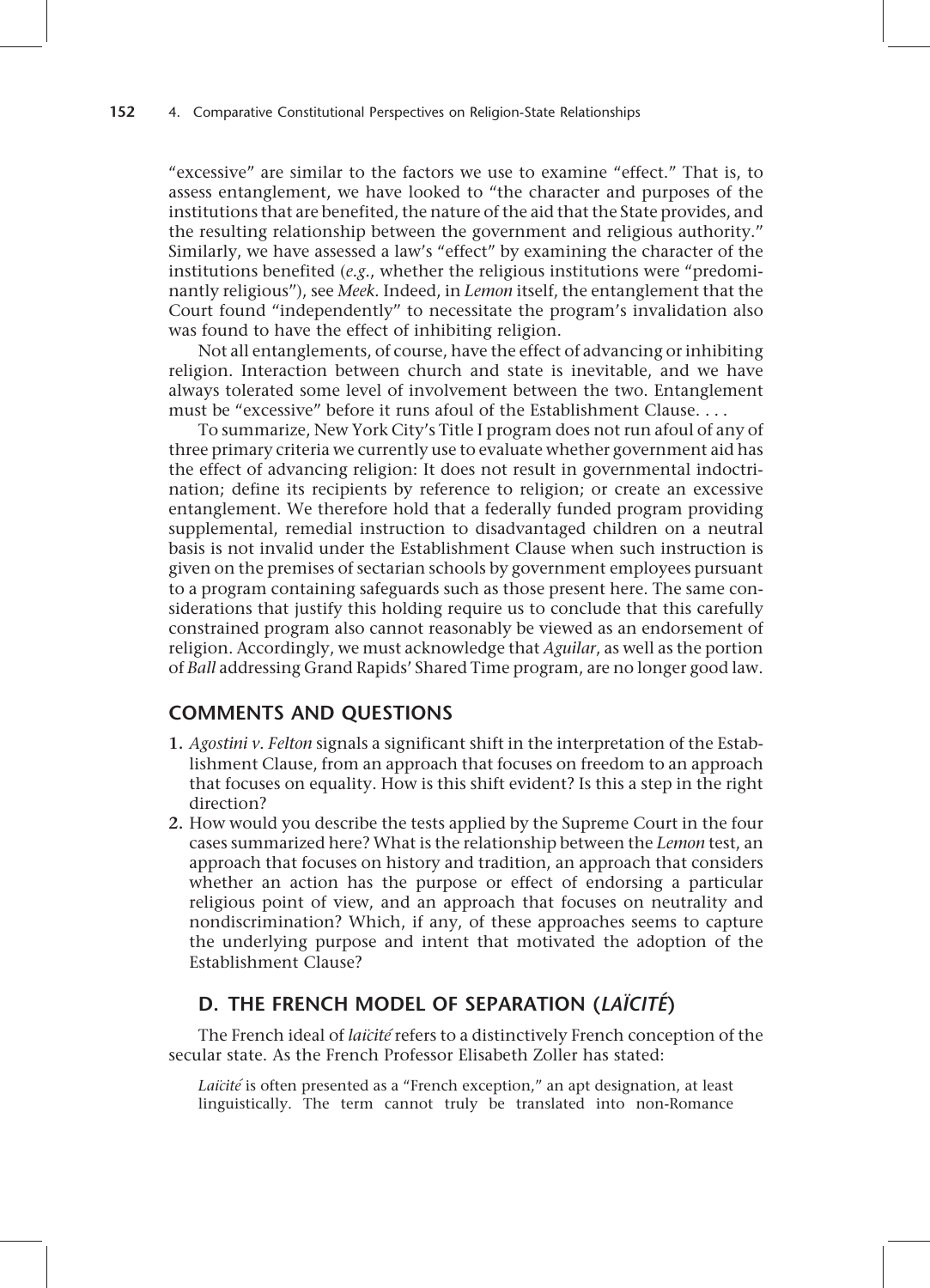languages. In law, laïcité is always defined as the separation of church and state. When the First Article of France's 1958 Constitution defined France as a ''secular Republic,'' it meant neither more nor less than that the French Republic is founded on the principle of separation of state and religion; it is no longer, as was the case in 1789, based on the ecclesiastical foundation of the state. Laïcité excludes religion and religions of the state; it prohibits the state from collaborating or cooperating with one religion, either in directing its organization or its functioning, or in allowing its clerics to meddle in public affairs.<sup>10</sup>

Laïcité is a term that can be understood in two ways. On one level, laïcité signifies the separation of church and state, or of religion and politics. On another level, laïcité, as it is more or less understood in France, recalls the collection of civil, civic, and political values that come from the Declaration of the Rights of Man of 1789, the preamble to the Constitution of 1946, and the fundamental principles recognized by the laws of the Republic. These values form the moral conscience of the Republic and are the civil religion of the state. $11$ 

No short excerpt can hope to capture the French notion of *laicité* in all its historical complexity and resonance. In what follows, we first note the constitutional starting points in the French legal tradition on this point, and then turn to an explication of contrasting French and (U.S.) American conceptions of laicité and religious freedom in the context of the Islamic headscarf controversy.

#### THE FRENCH CONSTITUTIONAL FRAMEWORK

The October 4, 1958, Constitution of France establishes France as a secular republic:

Article 1: France shall be an indivisible, secular, democratic and social Republic. It shall ensure the equality of all citizens before the law, without distinction of origin, race or religion. It shall respect all beliefs.

Articles 1 and 2 of the French Law of 1905 provide a description of what being a "secular republic" means in France: $12$ 

Article 1: The Republic ensures the liberty of conscience. It guarantees the free exercise of religion, under restrictions prescribed by the interest in public order.

Article 2: The Republic does not recognize, remunerate, or subsidize any religious denomination.<sup>13</sup>

Reaching back over a century earlier, the French Declaration of the Rights of Man in 1789 defined the limits of religious liberty:

10. No one shall be disquieted on account of his opinions, including his religious views, provided their manifestation does not disturb the public order established by law.

<sup>10.</sup> Id. at 561-562.

<sup>11.</sup> Id. at 591-592.

<sup>12.</sup> Jacques Robert, Religious Liberty and French Secularism, 2003 BYU L. Rev. 639.

<sup>13.</sup> See Law of Dec. 9, 1905, arts. 1-2, J.O., Dec. 11, 1905, p. 7205 [hereinafter Law of 1905].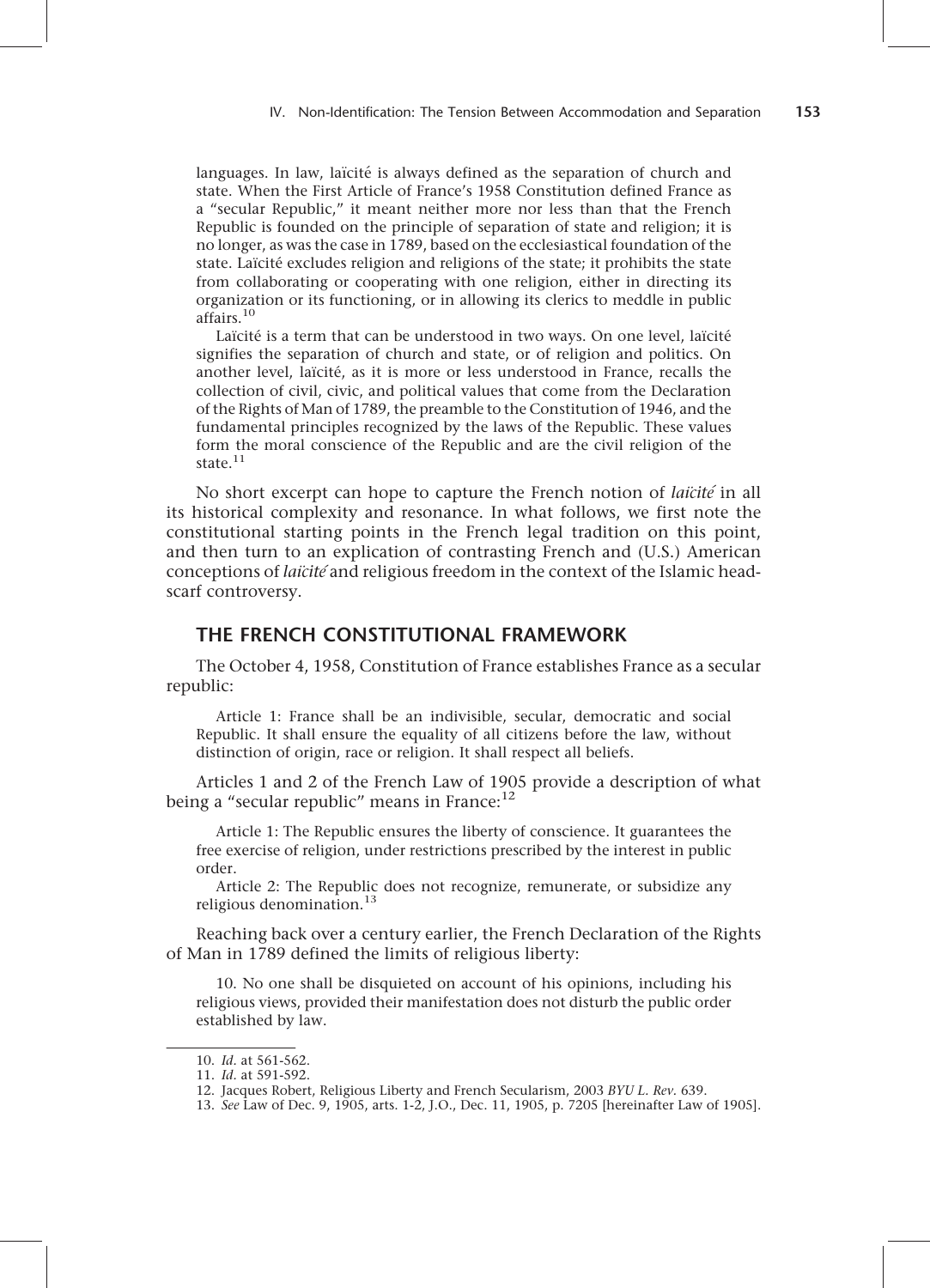#### UNDER GOD BUT NOT THE SCARF: THE FOUNDING MYTHS OF RELIGIOUS FREEDOM IN THE UNITED STATES AND LAICITE IN FRANCE<sup>14</sup>

In March 2004, the French parliament adopted a law that prohibits public school students from wearing clothing and insignia that ''conspicuously manifest a religious affiliation.'' The law was approved by an overwhelming vote of 494-36 in the National Assembly, 276-20 in the Senate, and was strongly supported by popular opinion throughout France. The momentum for adopting such a law began in March 2003, when Prime Minister Jean-Pierre Raffarin of the governing conservative party UMP (Union pour un Mouvement Populaire) said in a radio interview that Muslim headscarves should ''absolutely'' be prohibited in public schools. A string of endorsements for such a law followed during the next few months, culminating in a December 2003 speech by President Jacques Chirac, also of the UMP, in which he similarly proposed that a law be adopted. Although the highest French administrative court (the Conseil d'Etat) had ruled as early as 1989 that French children have the constitutional right to wear religious insignia to school, and although many scholars of religion and law believed the law would be a bad idea, the Socialist Party joined arms with the conservatives in the cause that had the support of a majority of the French population. . . .

France and the United States have some obvious underlying similarities. Their respective constitutions include the world's two oldest human rights texts that are currently in force: the French Declaration of the Rights of Man and Citizen and the American Bill of Rights. They were drafted within a few weeks of each other in the latter part of 1789. While the French may claim chronological priority in both drafting and implementation (the Bill of Rights was not ratified until 1791), Americans may claim greater continuity. The French Declaration has not had an uninterrupted tenure in the volatile world of French politics and constitutions. Nevertheless, the human rights assumptions underlying these two documents are now the recognized (if not always respected) norm in virtually every written constitution in the world as well as in all of the basic international human rights instruments.

With regard to freedom of conscience and religion, however, the two countries certainly have different linguistic starting points. Whereas in the United States the guiding principle is ''religious freedom,'' the French use ''laicite.'' Although ''laicite'' is often translated as ''secular'' or ''secularism,'' the English words do not evoke the important connotations of the French. ''Laicite,'' which was first coined in late nineteenth-century France, describes a particular attitude about the proper relationship between church and state. It derives from ''laic'' or ''laique,'' words originally used to signify monastic orders whose members were not ordained to the clergy, thus corresponding very closely to the English ''lay'' and even ''secular'' in the original sense of people who had taken vows to live celibate religious lives but who were not ordained into the clergy. From the late eighteenth to the early twentieth century, the terms laic and then laicite came to refer to policies designed to restrict (or even eliminate) clerical and religious influence over the state. Ironically,

<sup>14.</sup> T. Jeremy Gunn, 46 J. Church & State 7 (2004).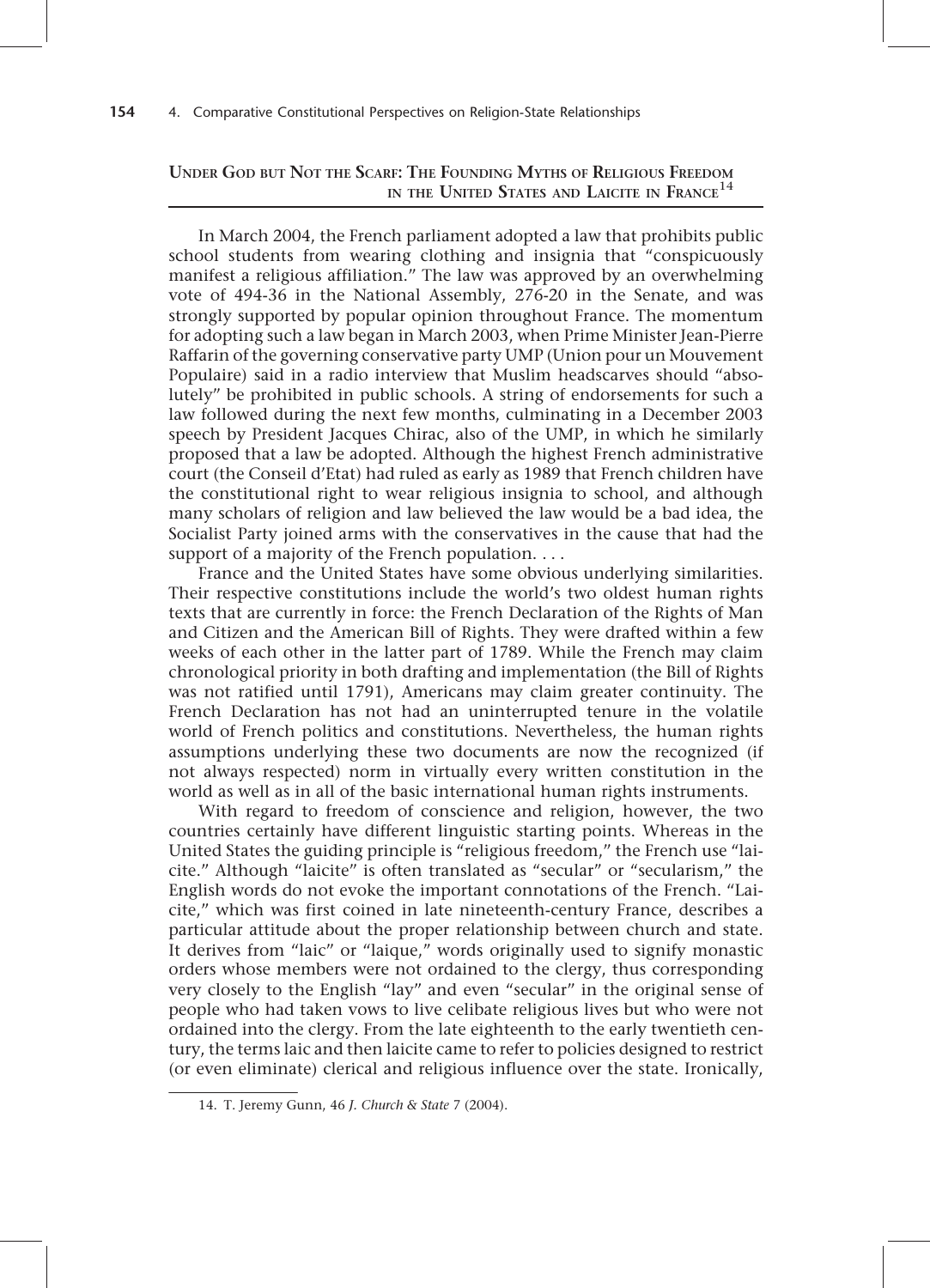the word laic thus evolved from having a distinctly religious meaning, to later becoming anti-clerical, and ultimately meaning, at least for some, ''anti-religion.'' (Many Americans similarly believe that ''secular'' means ''anti-religious'' rather than "non-religious.") Unlike France, where "laicite" might have the connotation of the state protecting itself from the excesses of religion, the term ''religious freedom'' in the United States would be more likely to have the connotation of religion being protected from the excesses of the state. Thus Americans are more likely to be predisposed to have suspicions about state laws regulating religion while the French are more likely to be suspicious of an absence of regulation of religious activity. At least this is the theory.

The popular rhetoric in each country transforms the basic attitudes about laicite and religious freedom into what can be called ''founding myths.'' These myths are often described as embodying the unifying values of freedom, neutrality, and equality on which the respective republics were founded, but also as constituting an essential dimension of their unique identities. The French identity, as imagined, includes the comforting belief that the state protects its citizens from religious excesses. The American identity, as imagined, is that "we are a religious people." Thus laicite and religious freedom, although defined as embodying neutrality, tolerance, equality, and freedom of conscience, are at risk of being applied in ways that divide citizens on the basis of their beliefs and convictions.

Two controversies in France and the United States involving religion in the public schools illustrate the parallel uses of the myths of ''laicite'' and ''religious freedom'' to reinforce popular notions of national identity. In the name of laicite, the French National Assembly has now adopted (with the support of the majority of the population), a law prohibiting children from wearing conspicuous religious clothing and insignia at public schools, including Islamic headscarves (voiles), Jewish skullcaps (kippas), and Christian crosses. Similarly, in the name of ''religious freedom,'' the American political establishment and much of the judiciary (with widespread popular support), insists that public school officials should lead children in reciting a pledge of allegiance declaring that the United States is ''one Nation under God'' and that this practice should be defended against a constitutional challenge. ''Neutrality'' and ''equality'' are used in France to prevent religious expression in schools; ''neutrality'' and ''equality'' are used in the United States to propagate state-sponsored theological declarations in schools.

French and American observers are likely to see the state actions on the opposite side of the Atlantic — banning religious clothing and promoting state-sponsored declarations about God — as violating the very principles of neutrality, tolerance, freedom of conscience, and human rights that their own countries scrupulously respect. Easily spotting the speck in the other's eye, they are blind to obstacles in their own. . . .

In July 2003, after several of the leading politicians in France had recommended the adoption of a law to ban religious attire from public schools, President Chirac appointed a group of prominent French scholars and officials to make its own recommendations. Known as the ''Stasi Commission'' (after its chairman, Bernard Stasi), it issued its report in early December 2003. The Commission made several recommendations, including improving living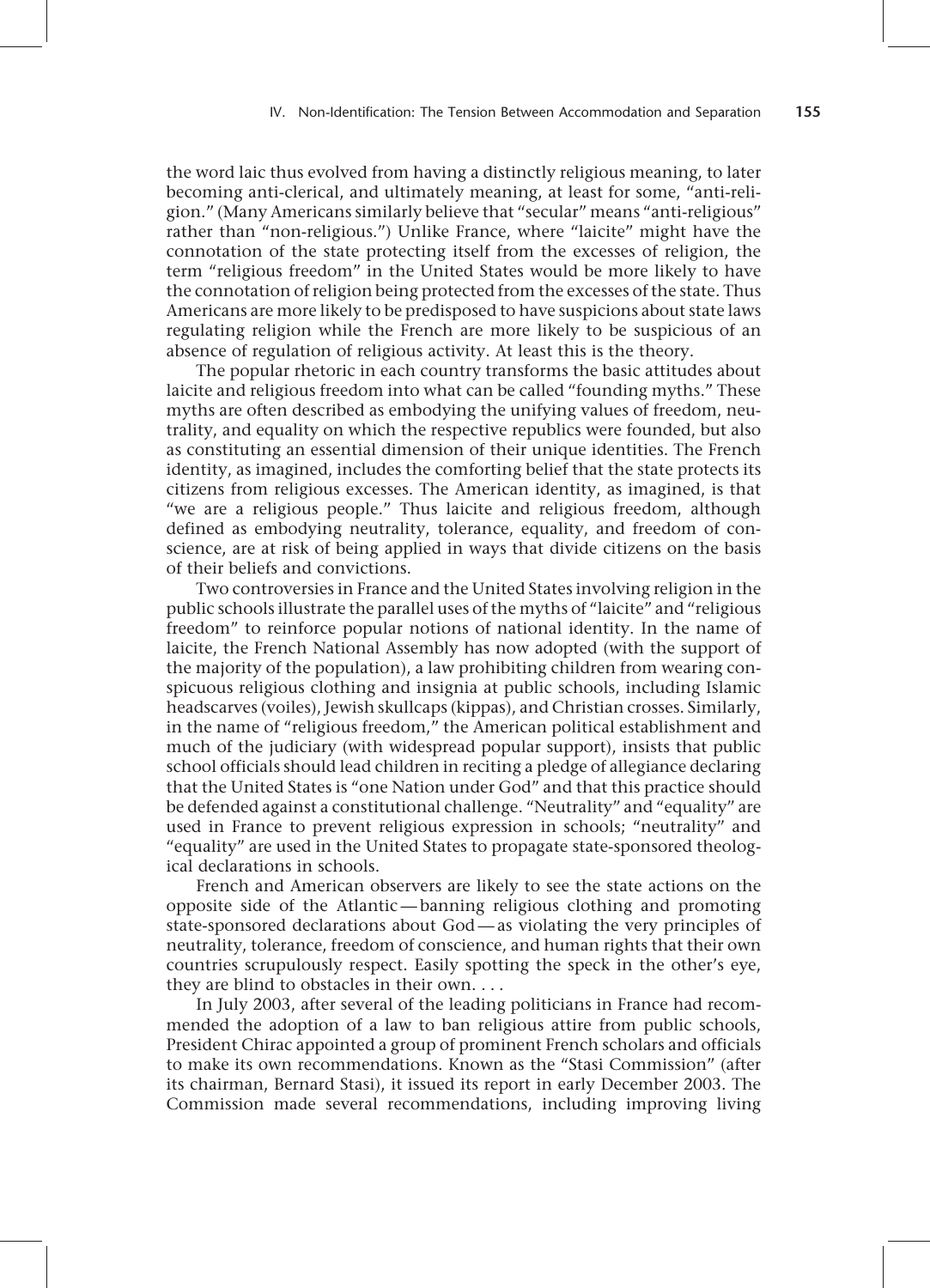standards in some economically depressed communities and improving education about religion and laicite. The media, however, focused almost exclusively on only one of the Commission's recommendations: prohibiting public school students from wearing ''clothing and insignia signifying a religious or political affiliation.'' Although phrased in the neutral words of ''clothing'' and ''insignia,'' the media immediately interpreted it to be a recommendation to prevent Muslim girls from wearing headscarves in schools.

The Stasi Commission's report began with a lengthy praise of the doctrine of laicite. Although the encomiums were somewhat less flowery than those of President Chirac, the admiration was unmistakable. Among the admired aspects of laicite were its respect for neutrality and equality. The Commission of course recognized that its function was not simply to praise laicite, nor even to discuss religious clothing generally, but to address specifically the Islamic headscarf, which it characterized as the "explosive" issue. When we focus specifically on the Commission's treatment of the issue that prompted its creation and that served as the basis of its most prominent recommendation, it is disappointing to see just how shallow the Commission's analysis was. Though its report was seventy-eight pages in length, only a few short pages even discussed the core issue of headscarves or other religious clothing. And here the Commission's analysis is surprising both for what it says and what it does not say.

First, the Commission does not assert that the wearing of headscarves (or other religious attire) is becoming increasingly disruptive in schools. In fact, the Commission makes no attempt at all to quantify the alleged problem or to identify trends — a rather striking omission for a group with such serious scholars among its members. The Commission failed even to note that the responsible official from the Ministry of Education — who was herself a Member of the Commission — had reported earlier in the year that the number of problematic cases had been sharply reduced.

Second, the Commission did not analyze or consider any reasons or religious motivations for why children might want to wear religious clothing or insignia to school. The Commission did not consider whether the wearing of headcoverings by Jewish boys or Muslim girls was prompted by religious piety, personal modesty, or cultural identification. The Commission's report never even considered the rights of religion or belief that might be infringed if its recommendation to ban religious clothing were adopted or why its analysis should supersede that of the Conseil d'Etat that had held children have a constitutional right to wear such clothing. This is probably the most striking omission and failure in the report.

Third, the Commission responded to the allegation that some families and communities coerce (and even threaten) Muslim girls into wearing the headscarf. The Commission was deeply disturbed about such undue pressure on the girls and asserted that the French state has an obligation to protect these vulnerable children. It also feared that community pressure on the girls was contributing to sex segregation and an inferior status for Muslim girls and women. While the Commission was certainly correct to identify these serious issues, its analysis as a whole suggests that it had a rather erratic concern about coercion. Whereas it condemned coercion to wear the headscarf, it revealed no comparable interest in coercion not to wear the headscarf. Although there is in France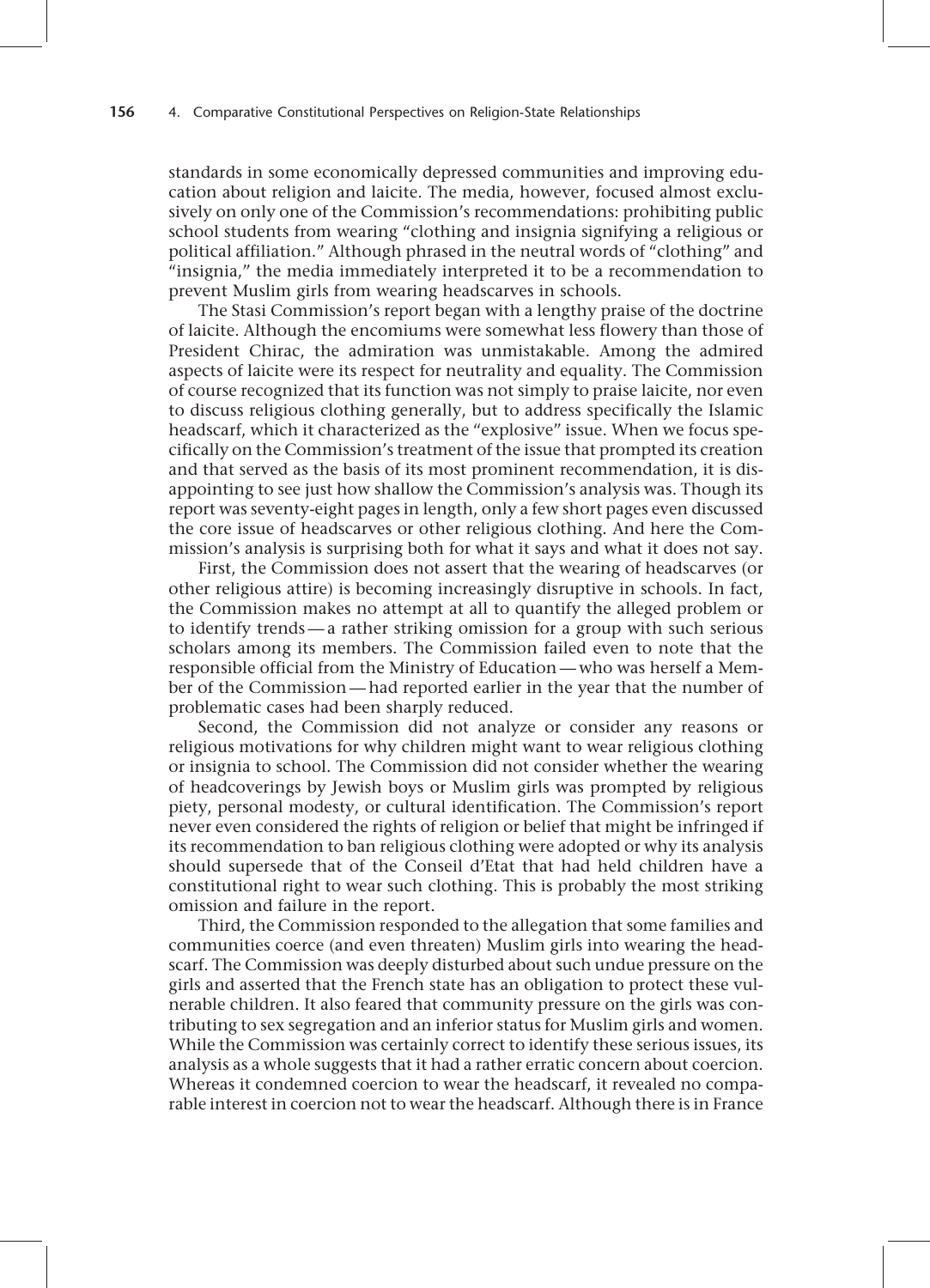strong media, school, popular, and political antagonism directed at the wearing of the headscarf, the Stasi Commission failed to criticize this coercion. Its selective concern with coercion was further revealed in its discussion of Jewish boys who are ridiculed and threatened when they wear the skullcap. Whereas the Commission had argued that the state has a responsibility to protect girls who do not want to wear the headscarf, it did not see any responsibility of the state to ensure that boys who wish to wear the skullcap are protected in this choice against coercion and harassment. . . .

Finally, the Commission offered no analysis to show that its recommendation — banning religious clothing — would ameliorate the problems that it identified: coercion and sexual discrimination. Indeed, even if we accepted the Commission's explanation of why girls wear the headscarf (community harassment if they do not comply), we are offered no analysis to show why banning the headscarf at schools would solve the problem. In fact, if the Commission's underlying analysis about coercion is true, we can well imagine the possibility that community threats on the unfortunate girls will increase if they are forced to unveil themselves in schools. We also can imagine, again assuming that the Commission's explanation is correct, that girls suffering from coercion might withdraw from state schools and be placed in private religious schools, thereby exacerbating the sex segregation that the Commission professedly deplores.

If we step back for a moment and look globally at what the Commission did, there are two important observations. First, it did not take seriously the rights of conscience and belief of the children. Second, the solution offered banning religious attire in public schools — is not shown to solve the problem the Commission identified and it may well be counterproductive. Thus it appears that the Commission was perhaps less interested in eliminating coercion and sex segregation than it was in recommending that schools have the appearance of laicite. The Commission could have said that ''what unites us as French citizens is our respect for the choices of individuals to believe or not to believe as their consciences dictate.'' Unfortunately, the Commission essentially said that ''what unites us as French citizens is a particular notion of laicite that abhors the appearance of religious differences in schools.'' The Commission's application of neutrality and equality means that everyone has the equal right not to wear religious clothing. . . .

Though laicite and religious freedom were not the founding principles of tolerance and neutrality as the rhetoric sometimes suggests, it is important to recognize that they have made some important and positive contributions. One of the principal values of laicite is the official respect it accords for beliefs that are not religious, and for recognizing the human dignity of the many people who do not find strength or value in religion. Whether such nonbelievers are scientists, philosophers, doctors, political leaders, or day laborers, they are officially respected by a laic state for their profound contributions to society, and they are valued as people who are fully entitled to participate in the political world and in public discourse.

With regard to the United States, there has emerged — albeit more recently than the myth implies — a very healthy presumption that people of widely divergent religious beliefs should be protected by the state and that respecting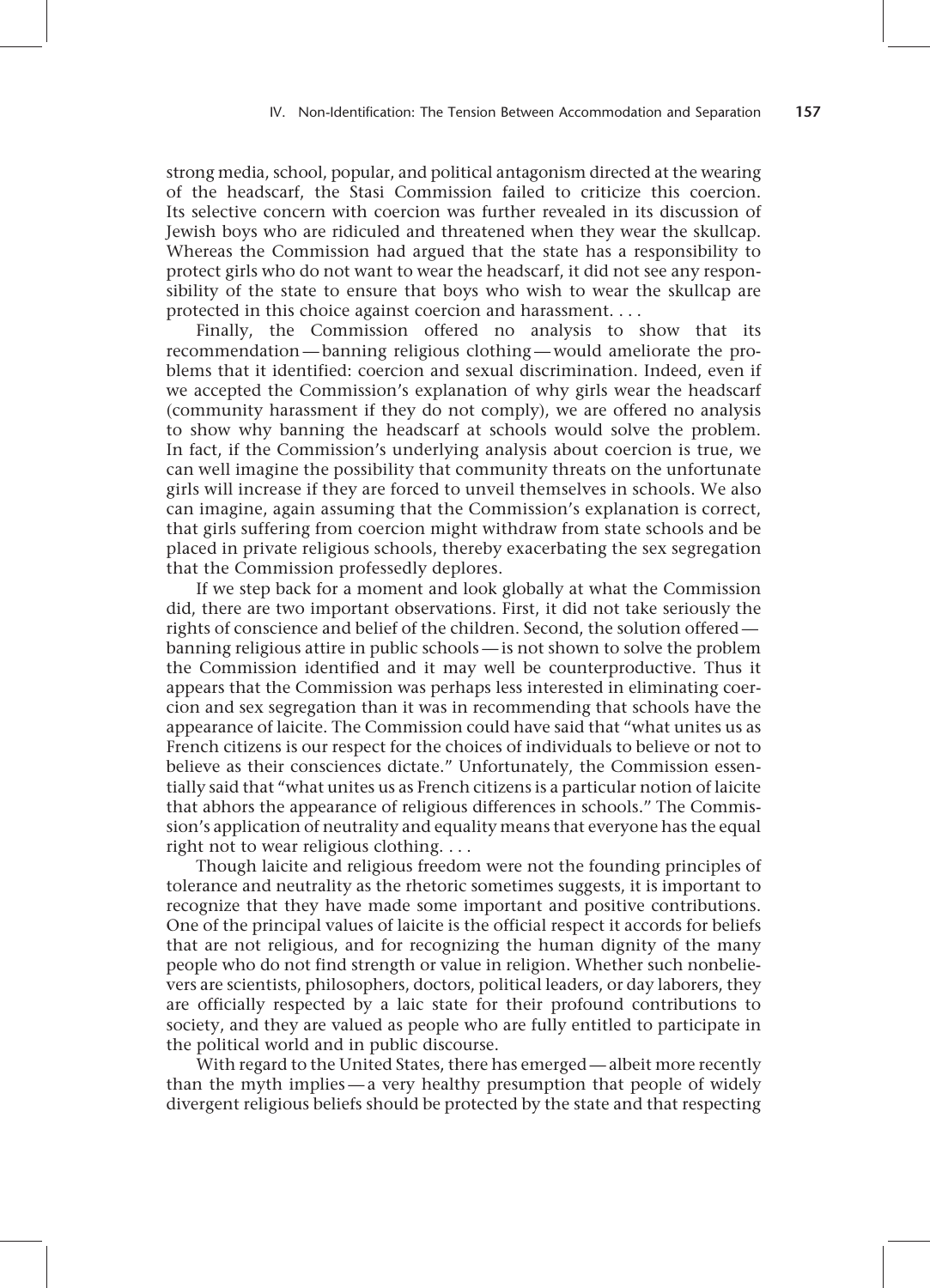religious freedom positively aids the health and strength of the state. Such policies and attitudes are not only fully consistent with international human rights standards that protect freedom of religion, they are also deeply respectful of human dignity and individual choice to devote all or part of one's life to religion. While much of the world becomes increasingly secular and skeptical, and while other parts of the world seem to be increasingly religious, it is no small accomplishment for the United States to be in the vanguard of stimulating scientific discovery and protecting freedom of religion.

## COMMENTS AND QUESTIONS

- 1. The *Sahin* decision excerpted in Chapter 3 was pending before the European Court of Human Rights at the time of the Stasi Commission hearings and the adoption of the law banning clothing and insignia that ''conspicuously manifest a religious affiliation.'' The initial judgment from the European Court was handed down on June 29, 2004, less than four months after the French law was adopted. The grand chamber decision followed on November 10, 2005. The Sahin decision technically involved Turkey, but was obviously not oblivious to the parallel issues in France. Could a French applicant challenging the French anti-headscarf law distinguish the French and Turkish situations?
- 2. One of the worries behind the *Şahin* decision in Turkey is that those wearing headscarves represent political pressure to move toward a more Islamic state. A classic Islamic model is one in which various religious communities are each allowed to coexist in the country with their own religiously based legal systems. In a sense, the model of *laicité* or Turkish secularism could be understood as a response to the possibility of this type of legal pluralism and the religious status systems that result. At what point does the risk of transformation into a radically different type of system justify stronger intervention in religious affairs and stronger control of religious expression and symbols in public settings?
- 3. Gunn suggests that religious liberty in the United States and laicité in France have taken on the aura of "founding myths." Would you agree? Do the myths blind us to some of the underlying realities, both in terms of what happened historically and in terms of how we apply the concepts today? Often a myth, particularly a founding myth, contains a deep core of cultural truth. Taken in that sense, what do the competing ideals of religious liberty and *laïcité* reveal about the U.S. and French cultures?
- 4. Is there a meaningful distinction to be drawn between secularity, understood as a framework that treats competing religious and non-religious viewpoints equally, and secularism, as a substantive ideology that tries to monopolize life and discourse in the public sphere?

| Resources: | Additional Web   Substantial additional materials are available regard-<br>ing religious status systems. These include materials<br>on Israel and on millet systems in a number of Islamic |
|------------|--------------------------------------------------------------------------------------------------------------------------------------------------------------------------------------------|
|            | countries.                                                                                                                                                                                 |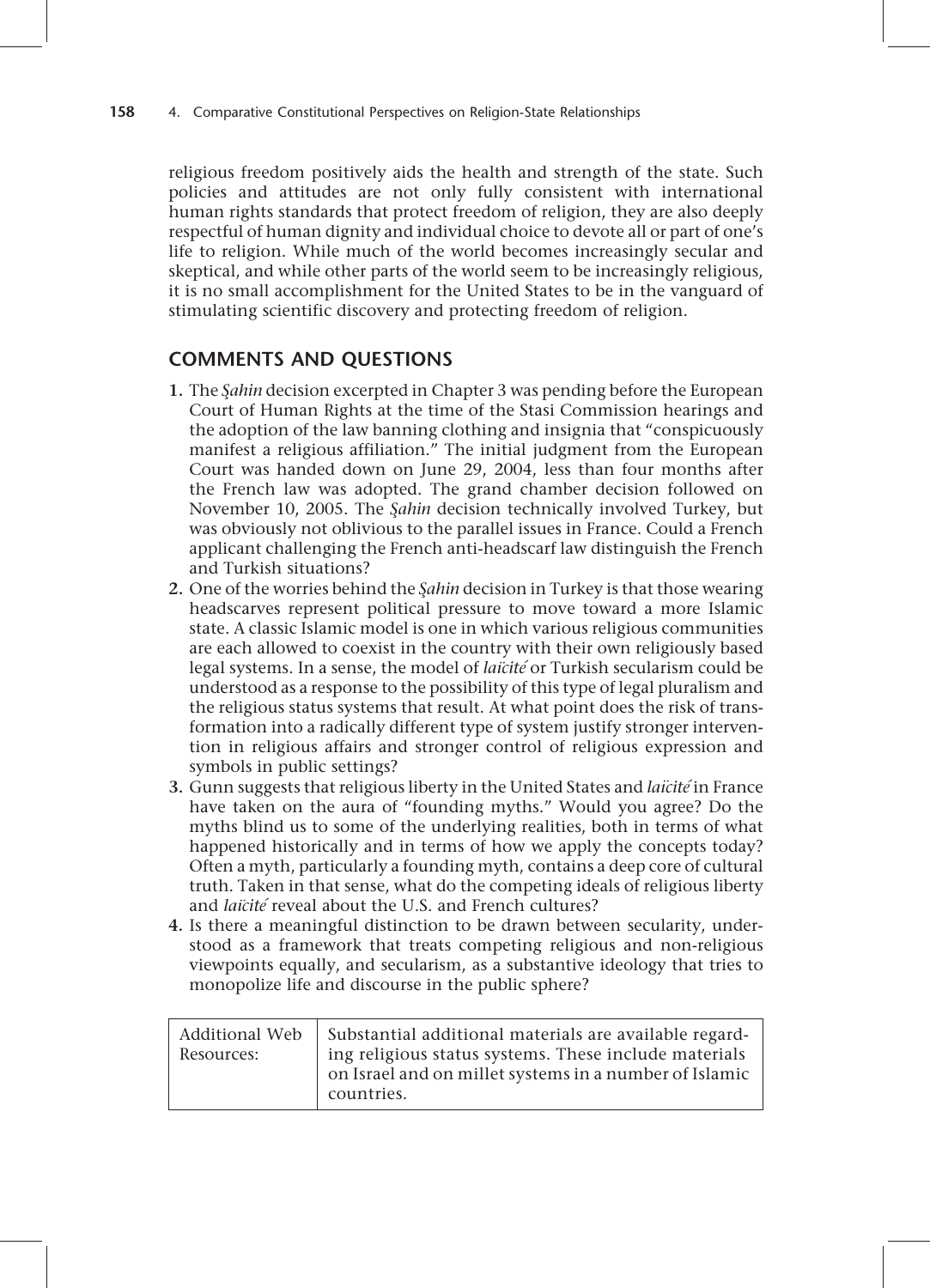## V. HAZARDS OF EXCESSIVE POSITIVE OR NEGATIVE IDENTIFICATION

### THE MILITANTLY SECULAR STATE: THE EXAMPLE OF ALBANIA

With the swift rise of communism in Albania following World War II came the near complete extinction of religious liberty. Enver Hoxha, the head of the Communist Party, considered religion anti-socialist and divisive, and actively sought the eradication of religious institutions. Most property owned by religious institutions was nationalized; many clergy and believers were put on trial, tortured, and killed; and foreign priests were expelled. Although the communist constitution guaranteed religious freedom in theory, the government imposed substantial burdens on religious institutions in practice. For example, the Decree on Religious Communities, passed in January 1949, severely sanctioned religious communities, requiring government approval for all appointments and practices, terminating the activities of those with foreign headquarters, forbidding them from educating the young, and denying them the right to own land and operate charitable institutions.

The U.S. Library of Congress provides the following description of Hoxha's anti-religious campaign:15

Although there were tactical variations in Hoxha's approach to each of the major denominations, his overarching objective was the eventual destruction of all organized religion in Albania. In the late 1940s and 1950s, the regime achieved control over the Muslim faith by formalizing the split between the Sunni and Bektashi sects, eliminating all leaders who opposed Hoxha's policies, and exploiting those who were more tractable. Steps were also taken to purge all Orthodox clergy who did not yield to the demands of the regime, and to use the church as a means of mobilizing the Orthodox population behind government policies. The Roman Catholic Church, chiefly because it maintained close relations with the Vatican and was more highly organized than the Muslim and Orthodox faiths, became the principal target of persecution. Between 1945 and 1953, the number of priests was reduced drastically and the number of Roman Catholic churches was decreased from 253 to 100. All Catholics were stigmatized as fascists, although only a minority had collaborated with the Italian occupation authorities during World War II.

The campaign against religion peaked in the 1960s. Inspired by China's Cultural Revolution, Hoxha called for an aggressive cultural-educational struggle against ''religious superstition'' and assigned the antireligious mission to Albania's students. By May 1967, religious institutions had been forced to relinquish all 2,169 churches, mosques, cloisters, and shrines in Albania, many of which were converted into cultural centers for young people. As the literary monthly Nendori reported the event, the youth had thus "created the first atheist nation in the world.''

<sup>15.</sup> Library of Cong., Albania: A Country Study, in Religion: Hoxha's Antireligious Campaign (Raymond Zickel & Walter R. Iwaskiw, eds., 1994), available at http://lcweb2.loc.gov/frd/cs/ altoc.html.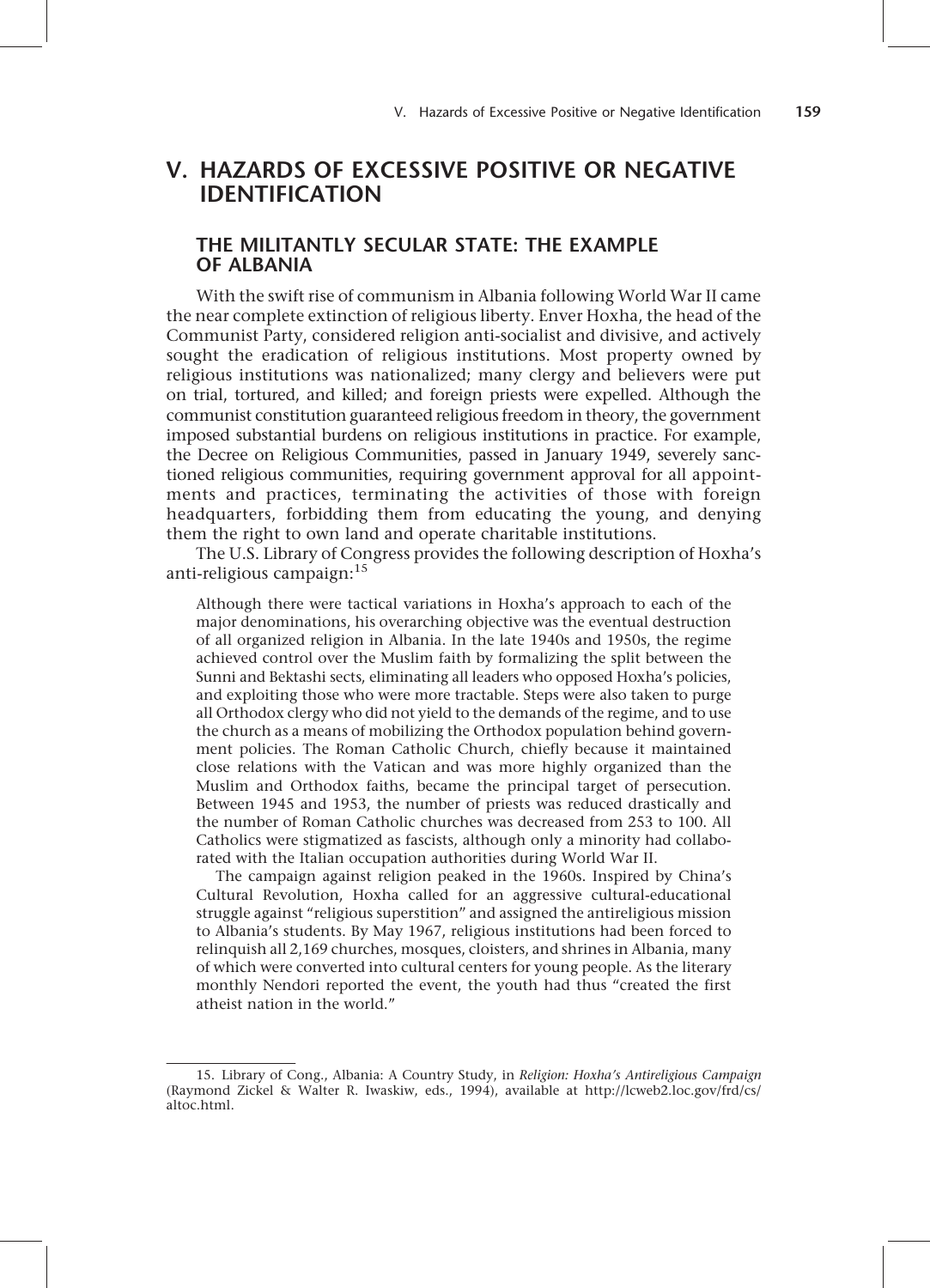The clergy were publicly vilified and humiliated, their vestments taken and desecrated. Many Muslim mullahs and Orthodox priests buckled under and renounced their ''parasitic'' past. More than 200 clerics of various faiths were imprisoned, others were forced to seek work in either industry or agriculture, and some were executed or starved to death. The cloister of the Franciscan order in Shkodër was set on fire, which resulted in the death of four elderly monks. . . .

Hoxha's brutal antireligious campaign succeeded in eradicating formal worship, but some Albanians continued to practice their faith clandestinely, risking severe punishment. Individuals caught with Bibles, icons, or other religious objects faced long prison sentences. Parents were afraid to pass on their faith, for fear that their children would tell others. Officials tried to entrap practicing Christians and Muslims during religious fasts, such as Lent and Ramadan, by distributing dairy products and other forbidden foods in school and at work, and then publicly denouncing those who refused the food. Clergy who conducted secret services were incarcerated; in 1980, a Jesuit priest was sentenced to "life until death" for baptizing his nephew's newborn twins.

In 1967 the government officially outlawed religion and announced that all previous decrees establishing organized religious institutions were null and void. Nearly a decade later,

[t]he culmination of this so-called revolution was reached with the Constitution of 1976. The preamble of this Constitution declared that the bases of religious obscurantism were destroyed. Further, the 1976 Constitution provided that the Albanian state did not recognize any religion and carried out atheist propaganda in order to introduce new scientific materialistic ideas. Also, the Constitution prohibited the establishment of any religious organizations and equated them with organizations of fascist, anti-democratic, and antisocialist character. The Albania state considered itself the first atheist state in the world.<sup>16</sup>

With the fall of communism in 1990 came the rebirth of religious freedom in Albania. In 1991 while laying the groundwork for a new constitution, the People's Assembly adopted the Law on the Main Constitutional Provisions, which reflected principles of religious freedom from the pre-communist era, such as the secular status of the government and its responsibility to protect freedom of religious belief and create an environment in which that belief can be safely expressed. The bill of rights declared the inviolability of freedom of thought, conscience, and religion. Finally, the law guaranteed the freedom to change religion or manifest, publicly or privately, religious beliefs.

In November 1998 the Albanian government approved its post-communist constitution, which has been found to meet international standards for the protection of religious rights and freedoms.<sup>17</sup> Since that time there has been a significant improvement in the protection of religious freedom in Albania. According to a U.S. State Department report issued in 2008, ''[t]he Constitution provides for freedom of religion, and other laws and policies contributed to the generally free practice of religion. The law at all levels protects this right in full

17. Id.

<sup>16.</sup> Evis Karandrea, Church and State in Albania, in Law and Religion in Post-Communist Europe 26-27 (Silvio Ferrari, W. Cole Durham, Jr., & Elizabeth A. Sewell, eds., Peeters 2003).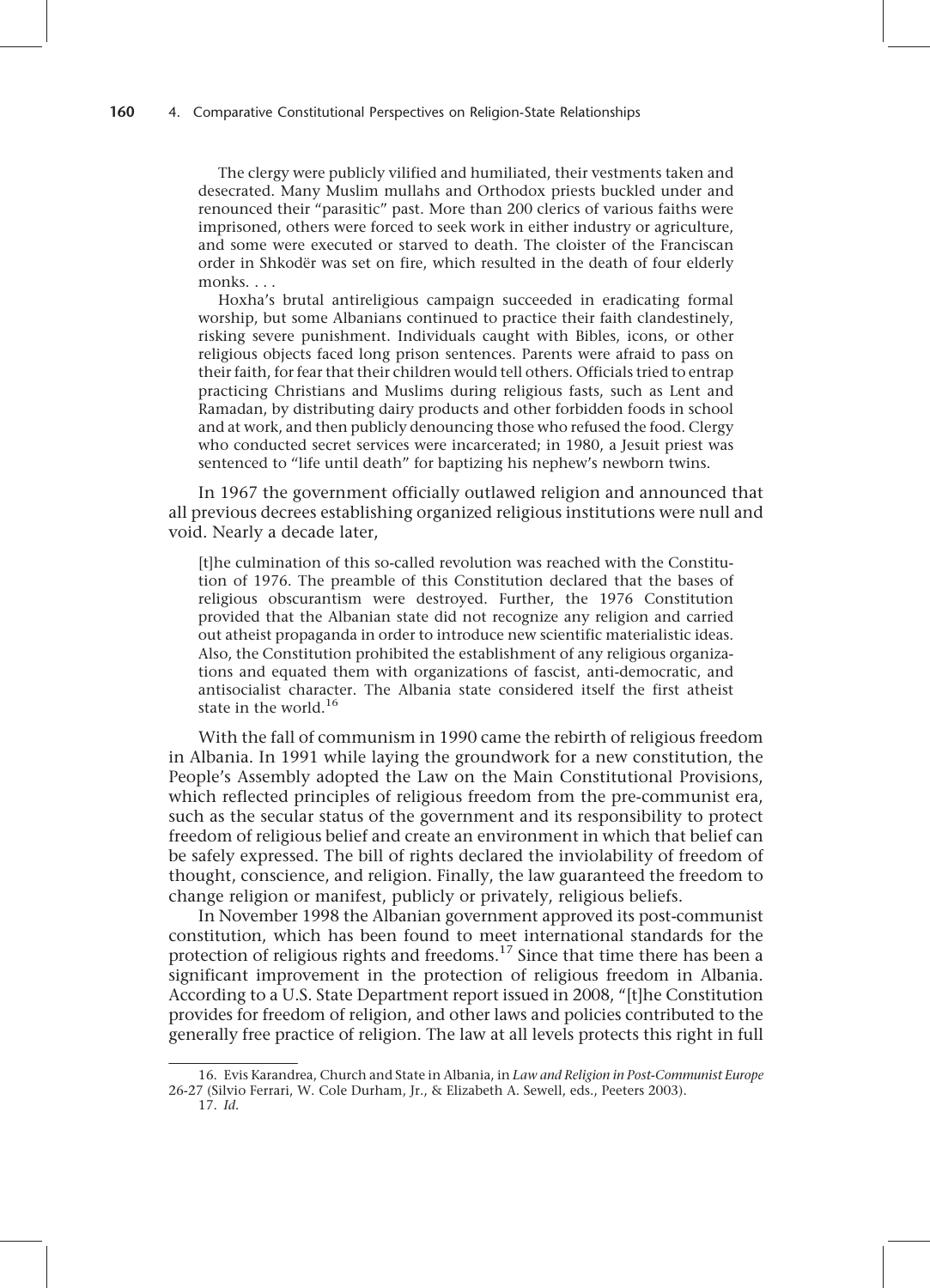against abuse, either by governmental or private actors."<sup>18</sup> However, although the constitution guarantees that ''there is no official religion and all religions are equal . . . the predominant religious communities (Sunni Muslim, Bektashi, Orthodox, and Catholic) enjoy a greater degree of official recognition (e.g., national holidays) and social status based on their historical presence in the country.''19

## COMMENTS AND QUESTIONS

- 1. The Albanian case is one of the extreme cases of religious persecution in history. What are the social and political dynamics that can lead to the transformation of a regime located between cooperation and secularism on the religion-state identification continuum into a control or abolitionist regime?
- 2. What is the more likely precursor of an abolitionist or strong control regime: an established religion or a laicist regime?
- 3. After 1990, many formerly communist regimes went through a process of transition toward more democratic regimes. All of these countries have experienced significant transformations in the development of market economies, the strengthening of democratic political traditions, and improved performance in the domain of human rights, including the right to freedom of religion or belief. As a regime tries to move out of the strong ''negative identification'' position, what are the best options for adjusting the religionstate system to optimize religious freedom? In many of these countries, a major issue has been restitution of property to religious communities that had been expropriated by the former communist regime. This obviously involves massive transfers of property to the historically dominant religion or religions in the country. Should this be regarded as a violation of separation principles? Many of the indigenous religions had suffered crippling blows from persecution during the communist era. Should this justify intensified "cooperation" in the form of financial aid to various religious communities? Should the state raise ''barriers to entrance'' against other religious groups while the indigenous communities rebuild? Should different principles of freedom of religion apply during periods of transition that allow states greater flexibility to aid or inhibit religion? Or do periods of transition provide opportunities to make major leaps forward in strengthening human rights protections?

<sup>18.</sup> Bureau of Human Rights, Democracy, and Labor, U.S. Dep't of State, International Religious Freedom Report 2007 (2007), available at http://www.state.gov/g/drl/rls/irf/2007/90160.htm. 19. Id.